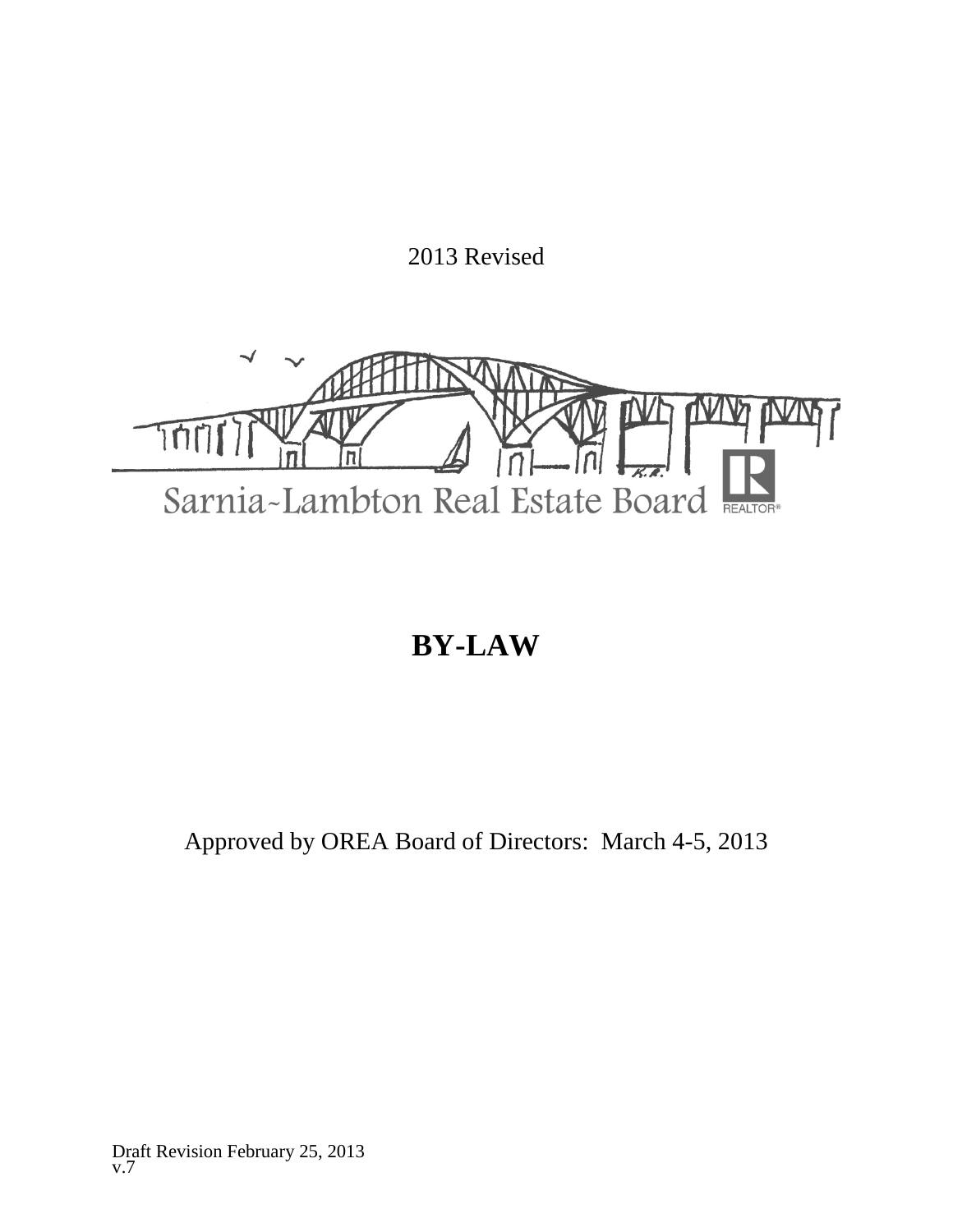| <b>ARTICLE 1 - DEFINITIONS &amp; GENERAL CORPORATE MATTERS 1</b>                   |  |
|------------------------------------------------------------------------------------|--|
| Section 1 -                                                                        |  |
| Section 2 -                                                                        |  |
| Section 3 -                                                                        |  |
| Section 4 -                                                                        |  |
| Section 5 -                                                                        |  |
| Section 6 -                                                                        |  |
| Section 7 -                                                                        |  |
| Section 8 -                                                                        |  |
|                                                                                    |  |
| Section 1 -                                                                        |  |
| Section 2 -                                                                        |  |
| Section 3 -                                                                        |  |
| Section 4 -                                                                        |  |
| Section 5 -                                                                        |  |
| Section 6 -                                                                        |  |
| Section 7 -                                                                        |  |
|                                                                                    |  |
| Section 1 -                                                                        |  |
| Section 2 -                                                                        |  |
| Section 3 -                                                                        |  |
| Section 4 -                                                                        |  |
|                                                                                    |  |
| Section 1 -                                                                        |  |
| Special Provisions Dealing with Application Fees and Annual Fees 12<br>Section 2 - |  |
| Section 3 -                                                                        |  |
| Section 4 -                                                                        |  |
|                                                                                    |  |
|                                                                                    |  |
| Section 2 -                                                                        |  |
| Section 3 -                                                                        |  |
| Section 4 -                                                                        |  |
| Section 5 -                                                                        |  |
| Section 6 -                                                                        |  |
| Section 7 -                                                                        |  |
| Section 8 -                                                                        |  |
|                                                                                    |  |
| Section 1 -                                                                        |  |
| Section 2 -                                                                        |  |
| Section 3 -                                                                        |  |
|                                                                                    |  |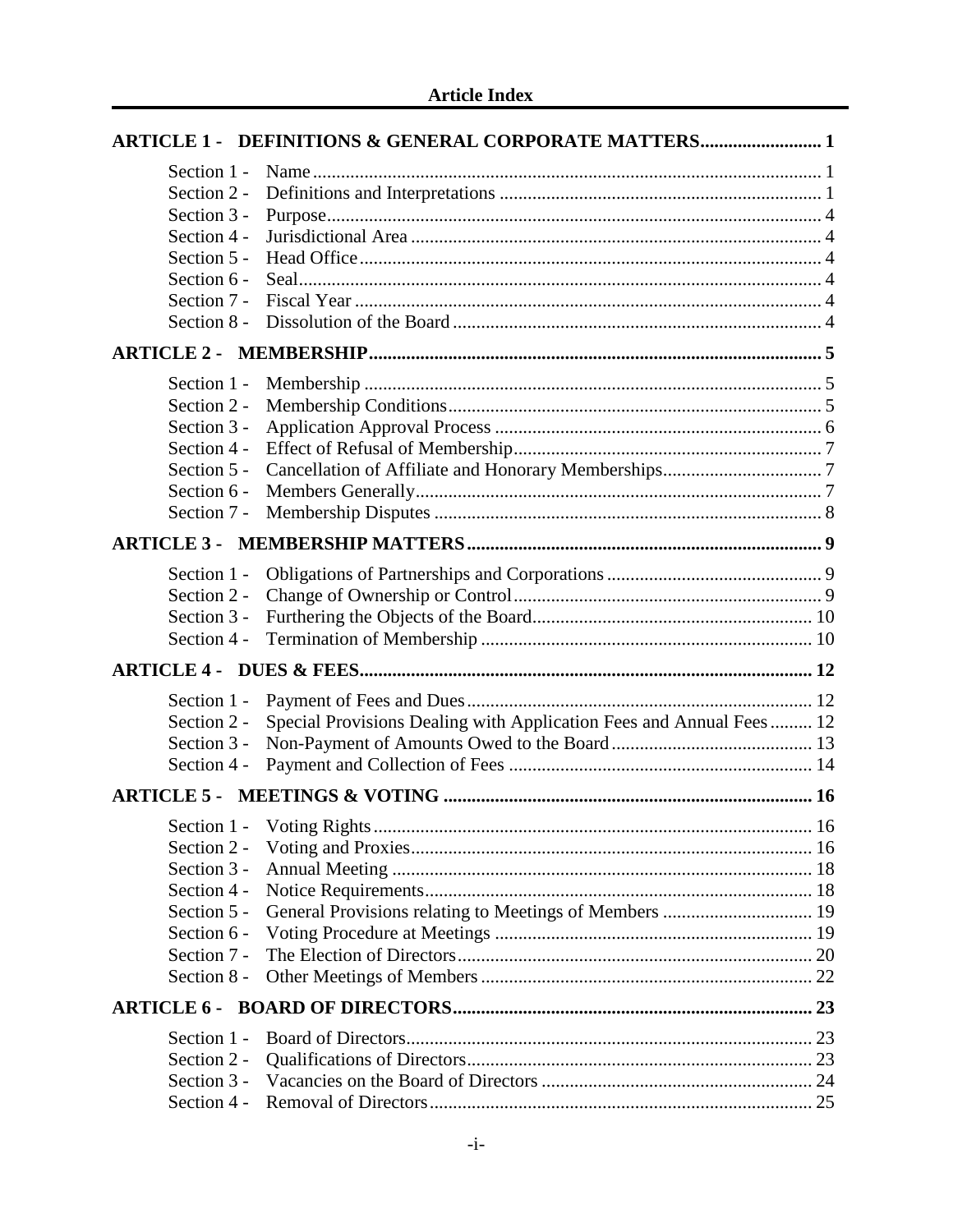| Section 7 -           |     |
|-----------------------|-----|
| Section 8 -           |     |
|                       |     |
|                       |     |
|                       |     |
|                       |     |
|                       |     |
|                       |     |
|                       |     |
|                       |     |
|                       |     |
|                       |     |
|                       |     |
| Section 2 -           |     |
|                       |     |
|                       |     |
|                       |     |
|                       |     |
|                       |     |
|                       |     |
|                       |     |
|                       |     |
|                       |     |
|                       |     |
| Section 3 -           |     |
| Section $4 -$         |     |
|                       |     |
|                       |     |
|                       |     |
| Section 2 - Committee | -34 |
| Section 3 -           |     |
| Section 4 -           |     |
| Section 5 -           |     |
| Section 6 -           |     |
| Section 7 -           |     |
| Section 8 -           |     |
| Section 9 -           |     |
|                       |     |
|                       |     |
|                       |     |
|                       |     |
|                       |     |
|                       |     |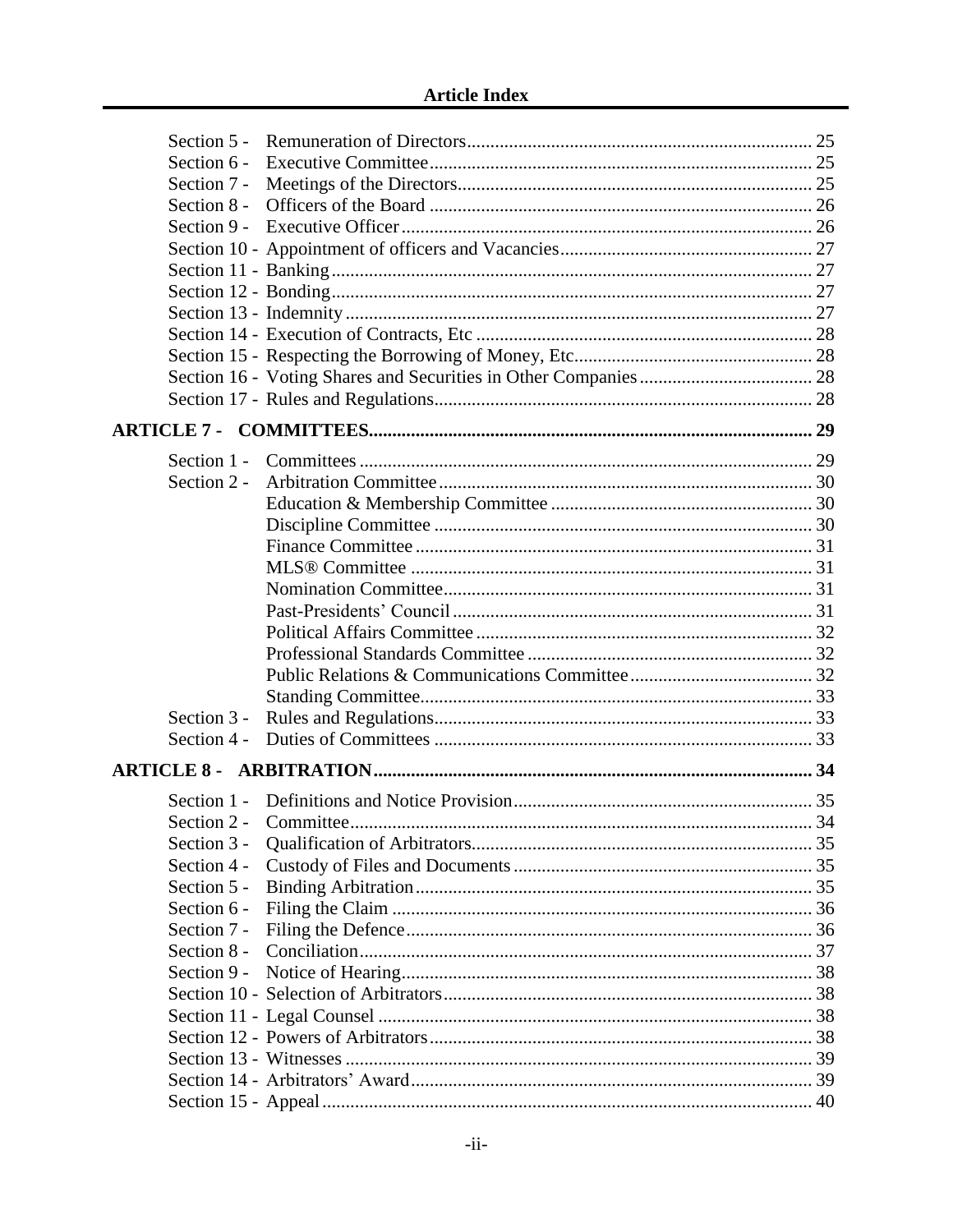|               | Section 2 - Composition of Professional Standards Committee and PSC Sub- |  |
|---------------|--------------------------------------------------------------------------|--|
|               |                                                                          |  |
| Section 3 -   |                                                                          |  |
| Section 4 -   |                                                                          |  |
| Section $5 -$ |                                                                          |  |
| Section 6 -   |                                                                          |  |
| Section 7 -   |                                                                          |  |
|               |                                                                          |  |
| Section 9 -   |                                                                          |  |
|               |                                                                          |  |
|               |                                                                          |  |
|               |                                                                          |  |
|               |                                                                          |  |
|               |                                                                          |  |
|               |                                                                          |  |
|               |                                                                          |  |
|               |                                                                          |  |
|               |                                                                          |  |
|               |                                                                          |  |
|               |                                                                          |  |
|               |                                                                          |  |
|               |                                                                          |  |
|               |                                                                          |  |
|               |                                                                          |  |
|               |                                                                          |  |
|               |                                                                          |  |
|               |                                                                          |  |
|               |                                                                          |  |
|               |                                                                          |  |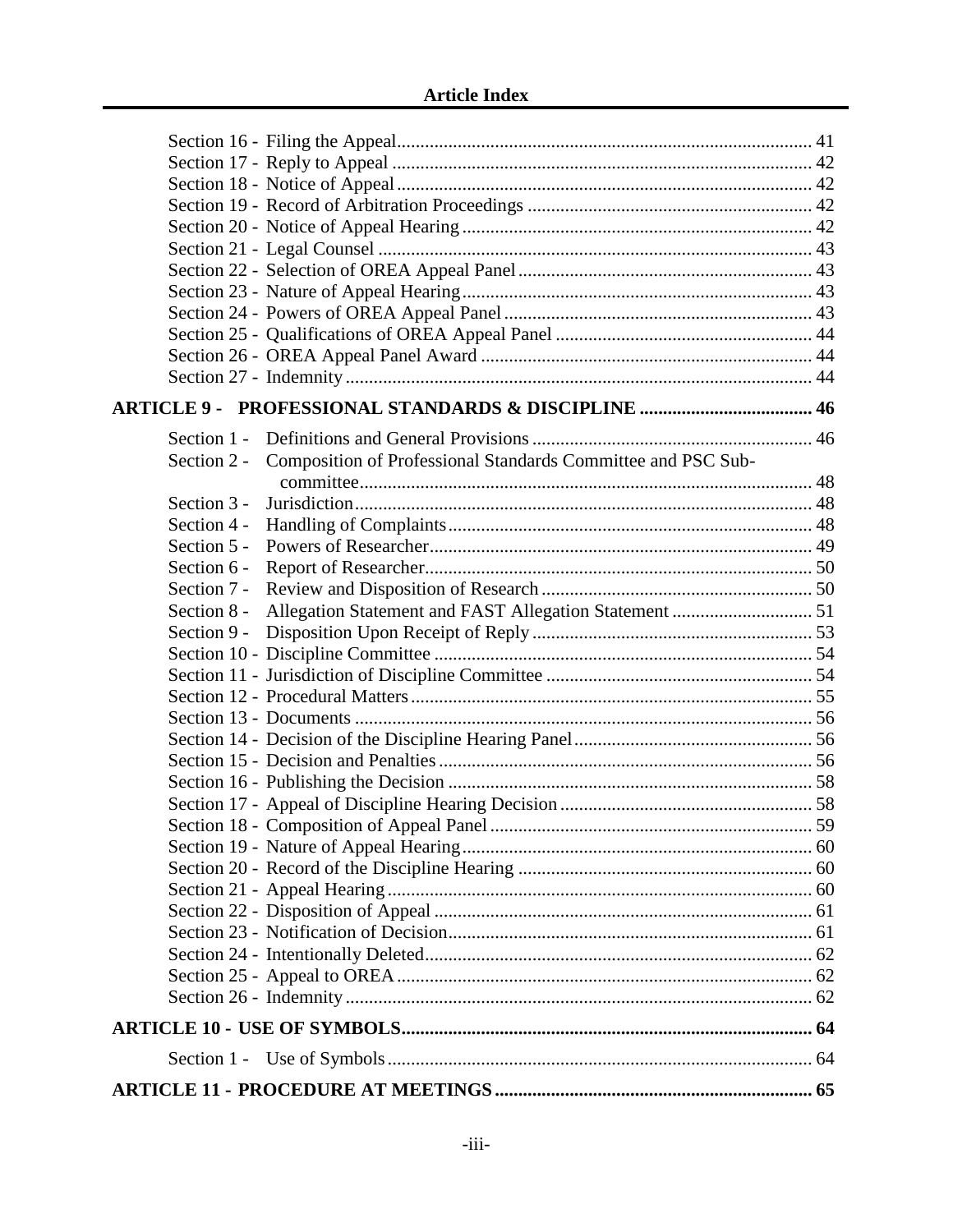| Section 1 - REALTOR® Code of Ethics and Standards of Business Practice  70 |  |
|----------------------------------------------------------------------------|--|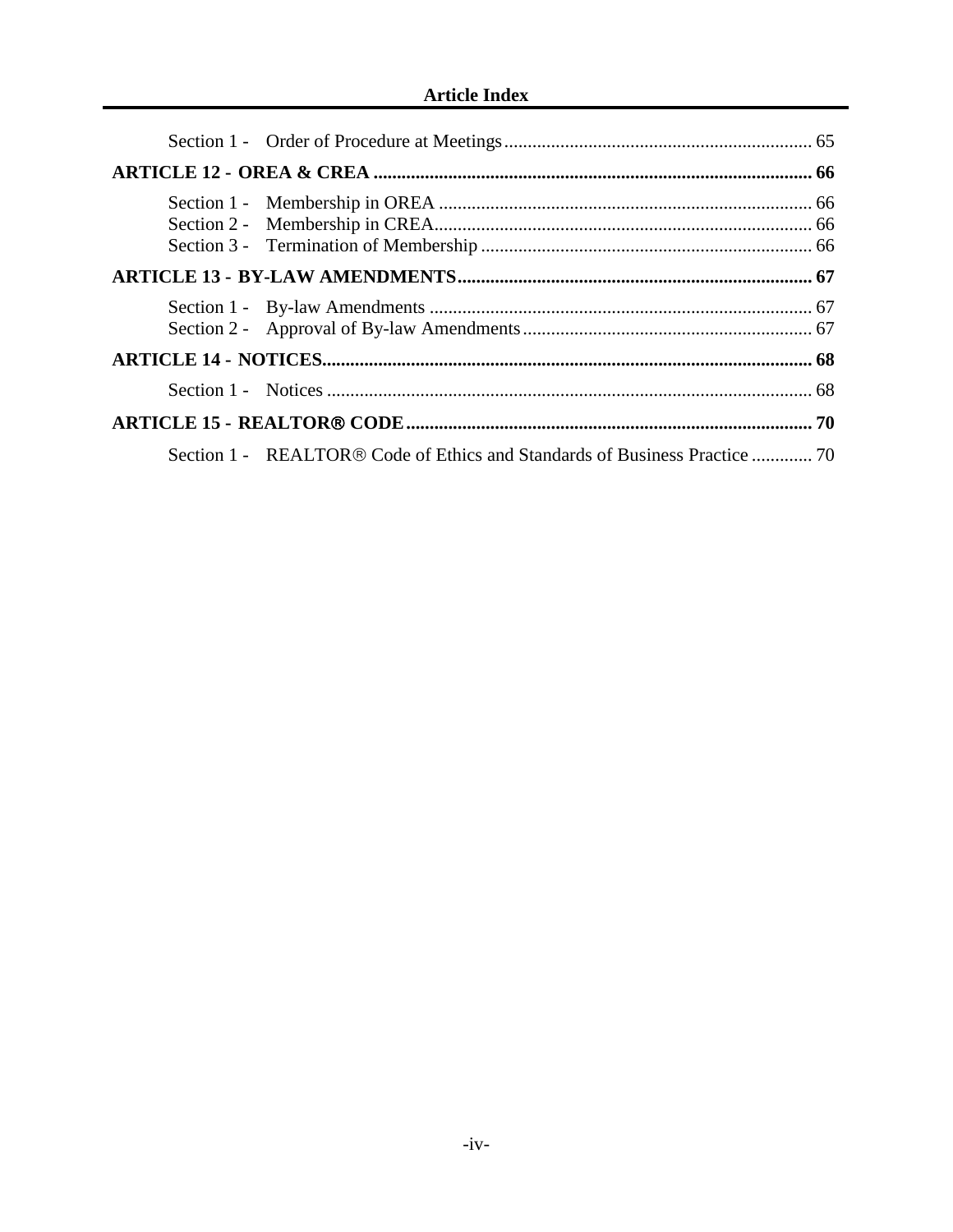#### **ARTICLE 1 - SECTION 1 - Name**

**1.01** The name of the Corporation shall be the Sarnia-Lambton Real Estate Board.

#### **SECTION 2 - Definitions and Interpretations**

**2.01** For purposes of this By-law, the term:

(a) "Act means the Real Estate and Business Brokers Act 2002 and its regulations, and any successor legislation;

(b) "Arbitration Act" means the Arbitration Act, 1991, SO 1991, c. 17, as amended, and any successor legislation;

(c) "Board" means the Sarnia-Lambton Real Estate Board;

(d) "Board of Directors" means the Board of Directors of the Sarnia-Lambton Real Estate Board, as further described in Section 1.02 of ARTICLE 6 hereof; and "Director" means a person who is a member of the Board of Directors; and "Directors" means the Board of Directors, unless the context indicates otherwise;

(e) "Branch Office" means any office of a Member that is a Firm other than the main office, which is registered in accordance with the Act, and at which the business of trading in real estate is conducted;

(f) "Brokerage" means a "broker" as defined in the Act;

(g) "By-law" means this By-law, and any addition or amendment hereto as may be approved by the Board of Directors and confirmed in accordance with the provisions of Article 13 hereof, and includes any rule or regulation in force as approved by the Board of Directors from time to time, including rules and regulations governing the Multiple Listing Service® of the Board;

(h) "CREA" means the Canadian Real Estate Association or any successor organization;

(i) "Committee" means any Committee described in this By-law and includes any Committee established by the Directors;

(j) "Corporations Act" means the Corporations Act, RSO 1990, c. C-38, as amended and any successor or replacement legislation;

(k) "Employ" means to employ, appoint, authorize or otherwise arrange to have another person act on one's behalf, including as an independent contractor and "employed", "employs", "employment", "employer" and "employee" shall have such similar expanded definitions;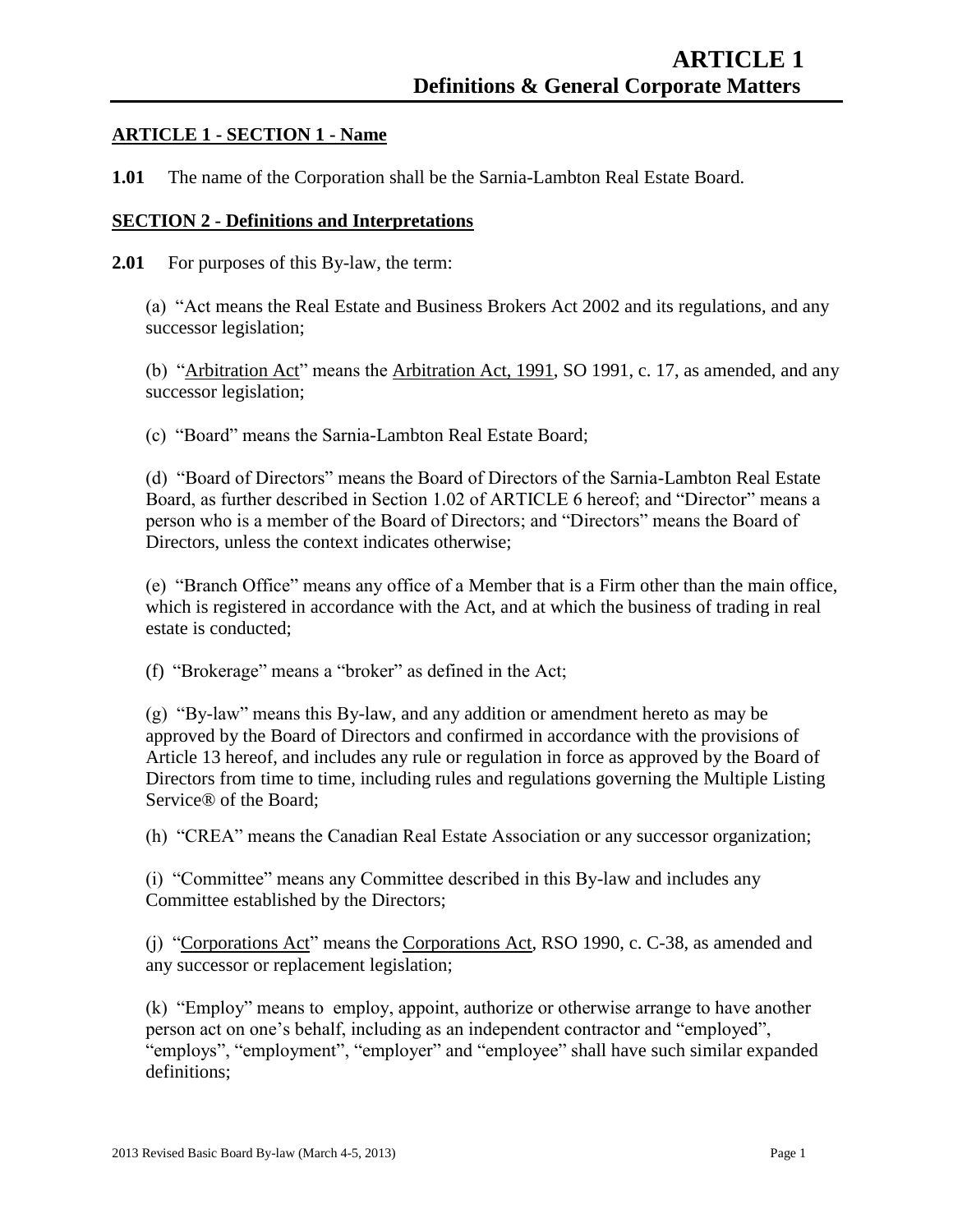#### **SECTION 2 - Definitions and Interpretations** (Continued)

**2.01** For purposes of this By-law, the term:

(l) "Executive Officer" shall mean the chief staff person responsible for the general operation of the Board;

(m) "Firm" shall mean a "brokerage" as defined under the Act;

(n) "Member" shall mean a Salesperson, Broker or Firm granted membership pursuant to Article 2 and "Members" and "Membership" shall have a corresponding meaning.

(o) "MLS®" means the Multiple Listing Service® operated by the Board under the MLS® trademark, which trademark is protected throughout Canada for the use of members of CREA in connection with services defined as listing to affect the purchase and sale of real estate;

(p) "OREA" shall mean the Ontario Real Estate Association or any successor organization;

(q) "OREA By-law" means the By-law, rules and regulations enacted by OREA, as same may be amended from time to time by OREA;

(r) "Person" includes, where applicable, an individual, a partnership, a corporation, an organization, and a business; (Effective December 12, 2007)

(s) "Principal Broker" means, at the choice of the Member that is a Firm:

- (i) the person who is the broker of record of that Firm for the purposes of the Act, if the Firm's broker of record under the Act is a Member of the Board; or
- (ii) a Member who is a Broker who has been designated as the Principal Broker for the purpose of the relationship between Member that employs him and is a Firm and the Board, if that Firm's broker of record under the Act is not a Member of the Board; or
- (iii) a Member who is a Broker and has been designated as the Principal Broker for the purpose of the relationship between the Member that employs him and is a Firm and the Board, even if the Firm's broker of record is a Member of the Board,

and every Member that is a Firm shall advise the Board of whom it has designated as its Principal Broker and shall immediately advise the Board when that designation changes;

(t) "REALTOR® Code" means the Code of Ethics and Standards of Business Practice of CREA, as may be amended from time to time;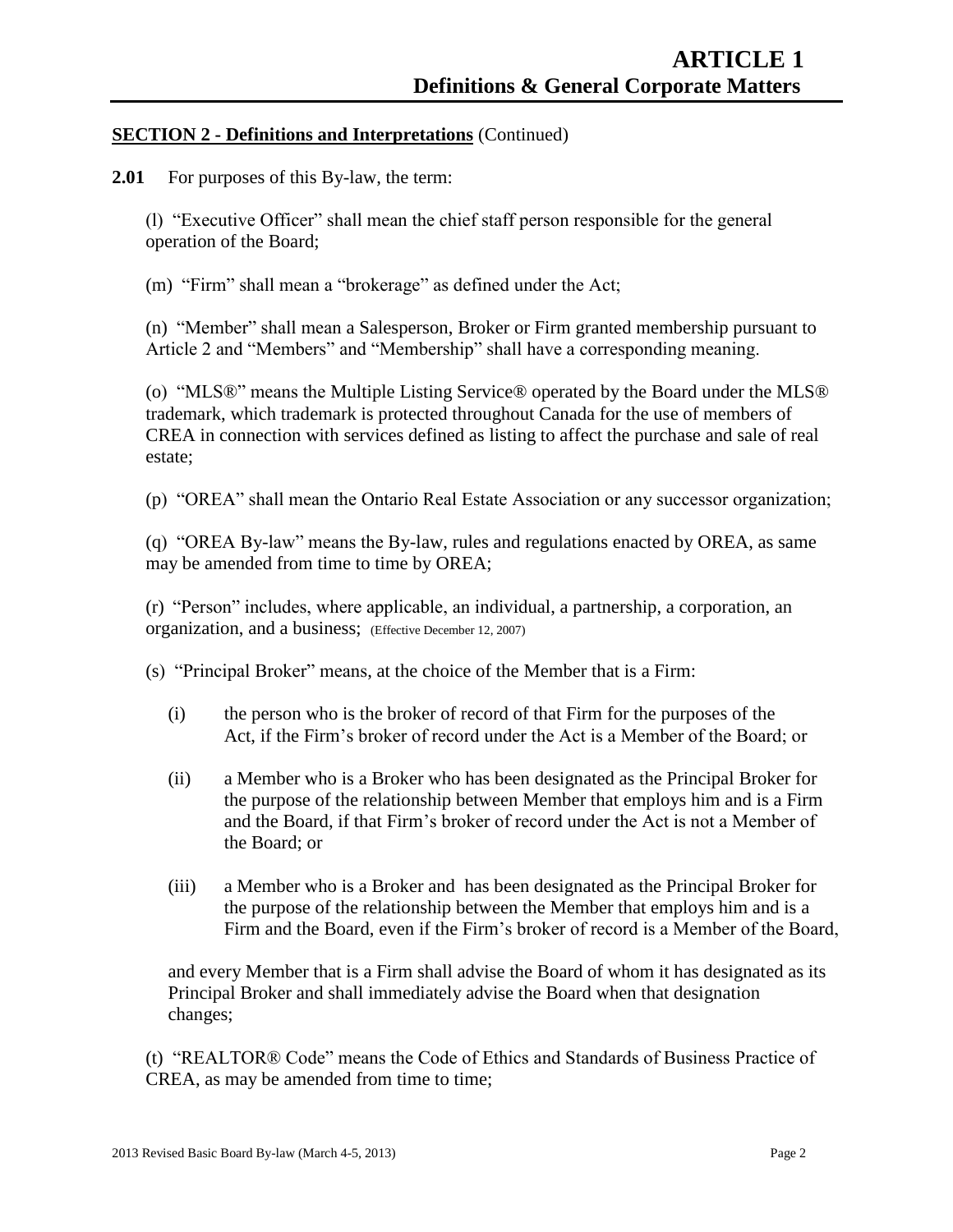# **ARTICLE 1**

#### **SECTION 2 - Definitions and Interpretations** (Continued)

(u) "REBBA Code of Ethics" means, after March 31, 2006, the Code of Ethics for all registrants contained in the regulations to the Act, and any successor Code, all of which is sometimes also referred to as the RECO Code of Ethics. Before March 31, 2006, the RECO Code or REBBA Code means Code of Ethics for all registrants contained in the RECO bylaws;

(v)"RECO" means the Real Estate Council of Ontario, or its successors, from time to time;

(w) "Salesperson" means a "salesperson" as defined in the Act;

(x) "trade" includes a disposition or acquisition of or transaction in real estate by sale, purchase, agreement for purchase and sale, exchange, option, lease, rental or otherwise and any offer or attempt to list real estate for the purpose of such a disposition, acquisition or transaction, and any act, advertisement, conduct or negotiation, directly or indirectly, in furtherance of any disposition, acquisition, transaction, offer or attempt, and the verb "trade" has a corresponding meaning; (Effective December 12, 2007)

**2.02** In this By-law, unless the context otherwise requires:

(a) words importing the singular shall include the plural, and vice-versa;

(b) words importing the masculine gender shall include the feminine gender, and viceversa;

- (c) "may" is construed as permissive; and
- (d) "shall" is construed as imperative.
- **2.03** Where there is any reference made in the By-law and any special resolutions of the Board, to any Statute or any part of it, such a reference shall also be deemed to include any amendment, re-enactment or successor legislation of that Statute as the case may be.
- **2.04** Except where expressly provided, the division of this By-law into Articles, sections, and sub-sections and the insertion of headings, subheadings, marginal notes and table of contents or index (if any) are for convenience of reference only and shall not affect the construction or interpretation of this By-law.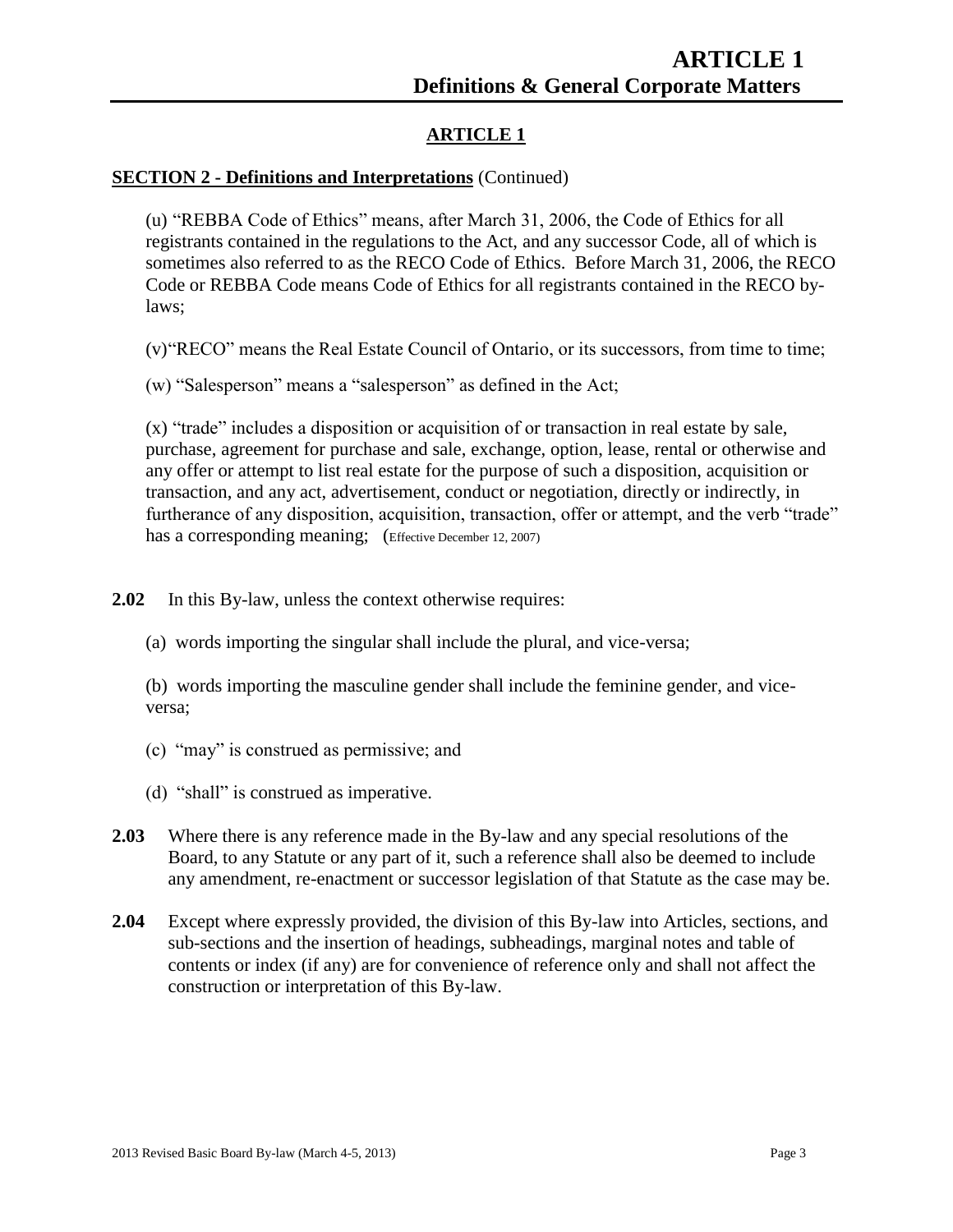# **ARTICLE 1**

#### **SECTION 3 - Purpose**

- **3.01** The purposes and objectives of this Board shall be those as set out in the Letters Patent of the Province of Ontario, incorporating the Board on the  $15<sup>th</sup>$  day of August, 1967.
- **3.02** If there is any conflict between what is stated in the Preamble to this By-law, and the Letters Patent, the provisions of the Letters Patent shall govern.

#### **SECTION 4 - Jurisdictional Area**

**4.01** The jurisdictional area of the Board shall be as described as the entire County of Lambton in the Province of Ontario.

#### **SECTION 5 - Head Office**

**5.01** The Head Office of the Board shall be located at 555 Exmouth Street, in the City of Sarnia, Province of Ontario.

#### **SECTION 6 - Seal**

**6.01** The seal, an impression of which is stamped hereunder, shall be the Corporate Seal of the Board.

#### **SECTION 7 - Fiscal Year**

**7.01** The first fiscal period of the Board shall end on the  $31<sup>st</sup>$  day of December, 1967, and after that, the fiscal year of the Board shall end on the  $31<sup>st</sup>$  day of December in each year or on such other date as the Directors may by resolution determine.

#### **SECTION 8 - Dissolution of the Board**

**8.01** If the Board is dissolved, then after paying all debts and liabilities of the Board, any remaining assets shall be given to such charitable organization or other organization whose objects are beneficial to the community, as may be allowed in accordance with the Corporations Act.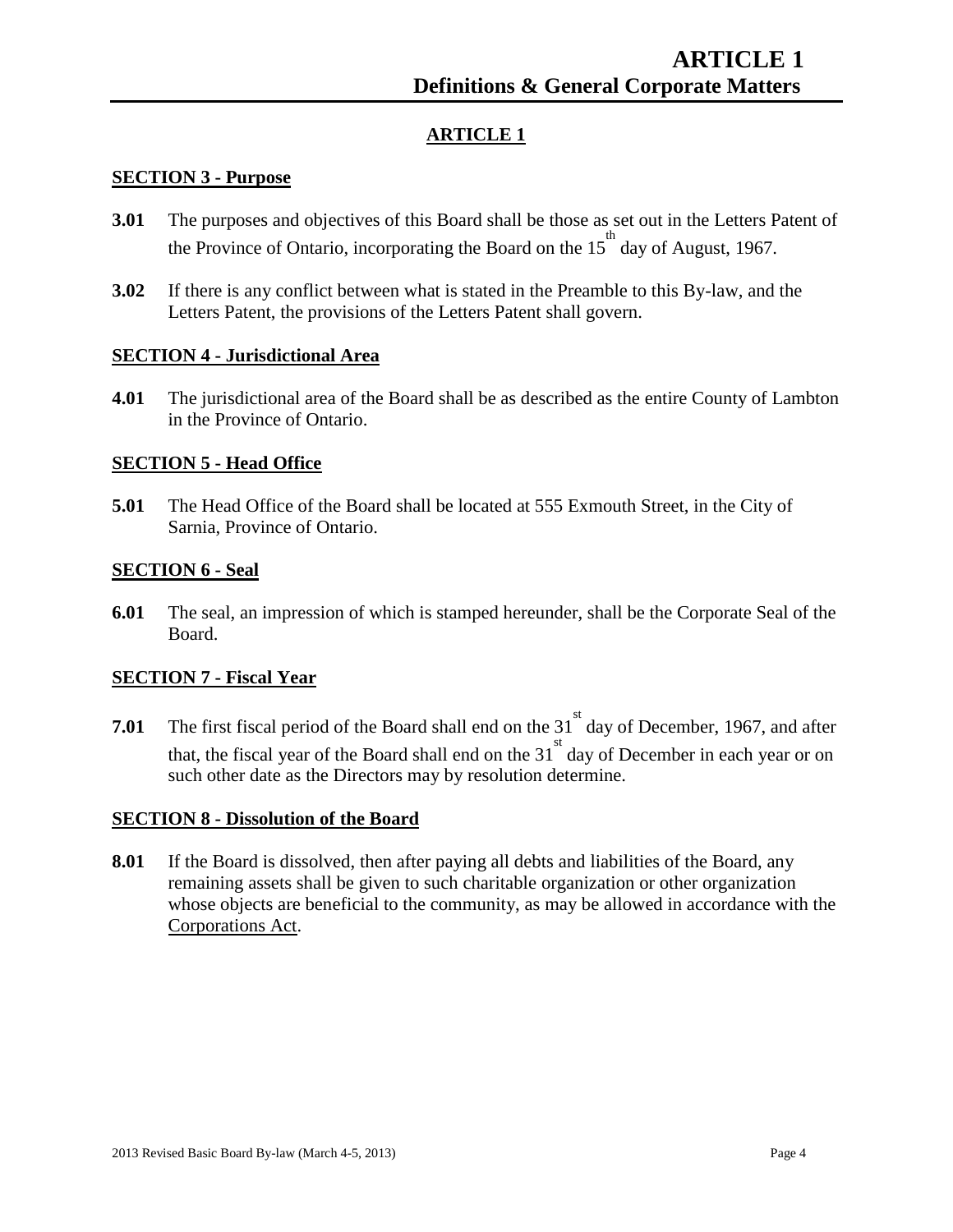#### **ARTICLE 2 - MEMBERSHIP**

#### **SECTION 1 - Membership**

1.01 There shall be one class of membership in the Board.

#### **SECTION 2 - Membership Conditions**

- 2.01 Any person, sole proprietor, partnership, corporation, or any other entity which is registered as a salesperson, broker or brokerage under the Act may become a Member provided that:
	- (a) The applicant agrees in writing to adopt and abide by the By-law of the Board, the REALTOR<sup>®</sup>Code and the REBBA Code:
	- (b) The Principal Broker of an applicant which is a Firm shall have successfully completed all the educational courses as prescribed;
	- (c) The applicant shall have successfully completed all educational courses as prescribed if he or she is a Broker or Salesperson;
	- (d) The applicant, if a Broker or Salesperson, shall be endorsed by a Firm that is both a Member of the Board and the employer of the applicant;
	- (e) The applicant, if a Broker or Salesperson, shall be employed by a Member that is a Firm to trade in real estate on its behalf;
	- (f) The applicant shall apply in writing on the approved form and the form shall be accompanied by the appropriate fee; and
	- (g) There are no amounts owing to the Board as described in Article 4, section 3.07.
- 2.02 It is a condition of admission to Membership of an applicant which is a Firm registered under the Act, and a condition of the continued Membership of a Firm as a Member in the Board, that:
	- (a) it does not employ any Salesperson or Broker registered under the Act to trade in real estate on its behalf and who is working within the jurisdictional area of the Board, unless that Salesperson or Broker is a Member in good standing of the Board;
	- (b) it shall not cause any Salesperson or Broker referred to in Sub-section (a) above to be shown as an employee of the Member for the purpose of allowing that Salesperson or Broker to maintain registration in accordance with the Act, unless that employee is a Member in good standing of the Board; and
	- (c) if it has a Branch Office outside the jurisdictional area of the Board, and if that Branch Office is a Member of the Board, or if any Broker or Salesperson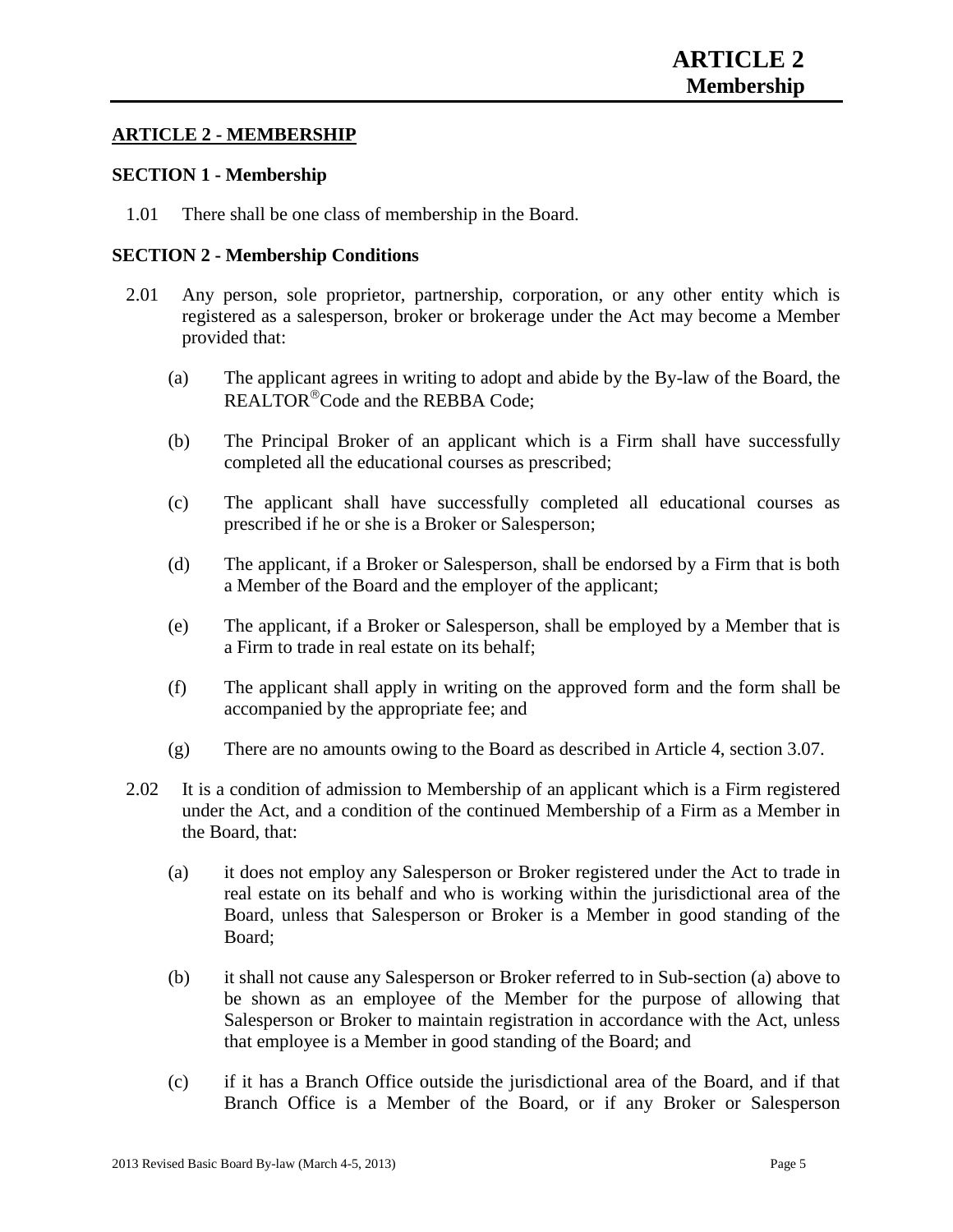registered under the Act who is working out of that Branch Office is a Member of this Board, then all Brokers or Salespersons registered under the Act who work out of that Branch Office shall be required to become Members of this Board.

In addition to all of the above-noted sub-sections being conditions of admission as a Member and conditions of continued membership of a Member, noncompliance with any of the above-noted conditions is a breach of this By-law.

#### **SECTION 3 - Application Approval Process**

3.01 Applications for Membership by a Firm which is registered under the Act shall be dealt with as follows:

(a) The application shall be reviewed and processed by the Membership Committee who shall report thereon to the Directors. If the application is complete in all aspects, and if the appropriate registration under the Act is confirmed and all the conditions in Sections 2.01 and 2.02 are met, the application may be temporarily approved by the Membership Committee. Such temporary approval shall only allow the applicant access to the Board's MLS® services and shall not be deemed to include any other Membership privileges;

(b) The Board of Directors shall consider the report of the Membership Committee, which report shall include:

- (i) the application, which in accordance with paragraph (a) shall be complete in all aspects; and
- (ii) the temporary approval, if temporary approval was granted in accordance with paragraph (a),

and shall grant Membership to the applicant, unless any condition for approval has not been met; and

- (c) If the Membership is denied, reasons are to be provided to the applicant.
- 3.02 Applications for Membership by either a Broker or Salesperson registered under the Act shall be dealt with as follows:
	- (a) The application shall be reviewed and processed by the Executive Officer who shall report thereon to the Directors. If the application is complete in all aspects and if the appropriate registration under the Act is confirmed and all the applicable conditions in section 2.01 or 3.01 are met, the application may be temporarily approved by the Executive Officer. Such temporary approval shall only allow the applicant access to the Board's MLS® services and shall not be deemed to include any other Membership privileges; and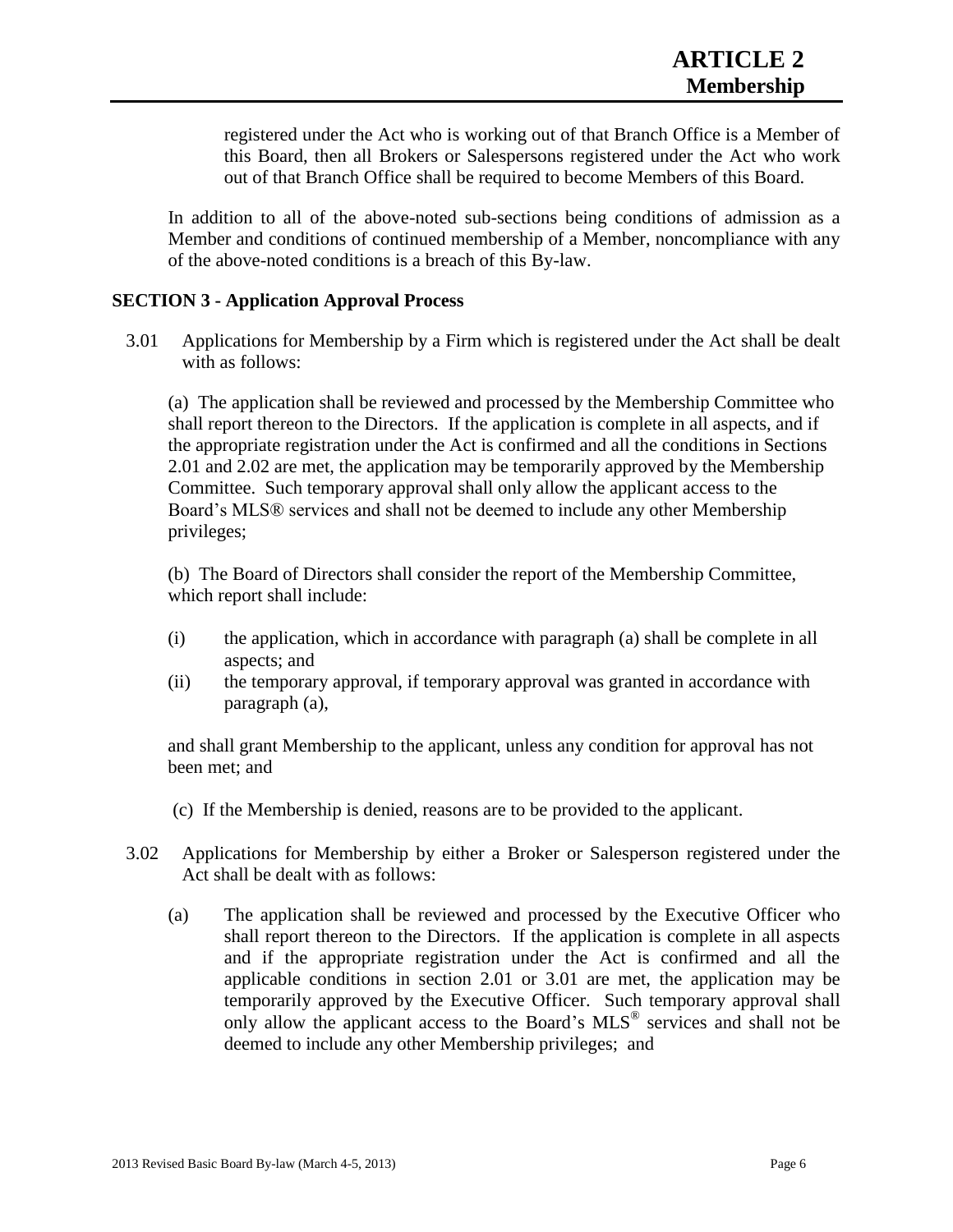- (b) For each application for Membership by a Broker or Salesperson registered under the Act, the Board of Directors shall consider the report of the Executive Officer, which report shall include:
	- (i) the application, which, in accordance with paragraph (a) shall be complete in all aspects; and
	- (ii) the temporary approval, if temporary approval was granted in accordance with paragraph (a),

and shall grant Membership to the applicant unless any condition for approval has not been met.

#### **SECTION 4 - Effect of Refusal of Membership**

4.01 Where the Board of Directors does not approve the application of an individual for Membership, and the Board has so notified the Member which employs the nonapproved applicant, the Member that is the Firm that employs the non-approved applicant, if it has already registered such non-approved applicant as an employee in accordance with the provisions of the Act, shall be in breach of this By-law if such employment is not terminated immediately, upon receipt of such notice. In the event of membership refusal or termination, the Board of Directors must specify reasons for such refusal or termination.

#### **SECTION 5 - Cancellation of Previous Memberships**

5.01 All memberships in the Board, which may have existed, including Affiliate Memberships and Honorary Memberships, are cancelled and cease to exist as of 12 December 2013 except that those who were Salesperson Members, Broker Members or Firm Members of the Board as of 11 December 2013.

#### **SECTION 6 - Members Generally**

- 6.01 All Members shall be deemed to have received and to have read the By-law of the Board, the REALTOR<sup>®</sup> Code and the REBBA Code, and have agreed to abide by them. Any breach of the By-law of the Board or the REALTOR<sup>®</sup> Code by any Member may be dealt with by the PSC Sub-committee, Professional Standards Committee and the Discipline Committee as provided for in this By-law, including forwarding the matter to RECO, as provided for in this By-law.
- 6.02 Should a Member resign during an Arbitration Hearing proceeding provided for in Article 8, and as a result of that resignation, such proceeding cannot continue since that person is no longer a Member, the Arbitration Committee of the Board may keep open the file on such proceeding and such proceeding may be restarted or continued, as appropriate, if and when such person again becomes a Member of the Board.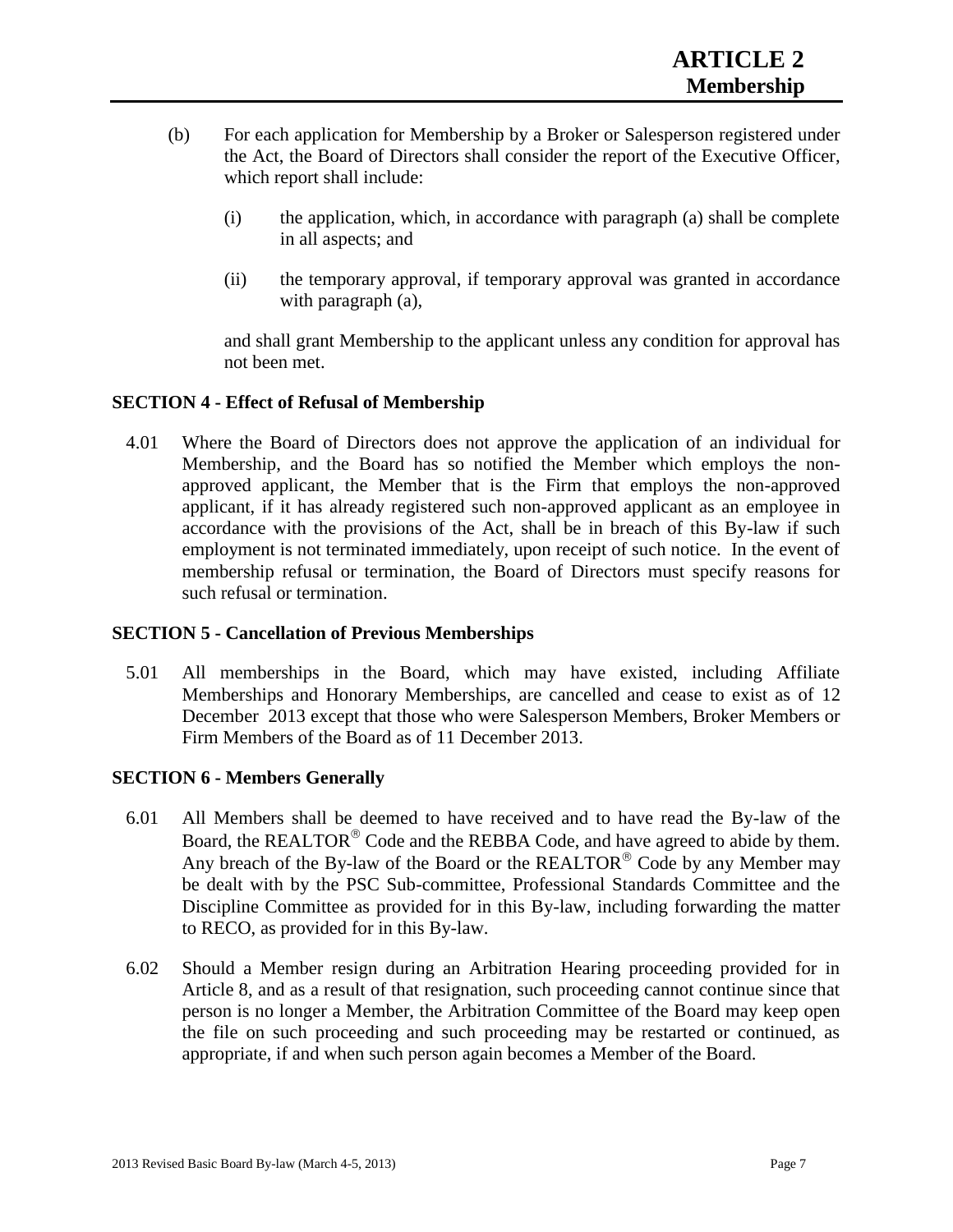6.03 By this section, the Board draws to the attention of any past Members who wish to reapply as Members, the provisions of Article 4, Section 3.07 and the additional preconditions to approval of membership contained therein.

#### **SECTION 7 - Membership Disputes**

- 7.01 Any dispute between a Member and the Board which relates to:
	- (a) the validity of any rule or regulation established by the Board or any of its Committees, save and except any rule or regulation relating to the Board's Multiple Listing Service<sup>®</sup> which is substantially similar to the model rules and regulations for Multiple Listing Services® recommended by OREA for use by this Board and all other local real estate boards in Ontario;
	- (b) the validity of any section of this By-law which is not substantially similar to the equivalent section in the model board by-law recommended by OREA for use by this Board and all other local real estate boards in Ontario,

shall be submitted to the Chief Executive Officer of OREA in accordance with the OREA By-law before the Member or the Board may ask a Court to enforce the rule, regulation or section of this By-law and it is agreed by all Members and the Board that there will not exist any valid basis for such Court action until either or both have complied with the appropriate provisions of this By-law and OREA's By-law.

7.02 Where a dispute described in Sub-sections 7.01(a) and 7.01(b) is submitted to OREA, such submission shall be received by the Chief Executive Officer of OREA not later than thirty (30) days following the effective date of the rule, regulation or Section of this By-law which is the subject matter of this dispute, together with a filing fee of Seven Hundred and Fifty (\$750.00) Dollars, or such other amount as may be established from time to time by the Board of Directors of OREA, in cash or by certified cheque or money order payable to OREA. OREA shall not have jurisdiction to deal with the submission unless it is made within the thirty (30) days.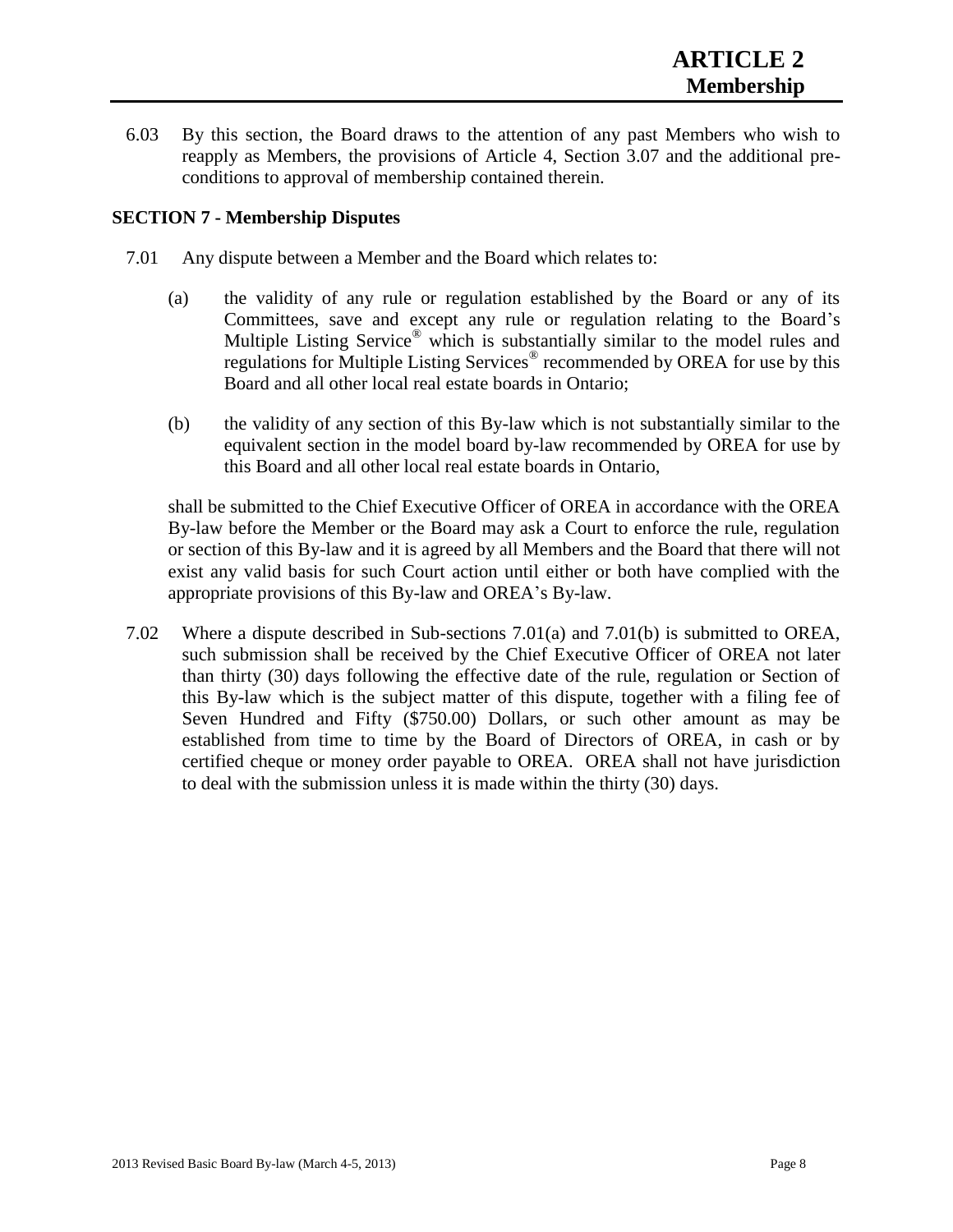#### **ARTICLE 2 - MEMBERSHIP MATTERS**

#### **SECTION 1 - Obligations of Partnerships and Corporations**

- 1.01 Where a Member of the Board that is a Firm is a partnership, every partner registered under the Act and trading in real estate within the Board's jurisdictional area shall be a Member.
- 1.02 Where a Member that is a Firm is a corporation, each of its Principal Brokers and directors registered under the Act and trading in real estate within the Board's jurisdictional area shall become a Member. .
- 1.03 Partnerships and corporations, upon making application for admission as Members, shall immediately notify the Board of the names and addresses of its partners, officers, directors and shareholders, as the case may be. Such partnerships and corporations shall also, upon making application as Members, immediately notify the Board of the name and address of the person(s) designated as the Principal Broker who is responsible for the Member's activities and whom the Board may contact as that Member's representative in relation to the Board.
- 1.04 The provisions of Sections 1.02 and 1.03 shall not apply to a Member which is a Firm that is registered in the Loan Corporations Register or the Trust Corporations Register under the *Loan and Trust Corporations Act*.

#### **SECTION 2 - Change of Ownership or Control**

- 2.01 Each Member that is a Firm shall immediately notify the Executive Officer, in writing, of:
	- (a) any change in ownership, if it is a sole-proprietor;
	- (b) any change in partners, or any change in the ownership interests of any of the partners, if it is a partnership;
	- (c) any change in its officers or directors, if it is a corporation;
	- (d) any change in the number of shares held by any shareholder or the addition or deletion of any shareholder, if it is a corporation; or
	- (e) any change in the Principal Broker(s).
- 2.02 In addition to the requirements in Section 2.01 above, every Member that is a Firm shall report in writing to the Executive Officer any of the following, within thirty (30) days from the date of its registration or the registration of such changes under the Act:
	- (a) if the Member is a corporation, the names and addresses of its officers and directors, the number of shares held by any shareholder of the Member and any change of any of the addresses;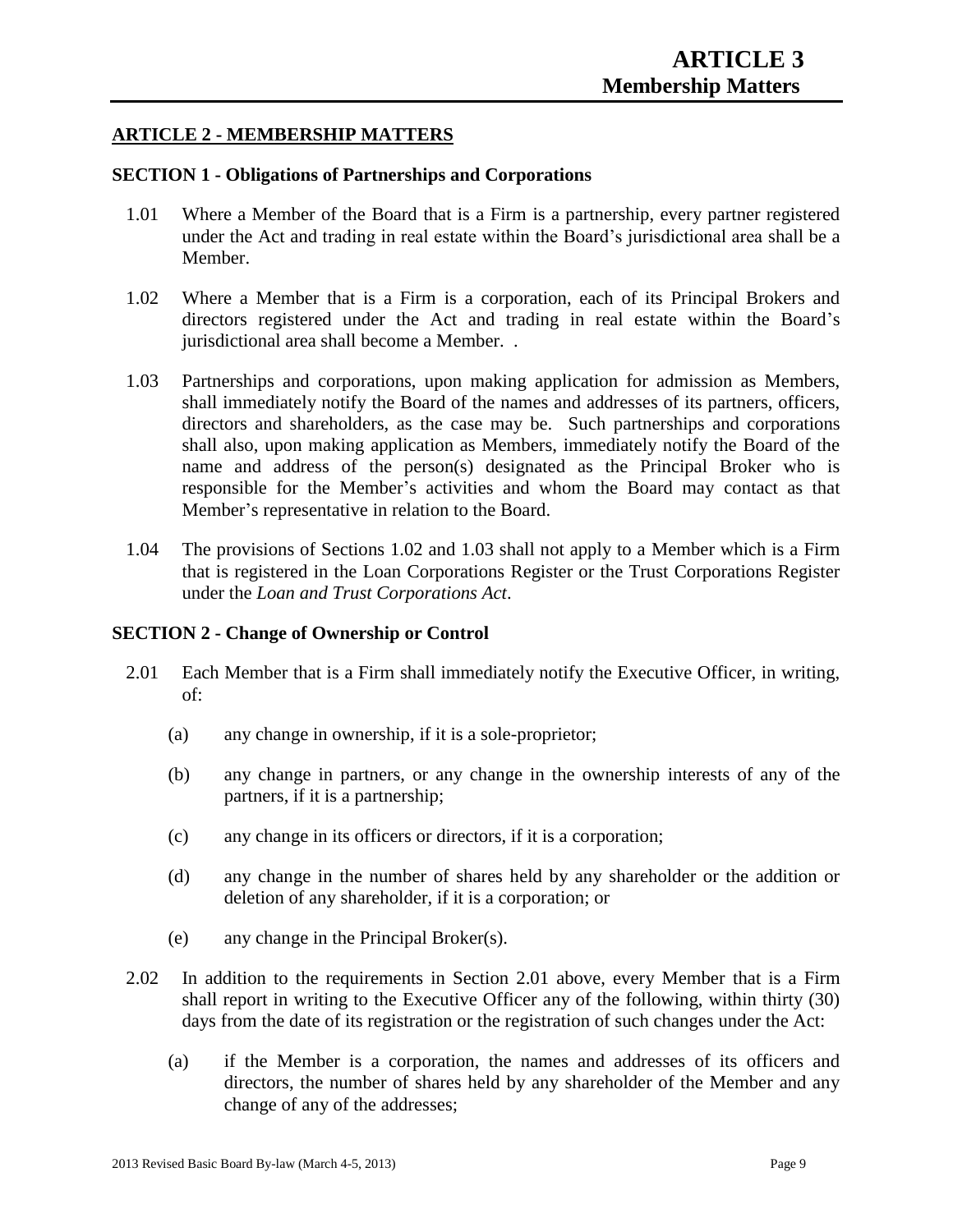- (b) if the Member is a partnership, the names and addresses of the partners, and any change of any of the addresses, and if any partner is a corporation, the information required by Sub-section (a) above;
- (c) upon a Member who is a Broker or Salesperson being registered or ceasing to be registered with the Member that is a Firm;
- (d) upon a Member who is a Salesperson employed by a Member that is a Firm becoming a Broker registered with the Member that is a Firm, and vice-versa; or
- (e) the names and addresses of all Principal Brokers and all branch managers designated pursuant to the Act and any changes thereto.
- 2.03 The provisions of Sub-sections 2.01(c) and (d) and Sub-section 2.02(a) of this Article shall not apply to a Member that is a Firm which is registered in the Loan Corporations Register or the Trust Corporations Register under the *Loan and Trust Corporations Act*.
- 2.04 In the event of any such change as described in Section 2.01 of this Article, the membership of the Member that is a Firm and of all Members employed by it may, by resolution of the Board of Directors, be deemed terminated, provided that should the Directors so decide, the individuals affected may re-apply for membership. In the event of such termination, reasons are to be specified.
- 2.05 Where an applicant is re-applying for membership because his membership was terminated under the provisions of Section 2.04 above, the Directors may, at their sole discretion, reduce the amount of the application fee to be paid as prescribed in Section 1.01 of Article 4 of this By-law.

#### **SECTION 3 - Furthering the Objects of the Board**

3.01 All Members shall use their best efforts in furthering the objects of the Board and in the enforcement of the By-law of the Board.

#### **SECTION 4 - Termination of Membership**

- 4.01 Membership in the Board is non-transferable.
- 4.02 Membership ceases to exist:
	- (a) upon the death of an individual Member;
	- (b) upon the dissolution, bankruptcy or insolvency of a Member that is a Firm;
	- (c) upon the suspension or termination of the Member's registration under the Act;
	- (d) upon the Executive Officer receiving written notification of the Member's resignation, which shall be effective when the Executive Officer receives it; or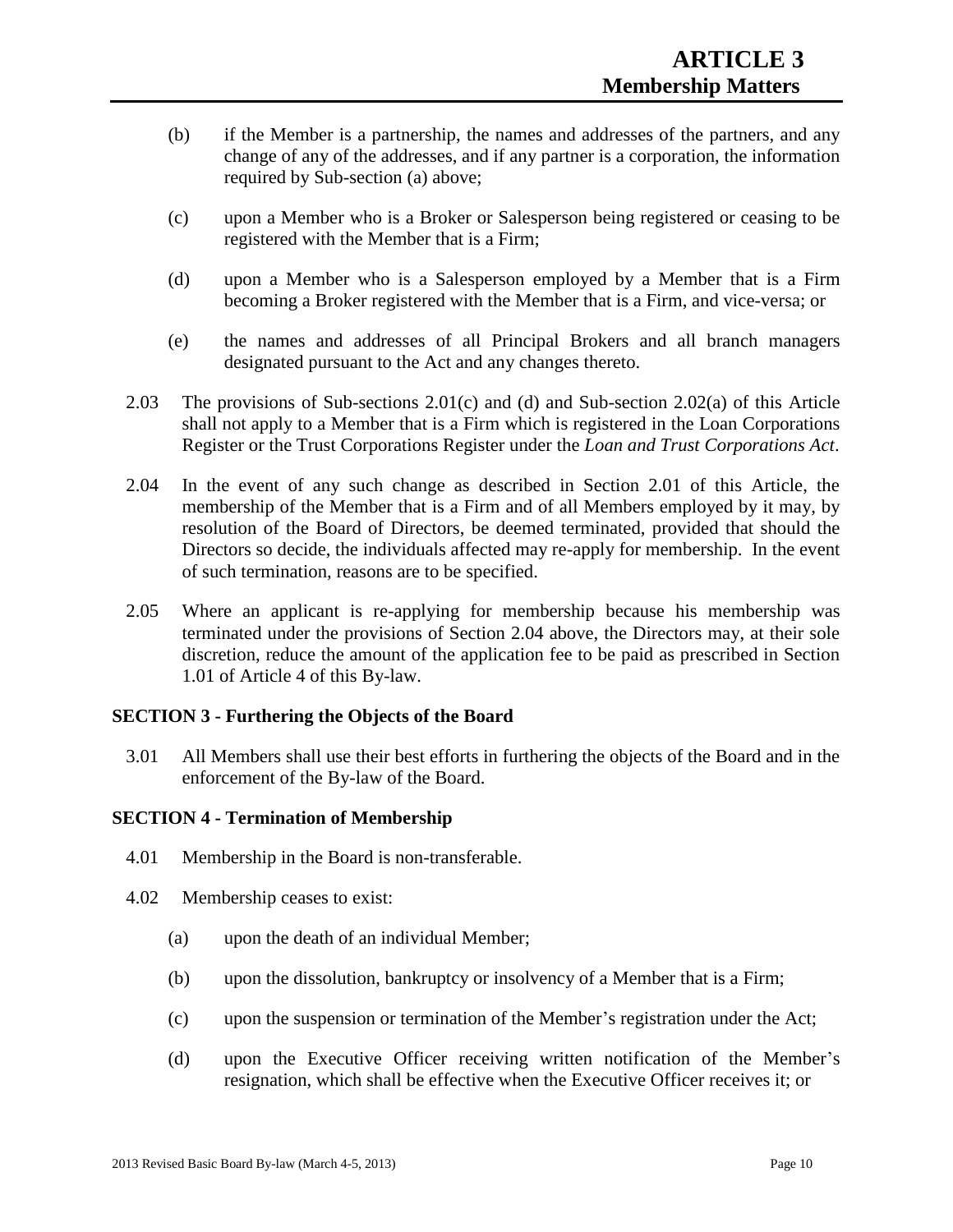- (e) upon the occurrence of some other event in accordance with this By-law, including, but not limited to the provisions of Section 2 above; the provisions of Article 2; the provisions of Article 4; the provisions of Article 8; and the provisions of Article 9.
- 4.03 Where a Member resigns, or his membership is terminated, he shall immediately return to the Executive Officer all membership cards or certificates or other documents relating to his membership and such Member immediately loses all rights of membership including, but not limited to voting rights. Termination, resignation or suspension of membership for whatever reason shall not relieve a Member from any of his/its monetary or other obligations arising before the effective date of termination, suspension or resignation of membership.
- 4.04 Any Member resigning on or after the 31st day of January shall be responsible for the annual fee for that calendar year, as is applicable to his category of membership or such portion of it as the Directors may determine.
- 4.05 Where membership of any Member that is a Firm has been terminated under any of the provisions of Section 4.02 of this Article any individual Member may apply to the Directors who may, at their sole discretion, waive the provision of Section 4.01 above and permit the affected individual Member to transfer membership to another Member that is a Firm, and who may, at their sole discretion, waive all or a portion of the fees or dues payable to reapply for membership.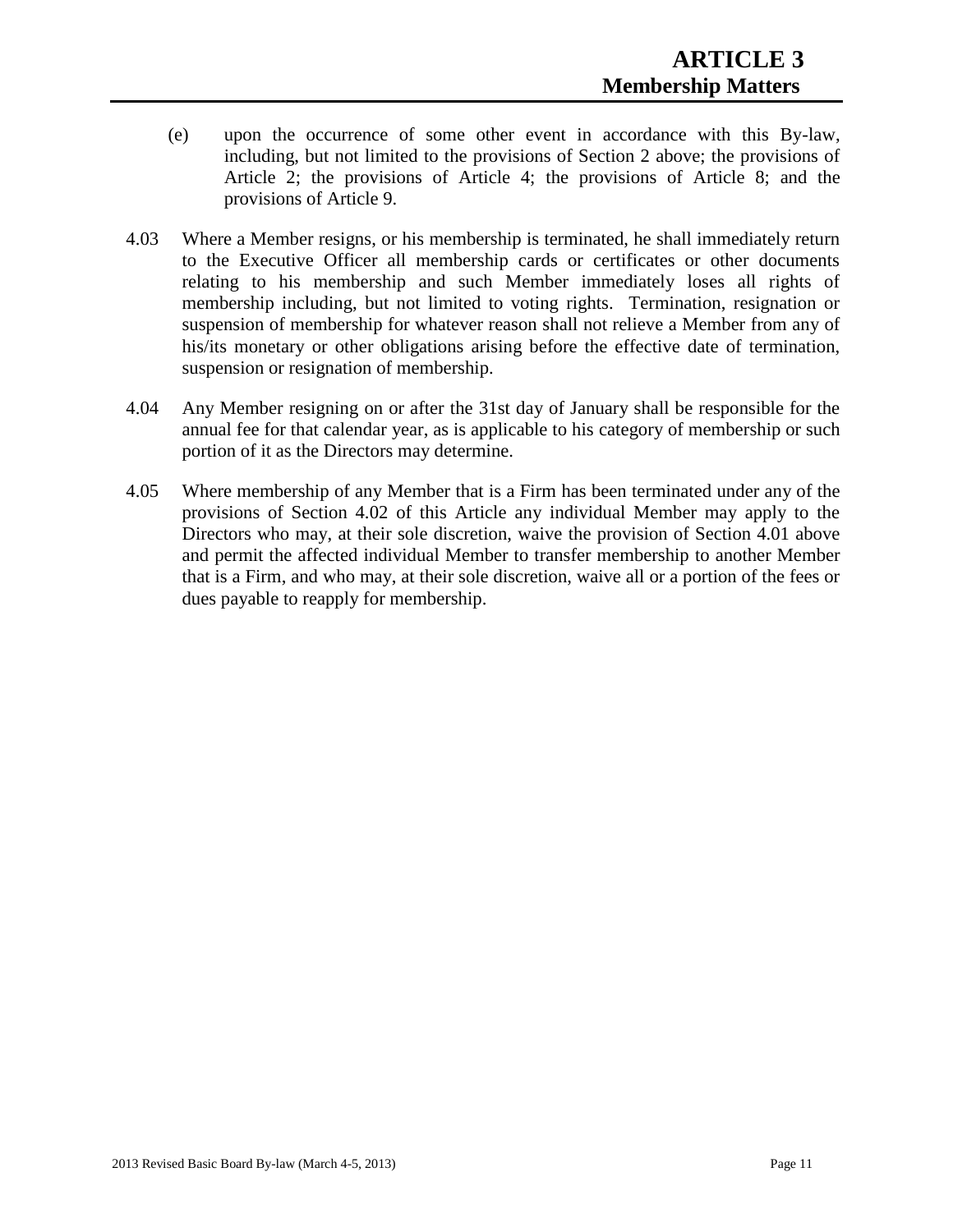#### **ARTICLE 3 - DUES & FEES**

#### **SECTION 1 - Payment of Fees and Dues**

1.01 Members and applicants for membership shall pay the following fees and dues, which fees and dues will be due and payable as and when prescribed herein:

Special assessments are subject to ratification by the Voting Representatives. Dues and fees shall be those amounts determined by resolution of the Board of Directors from time to time and shall include:

- application fees
- annual dues
- monthly service fees
- late listing fee
- special service fees
- 1.02 Annual Fees shall be for the calendar year January 1 to December 31 and shall be paid to the Board, in the case of new Members, upon admission as Members of the Board, and in the case of all other Members, before January 31 of each year.(Subject to Board Policy).
- 1.03 Except as otherwise stated in this Article, all amounts payable by Members are due on the date set out in the invoice.
- 1.04 In addition to the payment of fees and dues above-noted, all Members, shall pay to the Board and the Board shall collect from the Members and remit to OREA and CREA respectively, the annual OREA and CREA dues in the amounts as prescribed by OREA and CREA from time to time.
- 1.05 The Directors may, on an unanimous decision only, waive the fees and dues otherwise payable by any Member to the Board provided:
	- (a) the Member remains an Member of the Board;
	- (b) the waiver does not affect the obligation of the Member to pay all required OREA and CREA dues, which may by resolution of the Board of Directors be paid by the Board on behalf of the Member.

#### **SECTION 2 - Special Provisions Dealing with Application Fees and Annual Fees**

2.01 Where an applicant is re-applying for membership because his membership was terminated under the provisions of Section 4 or Section 2.04 of Article 3 of this By-law, then the Directors may waive or reduce the amount of the application fee to the extent the Board of Directors, in its sole discretion, considers proper.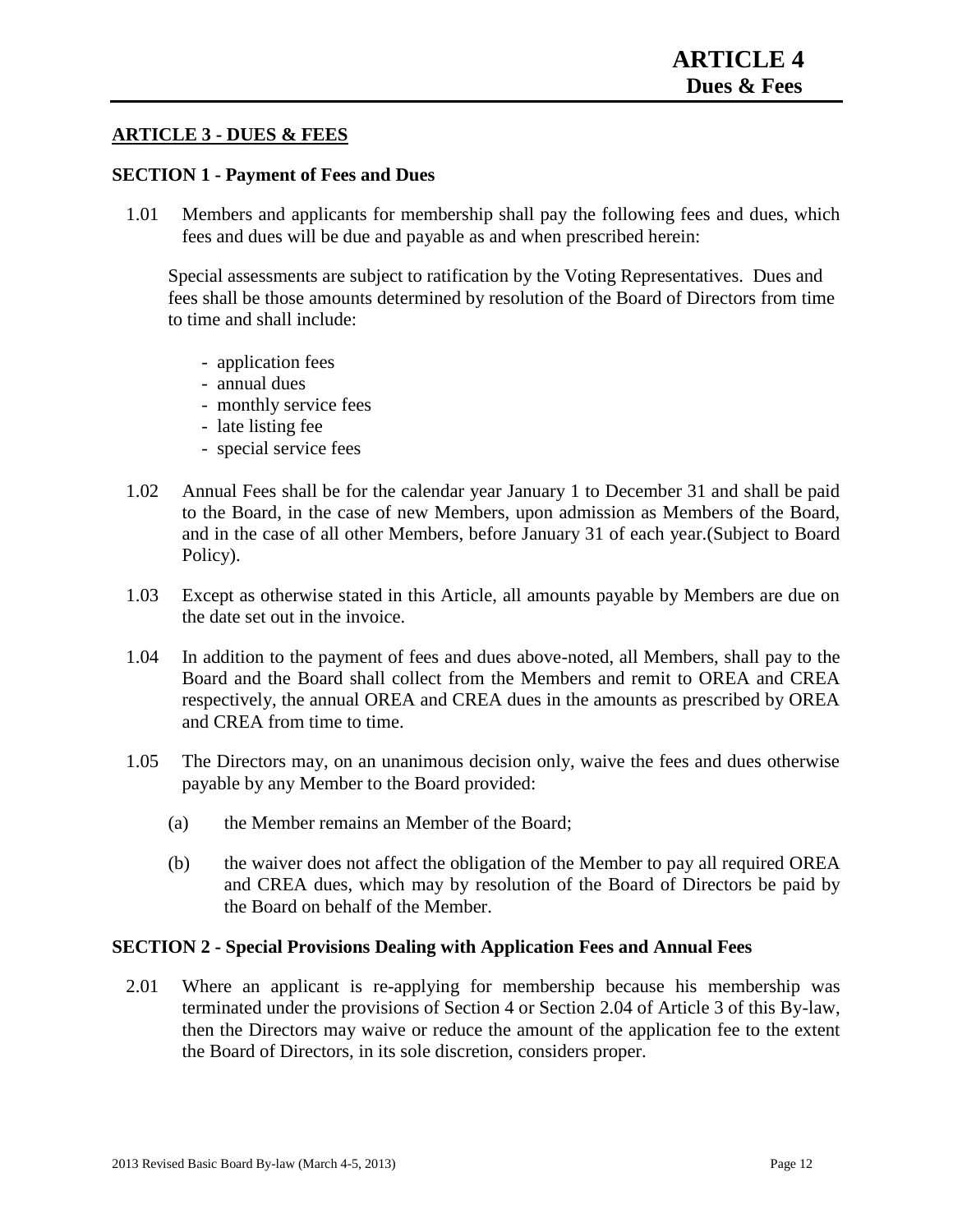2.02 An applicant whose membership application is approved before September 1 in any year shall pay, in addition to the application fee and other required amounts, the full amount of the annual fee applicable to that category of membership. An applicant who becomes a member after September 1 in any year shall pay, in addition to the application fee and other required amounts, only one-half of the annual fee.

#### **SECTION 3 - Non-Payment of Amounts Owed to the Board**

- 3.01 If a Member owes money to the Board for any reason whatsoever, and does not pay the amount when due (for the purposes of this Article, such Member hereinafter called the "Defaulting Member"), the Executive Officer, provided that the President agrees, may send that Defaulting Member a letter by registered mail or personal delivery (or by courier), requiring that the money be paid to the Board by the date stipulated in the letter, and advising that if it is not paid by such date the Defaulting Member shall lose all membership privileges and his membership in the Board shall be terminated.
- 3.02 (a) If the required action is not taken or payment made by the date provided for in Section 3.01 above, the Executive Officer shall send, by registered mail or personal delivery (or by courier), a second letter to the Defaulting Member setting out therein that the Defaulting Member's membership shall be terminated unless, within ten (10) days of receipt of such second letter, the Defaulting Member delivers to the Discipline Committee, care of the Executive Officer, a notice disputing the amount claimed to be owing by the Defaulting Member to the Board together with a cheque or cash representing the amount claimed to be owing to the Board. If no such notice of dispute plus amount owing is delivered, the termination of the Defaulting Member's membership shall come into effect upon expiry of such tenth day.
	- (b) If the Defaulting Member is a Firm, and if the amount owed is not paid within two (2) days of receipt by the Defaulting Member of the letter described in Subsection 3.02 (a) above, the Executive Officer may, if so directed by the President, send a copy of such letter to all Members shown in the records of the Board to be employed by (the "Effected Members") the Defaulting Member. The provisions of this Sub-section (b) and the sending of copies of the such second letter to those Effected Members is for information purposes only and does not in any way change the provisions or the effect of any other section of this Article 4, including, but not limited to Sections 4.01 and 4.02.
	- 3.03 Where a Member delivers a notice of dispute and the amount owing, as provided for in Sub-section 3.02(a), the dispute shall be heard by a Discipline Hearing Panel made up of members of the Discipline Committee, following the procedures set out in Article 9 of this By-law, save and except that the right to Appeal (as defined in Article 9) shall not apply to such a dispute.
	- 3.04 The Discipline Hearing Panel shall not have authority to deal with a dispute by a Defaulting Member as provided for in this Section 3, unless the Defaulting Member has first complied with the payment requirements as set out in the second letter described in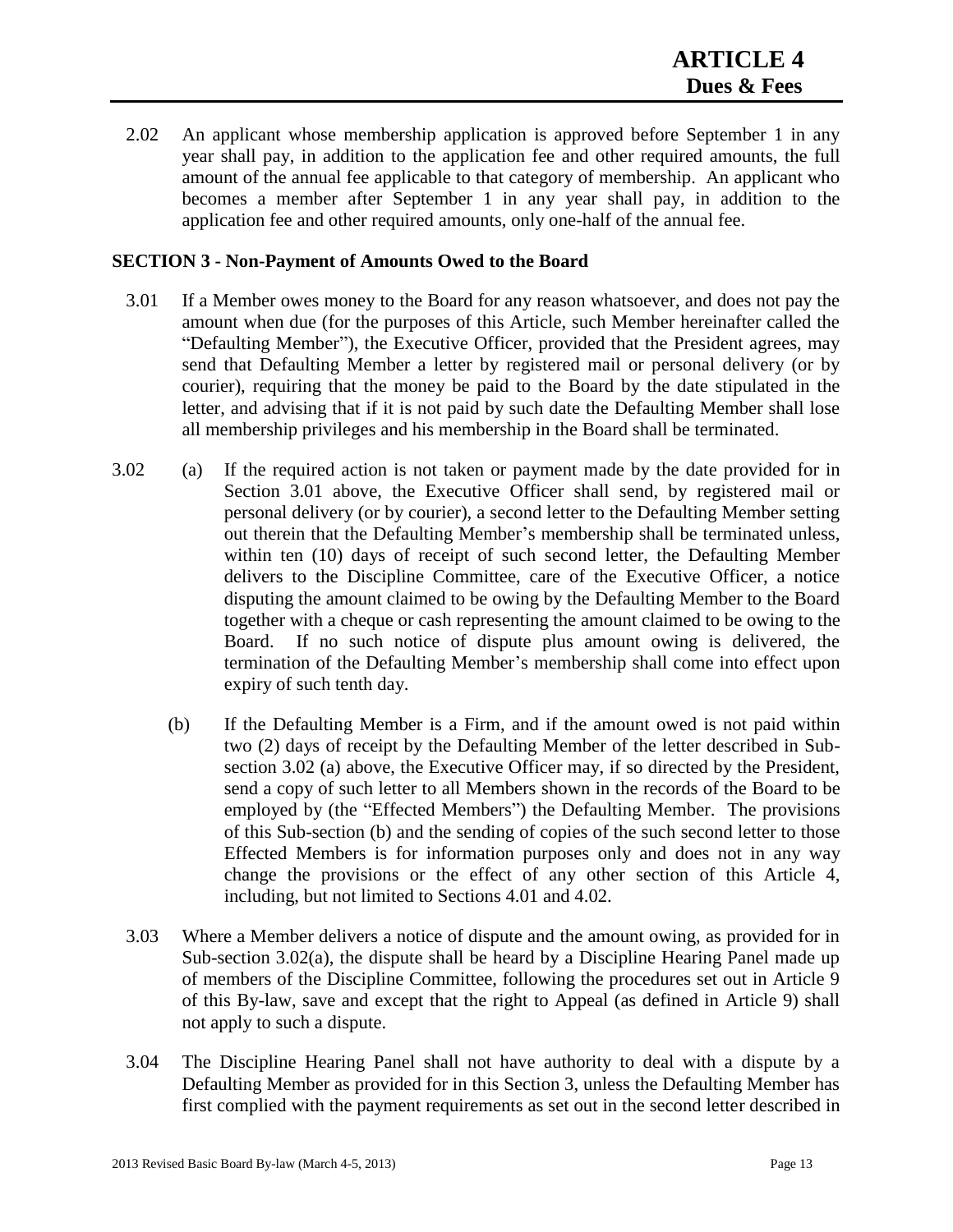Section 3.02, provided that if the Defaulting Member is successful in his dispute any amount paid to the Board which was found not to be owing, shall be returned to him.

- 3.05 In such a dispute, the onus shall be on the Defaulting Member to prove that such amount was not owing to the Board.
- 3.06 The Discipline Hearing Panel shall have the right to dismiss the dispute or find in favour of the Defaulting Member and apply such penalties as are prescribed in Article 9.
- 3.07 (a) If a Defaulting Member is suspended or terminated for failure to pay to the Board any amount owing, or if any Member is terminated, suspended, or resigns from the Board, any amount owing by such Member or Defaulting Member shall remain a debt owing to the Board until paid, notwithstanding the suspension or termination of services or membership. Upon reapplication to this Board to become a Member or upon applying to this Board, as a member of another real estate board, in order to access or obtain any of the Board's services (including  $MLS^{\circledR}$  data and  $MLS^{\circledR}$  services) pursuant to any service sharing/data sharing/interboard agreement that this Board has with any other real estate board, the applicant shall repay such debt as a condition precedent to such application for membership being approved by the Directors, or as a condition precedent to accessing or obtaining any of the Board's services (including  $MLS^{\circledast}$  data and MLS<sup>®</sup> services) pursuant to any service sharing/data sharing/interboard agreement that this Board has with any other real estate board.
	- (b) If a Member which is a Firm is terminated or suspended, whether for failure to pay to the Board any amount owing or for any other reason, or if such Member resigns from the Board, any amount owing to the Board shall remain a debt owing to the Board until paid, notwithstanding the suspension or termination of services or membership. Upon reapplication by the Firm whose membership was terminated, or by any sole proprietor, partner, Principal Broker, officer or director of such Firm to become a Member, or upon the Firm whose membership was terminated or any sole proprietor, partner, Principal Broker, officer or director of such Firm applying to this Board, as a member of another real estate board, in order to access or obtain any of the Board's services (including MLS<sup>®</sup> data and MLS<sup>®</sup> services) pursuant to any service sharing/data sharing/interboard agreement that this Board has with any other real estate board the applicant shall repay such debt as a condition precedent to such application for membership being approved by the Directors or as a condition precedent to accessing or obtaining any of the Board's services (including MLS<sup>®</sup> data and MLS<sup>®</sup> services) pursuant to any service sharing/data sharing/interboard agreement that this Board has with any other real estate board.

#### **SECTION 4 - Payment and Collection of Fees**

4.01 A Member which is a Firm shall pay to the Board, as they become due, all fees payable by its employees who are Members of the Board. This provision is not intended to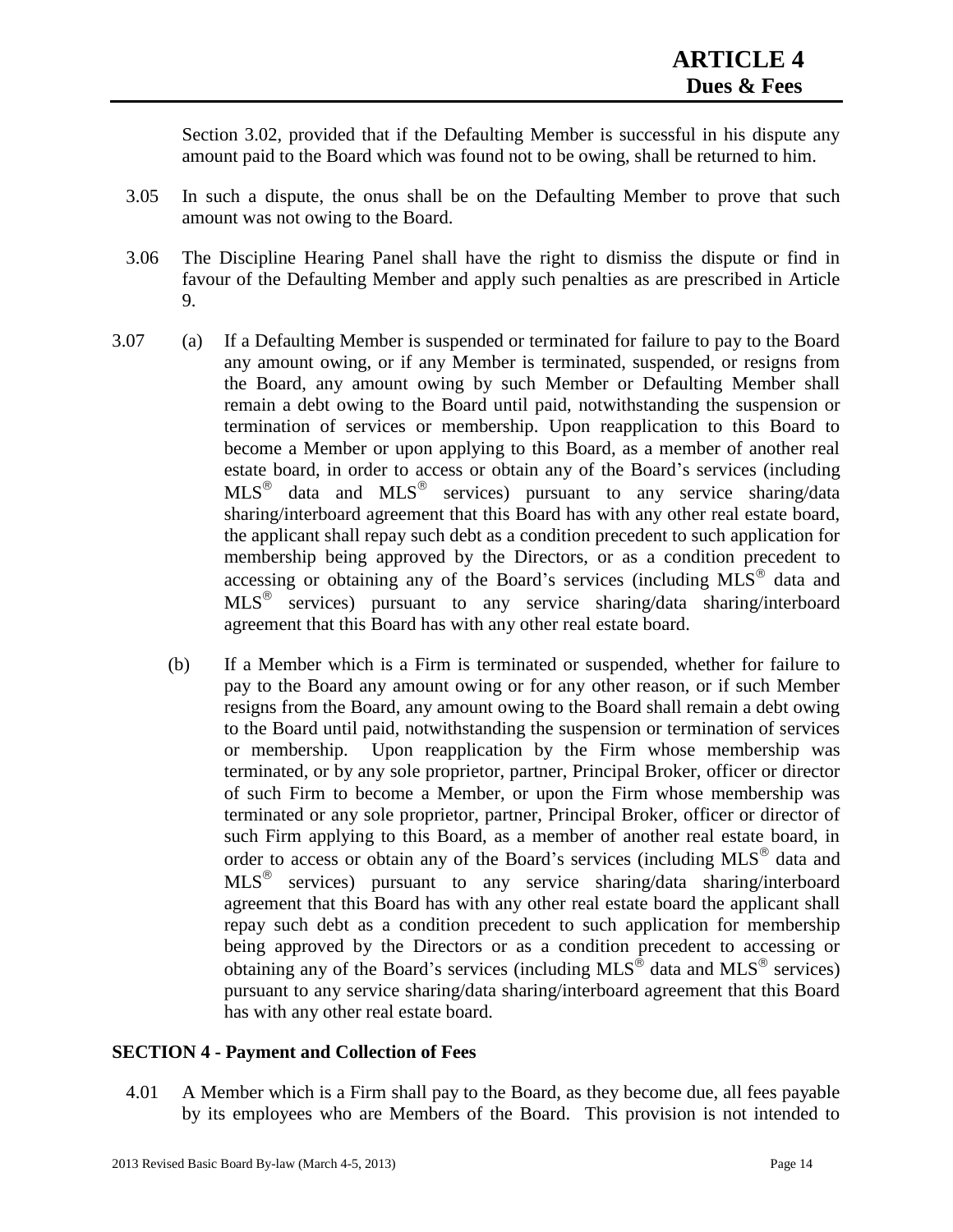affect any contractual agreement between a Member that is a Firm and its employees, but is only intended to facilitate the collection, on behalf of the Board, of the fees payable to the Board. It shall be the sole responsibility of a Member that is a Firm to ensure the full amounts invoiced by the Board are paid to the Board by the date stipulated.

- 4.02 All Members of the Board who are, or become officers or directors of a Member that is a Firm, agree that they shall be personally responsible to the Board for any amounts owing by the Member they are officers or directors of, to the extent of the amounts incurred at the time they occupied such position(s).
- 4.03 Where a Member fails to pay such amounts as determined in Section 4.02, such failure may be dealt with in accordance with Section 3 of this Article.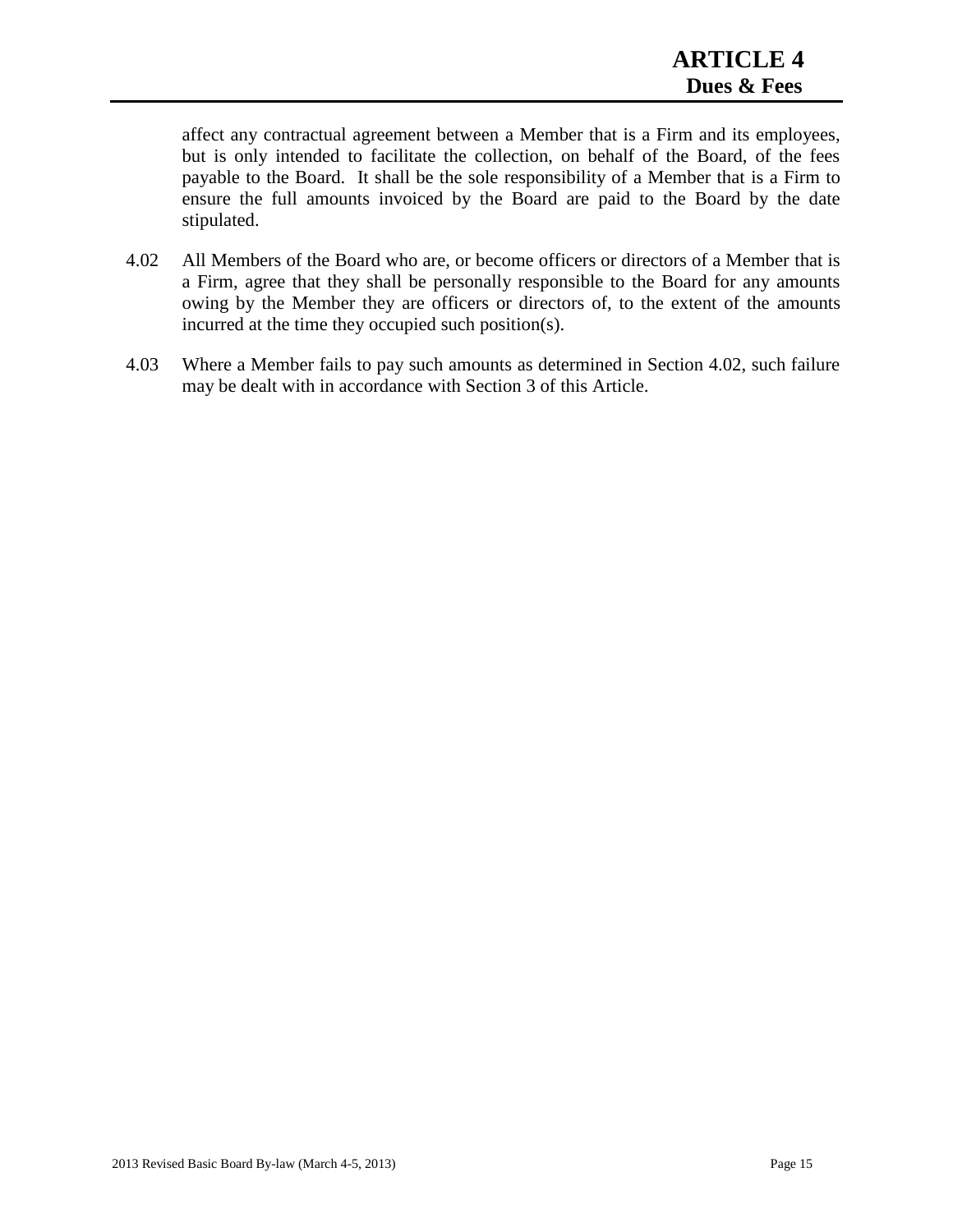#### **ARTICLE 5 - MEETINGS & VOTING**

#### **SECTION 1 - Voting Rights**

- 1.01 (a) Each Member shall be entitled to notice of all meetings of Members and to attend and vote at same, either in person or by proxy.
	- (b) Responsibilities and duties of the Members shall include:
		- (i) to act as the Annual, General and Special Meetings of the Board, meeting not less than annually;
		- (ii) to elect, in accordance with the provisions of this By-law, the Board of Directors;
		- (iii) to approve By-laws and to confirm Rules and Regulations as further described in this By-law;
		- (iv) to appoint auditors;
		- (v) such other matters as are within the ambit of the Members pursuant to the Corporations Act.
- 1.02 (a) Members shall be entitled to notice of all meetings of Members, addressed to them individually (although such notice may be sent care of the Member that is a Firm and the Member's employer) and to attend and vote at same. Each Member is entitled to one vote if present at the meeting either in person or by proxy.
	- (b) Where a Member is not able to attend and vote at a meeting of Members, the Member may vote by proxy. Such proxy must be appointed by the Member, and need not be a Member.
- 1.03 (a) Except as provided for in this Section 1, no other person except as provided for in the Corporations Act shall be entitled to receive no notice of or vote at, either in person or by proxy, a meeting of Members. Only Members shall be entitled to notice of and to vote at any meeting of Members. Where, in this By-law or by the Corporations Act, any matter is required to be approved by members, this shall mean the Members using the meeting and voting procedures set out in this Article.

(b)The Board of Directors, the Executive Officer or his designate, plus other Board staff as is necessary, the auditor and his representative(s), shall also be entitled to attend any meeting of Members.

#### **SECTION 2 - Voting and Proxies**

2.01 At every meeting, each Member present either in person or by proxy shall have one vote on a show of hands or on a vote using coloured cards. If a poll is taken, each such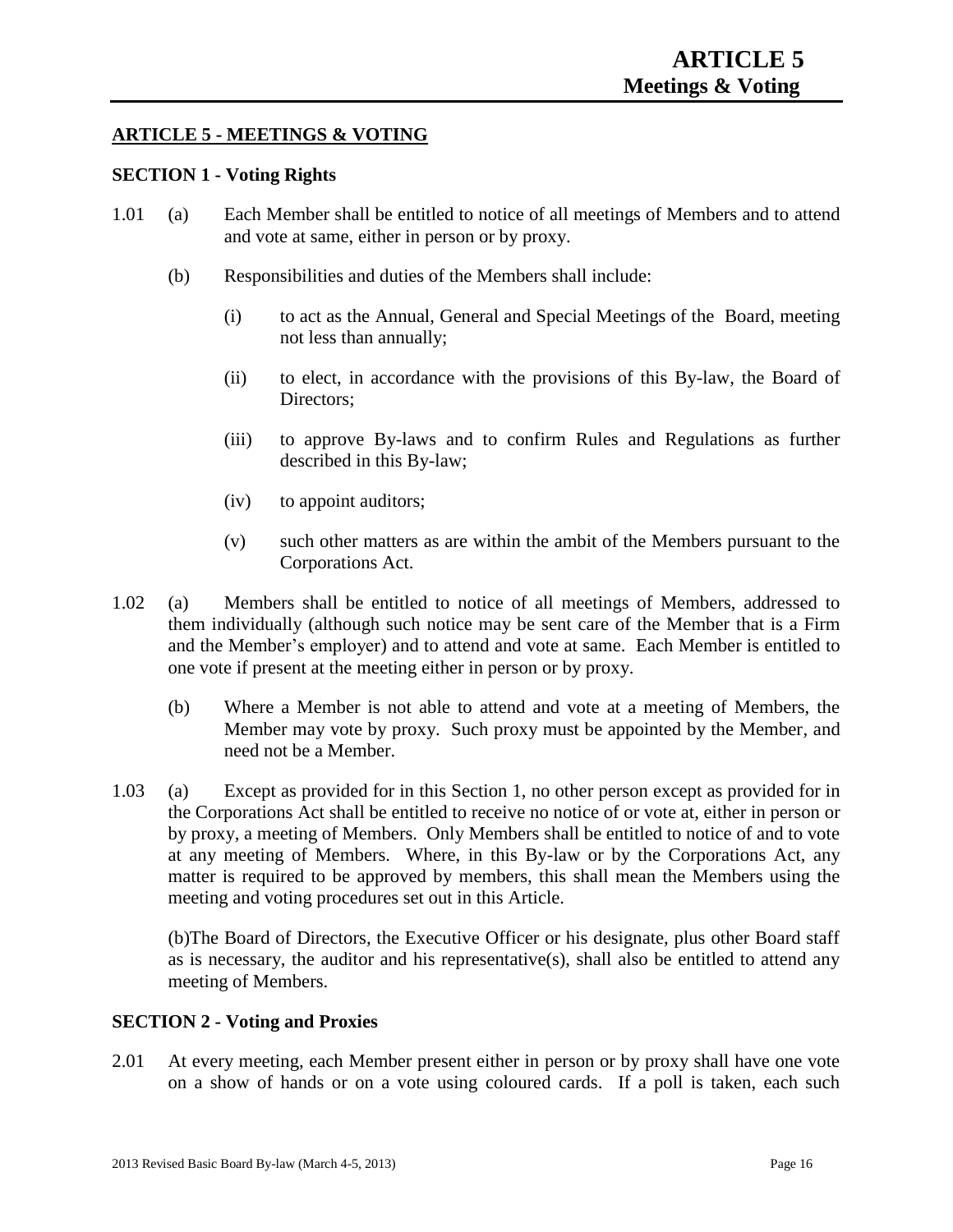Member present either in person or by proxy shall have one vote. Such votes shall be exercised either by the Members or by the proxies on behalf of the Members.

- 2.02 A proxy shall be in writing, and it must be signed by the Member or someone authorized by him, under power of attorney, to sign the proxy on behalf of the Member.
- 2.03 An instrument appointing a proxy shall be in the following form:

| Sarnia-Lambton Real Estate Board                                                                                                                                                                                                                                                                                                                             |                            |  |  |  |
|--------------------------------------------------------------------------------------------------------------------------------------------------------------------------------------------------------------------------------------------------------------------------------------------------------------------------------------------------------------|----------------------------|--|--|--|
| <b>PROXY FORM</b>                                                                                                                                                                                                                                                                                                                                            |                            |  |  |  |
| as the proxy of the undersigned to attend, act and vote on behalf of the undersigned<br>any adjournments thereof, in the same manner to the same extent and with the same power<br>as the undersigned could do if the undersigned was personally present at the said meeting,<br>or such adjournment or adjournments thereof, subject only to the following: |                            |  |  |  |
| [Members to insert any restrictions, limitations or instructions as to the manner in which the vote in respect<br>of which this proxy is given is to be dealt with.]<br>THE UNDERSIGNED hereby revokes all proxies previously given.<br>[Delete above sentence if not applicable.]                                                                           |                            |  |  |  |
| <b>Please print Name and Address of Member:</b>                                                                                                                                                                                                                                                                                                              | <b>SIGNATURE OF MEMBER</b> |  |  |  |

2.04 Unless revoked earlier, a proxy shall expire one year from the date it was granted. In addition to revocation in any other manner permitted by law, a proxy may be revoked by an instrument in writing signed in the same manner as a proxy and deposited either with the Executive Officer at the Board offices at any time up to and including the last day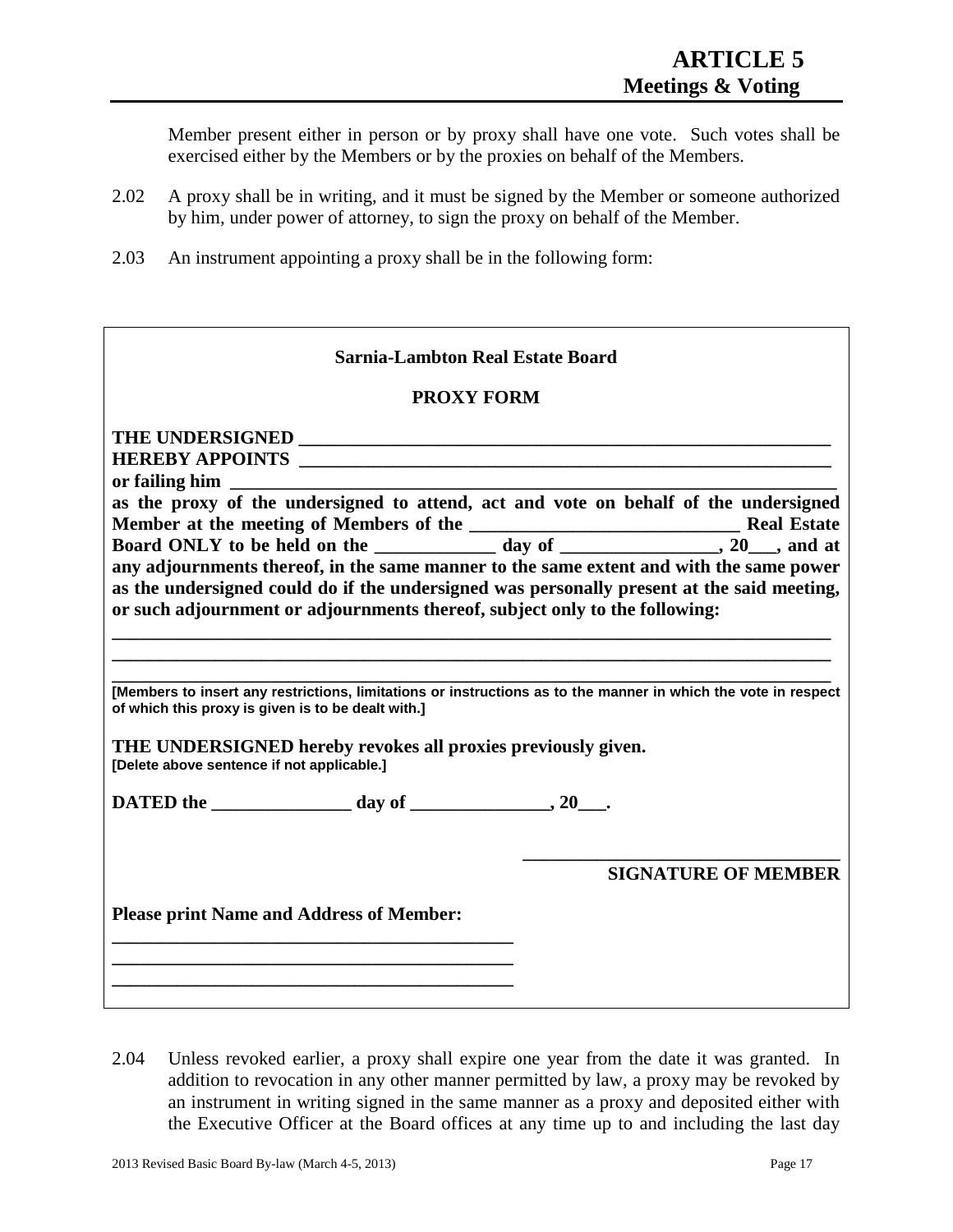(excluding Saturdays, Sundays and holidays) preceding the date of the meeting, or any adjournment thereof, at which the proxy is to be used, or with the chair of such meeting on the day of the meeting, or any adjournment thereof, before such meeting (or adjourned meeting) is called to order.

- 2.05 The Directors may specify in the notice calling a meeting of Members, a time, not exceeding 48 hours (excluding Saturdays, Sundays and holidays) preceding the meeting, or any adjournment thereof, before which time proxies to be used at that meeting must be deposited with the Executive Officer at the offices of the Board, and any period of time so fixed shall be specified in the notice calling the meeting. A proxy shall be acted upon only if, prior to the time so specified, it shall have been deposited with the Executive Officer at the offices of the Board or, where no such time is specified in such notice, it has been received by the Executive Officer at the offices of the Board, or by the chair of such meeting, or any adjournment thereof, before the meeting (or adjourned meeting) is called to order.
- 2.06 All notices of meetings of Members shall include reference to the provisions of Section of this Article and shall include a blank proxy form.

#### **SECTION 3 - Annual Meeting**

- 3.01 Subject to complying with the requirements of the Corporations Act, the annual meeting, as described in the Corporations Act shall be held at such time and at such place within the Province of Ontario as the Directors by resolution may determine.
- 3.02 At the annual meeting, the Directors shall present to the Members a report dealing with the affairs of the Board for the previous year, a financial and other statements of the Board as required by the Corporations Act, the auditor's report, and such other information as the Board of Directors may determine.
- 3.03 The Members shall, at the annual meeting, appoint an auditor who will hold office until the next annual meeting, and if no such appointment is made, the auditor in office shall continue in office until his successor is appointed.
- 3.04 The Directors shall determine the remuneration of the auditor.

#### **SECTION 4 - Notice Requirements**

4.01 Unless otherwise provided for in this By-law, a notice, in writing, setting out the time, place and date of any meeting, and which must include an indication of the general nature of the business to be dealt with at the meeting, shall be sent to each Member (which notice may be sent care of the Member that is a Firm and the Member's employer) at least ten (10) clear days (the ten (10) days do not include the date of mailing or the date of the meeting) prior to the date of the meeting as set out in the notice. The notice shall be sent to the last known address of the Member or the Member that is his employer as it is recorded in the records of the Board.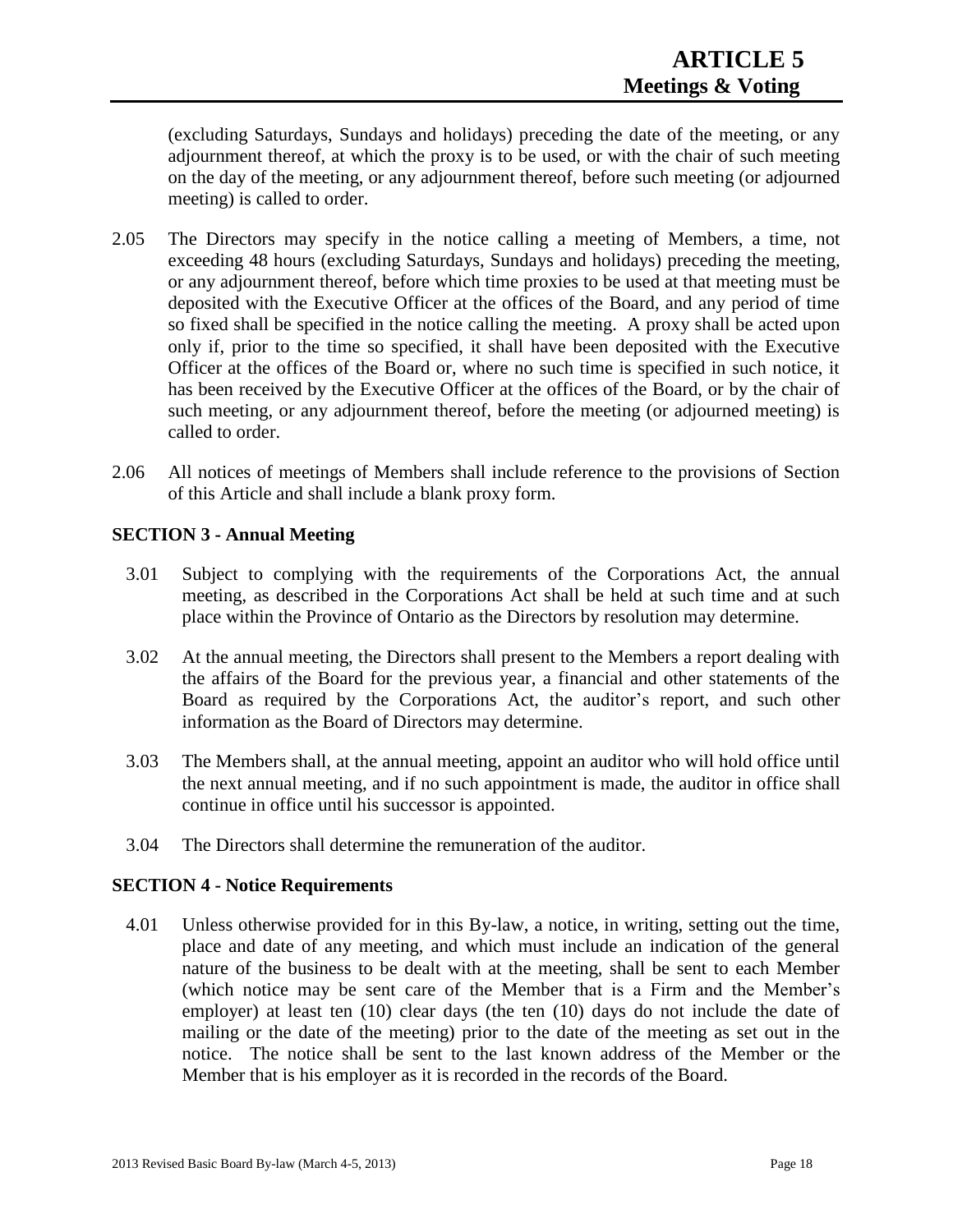- 4.02 With respect to any meeting of the Members, a notice shall be sent to the auditor at least ten (10) clear days prior to the day of the meeting (the ten (10) days do not include the date of mailing or the date of the meeting).
- 4.03 A meeting of Members may be held without notice being given, if all Members who are entitled to receive notice of the meeting have waived the notice requirement in writing.
- 4.04 The accidental omission to give notice of any meeting or the non-receipt of any notice by a Member(s) or by the auditor of the Board shall not invalidate any resolution passed or any proceedings taken at any meeting of Members.

#### **SECTION 5 - General Provisions relating to Meetings of Members**

- 5.01 Unless otherwise specifically provided for in this Article 5, the provisions of this Section 5 shall govern all meetings of Members.
- 5.02 Meetings of the Members may be held at any place in Ontario as the Directors may decide and as set out in the notice of the meeting.
- 5.03 That any matters dealing with the elimination of the established reserve fund or any matters dealing with the dissolution of the Board requires the approval of seventy five per cent (75%) of the total Board Membership. For all other matters, a quorum is established at twenty per cent (20%) of the total membership either in person or by proxy and that a decision on any other issue be put to a vote would pass on a simple majority. (Revised December 13, 2000)
- 5.04 At all meetings of members, the President shall be the Chair of the meeting, or in his absence the Vice President shall be the Chair.
- 5.05 If the President and the Vice President are absent, the Members present at the meeting either in person or by proxy may choose any other Director to act as Chair.
- 5.06 Where no Director is present or if all Directors present decline to act as Chair of the meeting, the Members present at the meeting either in person or by proxy may choose any Member present at the meeting to act as the Chair.
- 5.07 The provisions of Sections 5.04, 5.05 and 5.06 above are subject to Section 7.10 below.
- 5.08 If there is a quorum, the Chair of a meeting, may, with the agreement of a majority of the Members present at the meeting either in person or by proxy, declare the meeting adjourned. If there is no quorum, the Chair of a meeting may declare the meeting adjourned.

#### **SECTION 6 - Voting Procedure at Meetings**

6.01 Only those Members present either in person or by proxy shall be allowed to cast a ballot or vote by a show of hands (or by holding up different coloured cards to show approval or disapproval) at a meeting of the Members.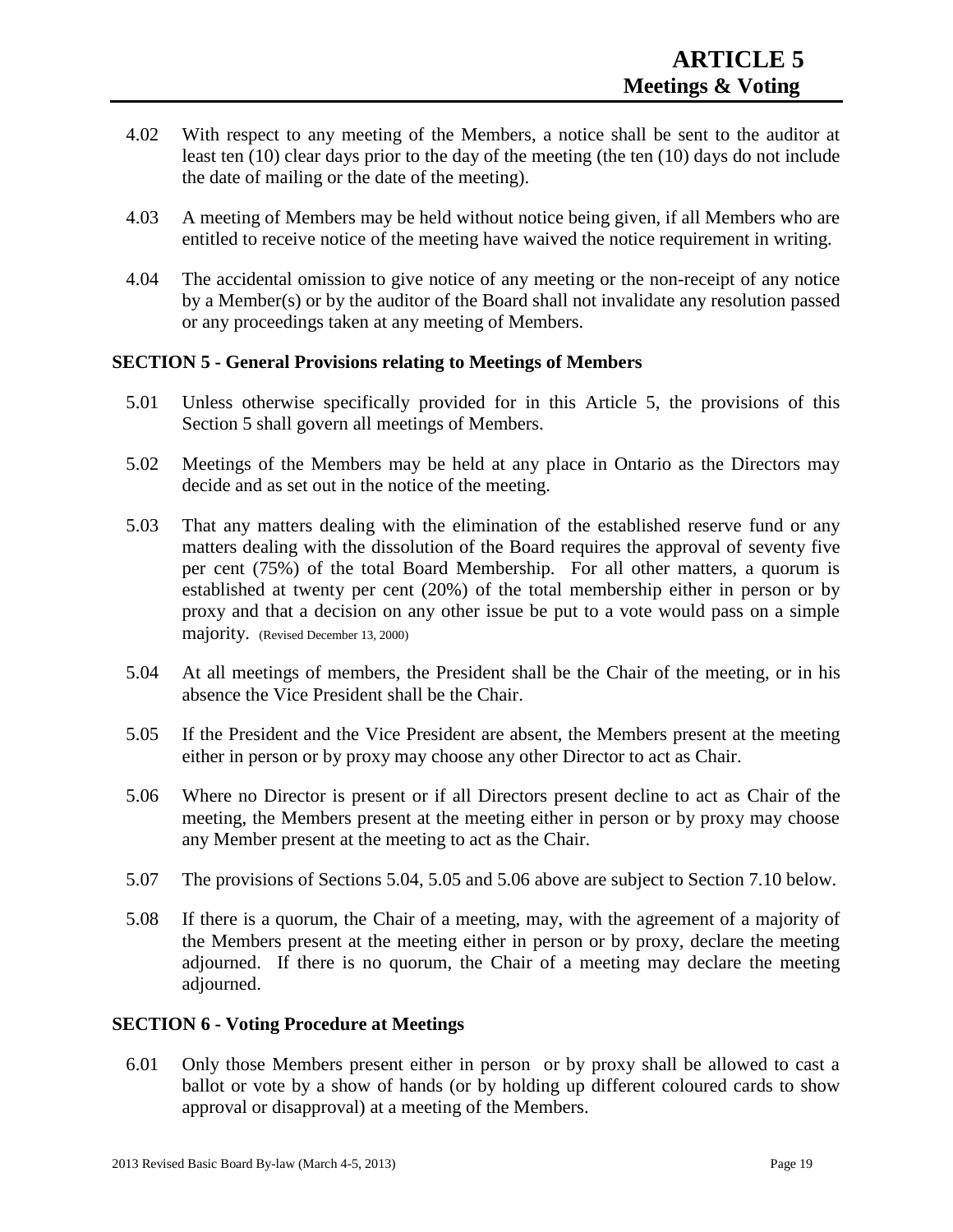- 6.02 Except as provided in Section 2.01 of Article 13; Section 7.14 below for the election of the Directors at meetings of Members held for such purpose; elsewhere in this By-law; and if required pursuant to the Corporations Act, all matters proposed for consideration and approval of the Members shall be decided by a majority of the votes cast by the Members present either in person or by proxy.
- 6.03 The Chair of the meeting shall be allowed to vote where there is a tie-vote and his vote is needed to break that tie, and such vote shall be in addition to the vote he may have as a Member at the meeting.
- 6.04 If at any meeting a ballot vote is demanded on the issue of electing a Chair of the meeting or on the issue of adjourning the meeting, that vote must be taken immediately.
- 6.05 If at any meeting a ballot vote is demanded on any other issue, including the election of Directors, the ballot vote shall be held in the manner and at a time during the meeting as the Chair shall direct, and the results of the ballot vote shall be deemed to be the decision of the meeting.
- 6.06 A demand for a ballot vote may be withdrawn by the person who made the demand.
- 6.07 Where after a show of hands or a holding up of differently coloured cards, a ballot vote is demanded, the Chair may refuse to conduct same if, in his opinion, it appears that such a procedure would not serve any useful purpose in reaching a clear decision on the resolution being voted on.

#### **SECTION 7 - The Election of Directors**

- 7.01 Each year the Board of Directors shall be elected by the Members in a General Meeting of Members or at the Annual Meeting of Members. Such meeting of the Members shall be at a place and time to be determined by a resolution of the Directors.
- 7.02 The individuals so elected shall automatically take office as soon as the Annual Meeting at which they are elected adjourns, or the Meeting which follows the General Meeting of Members at which they are elected adjourns, whichever the case shall be, and shall remain in office until their successors are elected or appointed.
- 7.03 At least sixty (60) days before the meeting of Members at which the election of the Directors is to be held the Directors shall by resolution appoint a Nomination Committee in accordance with the provisions of Article 7 of this By-law.
- 7.04 The Nomination Committee shall prepare a report containing recommended nominations for the office of President, Vice President and the positions of Director, provided however that the Committee shall not nominate more than one person for each office or position to be filled. The Nomination Committee shall obtain the consent of all those that it nominates. Any Members who are Salespersons and nominated shall have their nomination endorsed by the Principal Broker of the Member that is a Firm and his or her employer.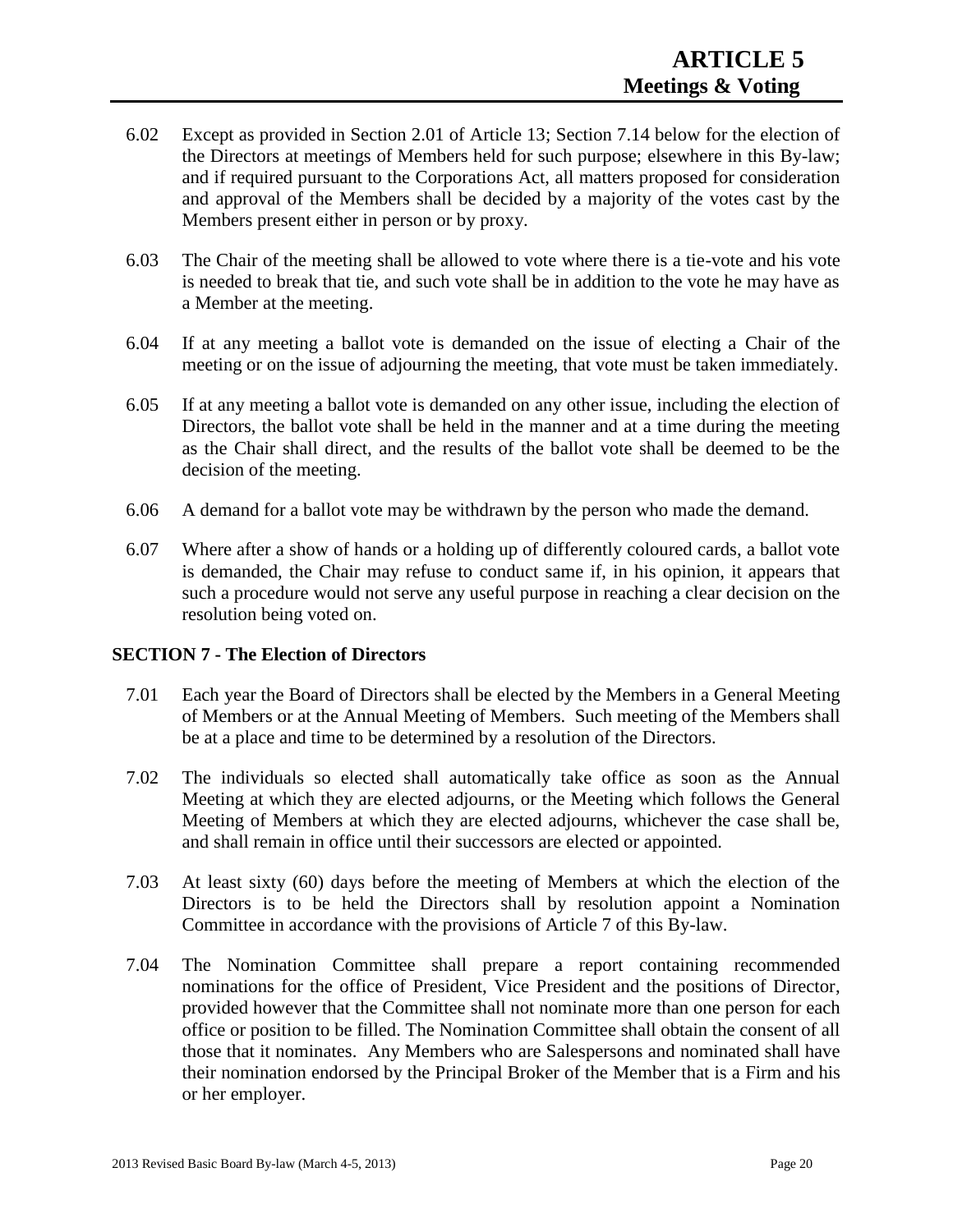- 7.05 The report of the Nomination Committee shall be in writing and forwarded to the Executive Officer not less than forty-five (45) days before the date of the meeting of Members at which the election of the Directors is to be held.
- 7.06 Notice of the meeting of Members at which the election of the Directors is to be held shall be sent to the Members who are at such time entitled to receive same, at least thirty (30) days prior to the date of such meeting.
- 7.07 The Executive Officer shall enclose, with the notice of the meeting of Members at which the election of the Directors is to be held, a copy of the report of the Nomination Committee.
- 7.08 Additional nominations for any position on the Board of Directors may be made by filing a written nomination for the Member so nominated, with the Executive Officer, endorsed by two (2) Members of the Board, together with the written consent of the Member so nominated. If the Member so nominated is a Salesperson, one of the two (2) endorsers must be the Principal Broker of the Member that is a Firm and the employer of the nominated Member. Such additional nomination must be filed with and received by the Executive Officer at least ten (10) days prior to the date of the meeting of Members at which the election of the Directors is to be held.
- 7.09 (a) If additional nominations are received in accordance with Section 7.08, then at least seven (7) days prior to the date of the meeting of Members at which the election of the Directors is to be held, the Executive Officer shall send all Members a copy of such additional nominations.
	- (b) If no additional nominations are received in accordance with Section 7.08, the persons nominated in the report of the Nomination Committee to serve as Directors and officers of the Board shall automatically be acclaimed for such positions and the meeting of Members at which the election of the Directors is to be held may, upon resolution of the Board of Directors, be cancelled. At least seven (7) days prior to the date of the meeting of Members at which the election of the Directors is to be held, the Executive Officer shall send all Members notice of the acclamation and, if applicable, of the cancellation of the meeting of Members.
	- 7.10 If additional nominations are received in accordance with Section 7.08 and the meeting of Members at which the election of the Directors is to be held is therefore to be held, the Chair of the election portion of the meeting of Members shall be the most Immediate Past President who is a Member in good standing of the Board and who is willing and able to serve as Chair of the election portion of the meeting. That person is also the Chair of the Nomination Committee as provided in Article 7, section 9.01.
	- 7.11 A separate poll shall be taken for the office of President and Vice President.
	- 7.12 Subsequent to the poll for the office of President and Vice President, an additional separate poll shall be taken for the election of the remaining Directors.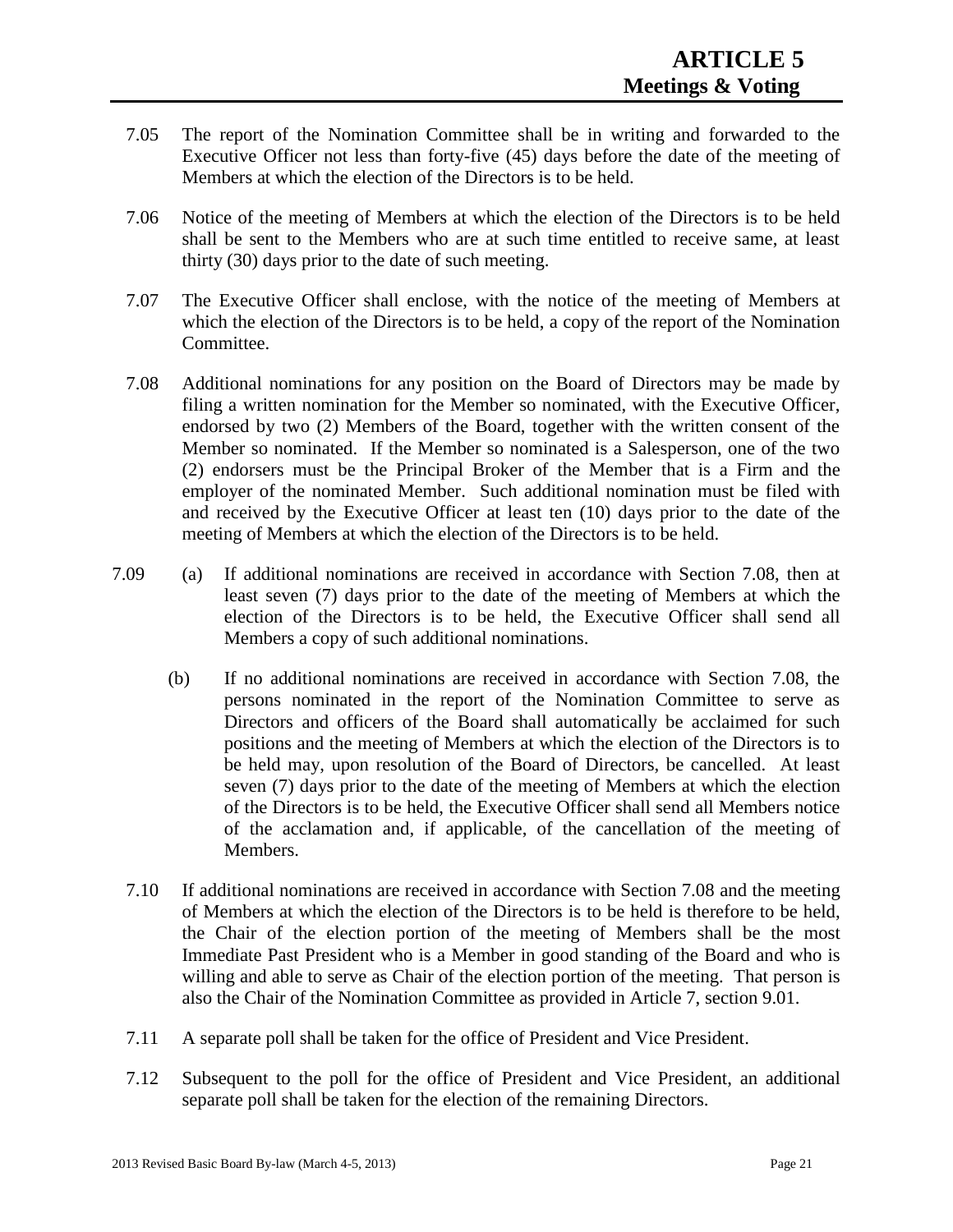- 7.13 Voting Members entitled to vote and present either in person or by their proxies shall mark the ballot for no more than the number of officers being elected, with respect to the poll referred to in Section 7.11, and for no more than the number of remaining positions of Director, with respect to the poll referred to in Section 7.12. (Revised December  $13, 2000$ ).
- 7.14 Notwithstanding Section 6.02 of this Article 5, where the number of candidates exceeds the number of available elective positions, the elected candidates shall be those receiving the greatest number of votes in descending order, up to the number of available elective positions in the poll, regardless of whether or not such candidates receive a majority of the votes cast.

#### **SECTION 8 - Other Meetings of Members**

8.01 Any other meetings of Members may be called by the Directors or on the written request of not less than one-tenth (1/10th) of the Members.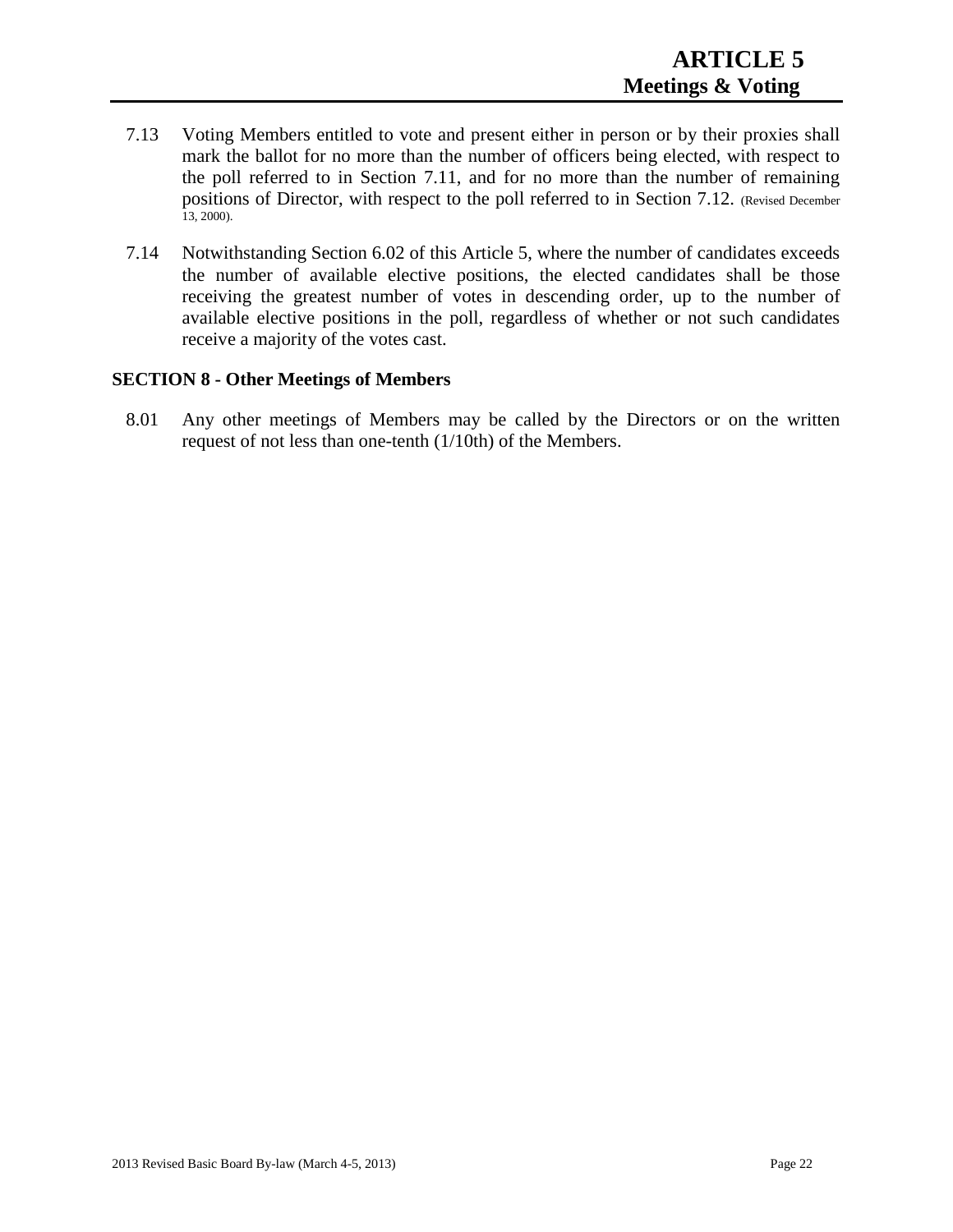#### **ARTICLE 6 - BOARD OF DIRECTORS**

#### **SECTION 1 - Board of Directors**

- 1.01 The affairs of the Board shall be governed by the Board of Directors.
- 1.02 The Board of Directors shall be made up as follows:
	- (a) the President,
	- (b) the Vice President,
	- (c) the Immediate Past President,
	- (d) six (6) other Directors.
- 1.03 Where the term Director is used herein, it shall mean to include the President, the Vice President and the Immediate Past President.
- 1.04 Where the Director who is to become the Immediate Past President at the conclusion of the next Annual Meeting is unwilling or unable to serve, then another Member may be elected as a Director at the Election Meeting, or the Board of Directors may appoint the most immediate and available Past President who is a Member of the Board and who is willing and able to serve, as a Director. Where the Immediate Past President is, during the course of his term, no longer willing or able to serve, then the provisions of Section 3.02 will apply except that the term "any Member who is qualified to fill the vacancy" in Section 3.02 shall, in this case, mean the most immediate and available Past President who is a Member of the Board and who is willing and able to serve.
- 1.05 Until it is changed in accordance with the requirements of the Corporations Act, there shall be nine (9) Directors, [a minimum of three (3) of whom must be broker members and a minimum of two (2) of whom must be salesperson members] of whom a majority present at the beginning and throughout a meeting shall constitute a quorum. The Directors may do all things as allowed in the By-law, as required by any resolution adopted at any duly constituted meeting of the Members or as may be allowed by the laws of this Province, and may do all things necessary to maintain the integrity of the Board even though such things are not specifically set out in this By-law.

#### **SECTION 2 - Qualifications of Directors**

- 2.01 Every Director must be an individual, a Member of the Board in good standing, be at least eighteen years of age, and completed the Articling Program.
- 2.02 (a) Not more than three Members employed by the same Firm or employed by a group of independent brokerages operating under one trade name ("Franchise Group") may serve as Directors at the same time. However, if, during the course of his term in office, a Director becomes employed with a Firm or a Franchise Group which already has two or more employees sitting as Directors, the Board of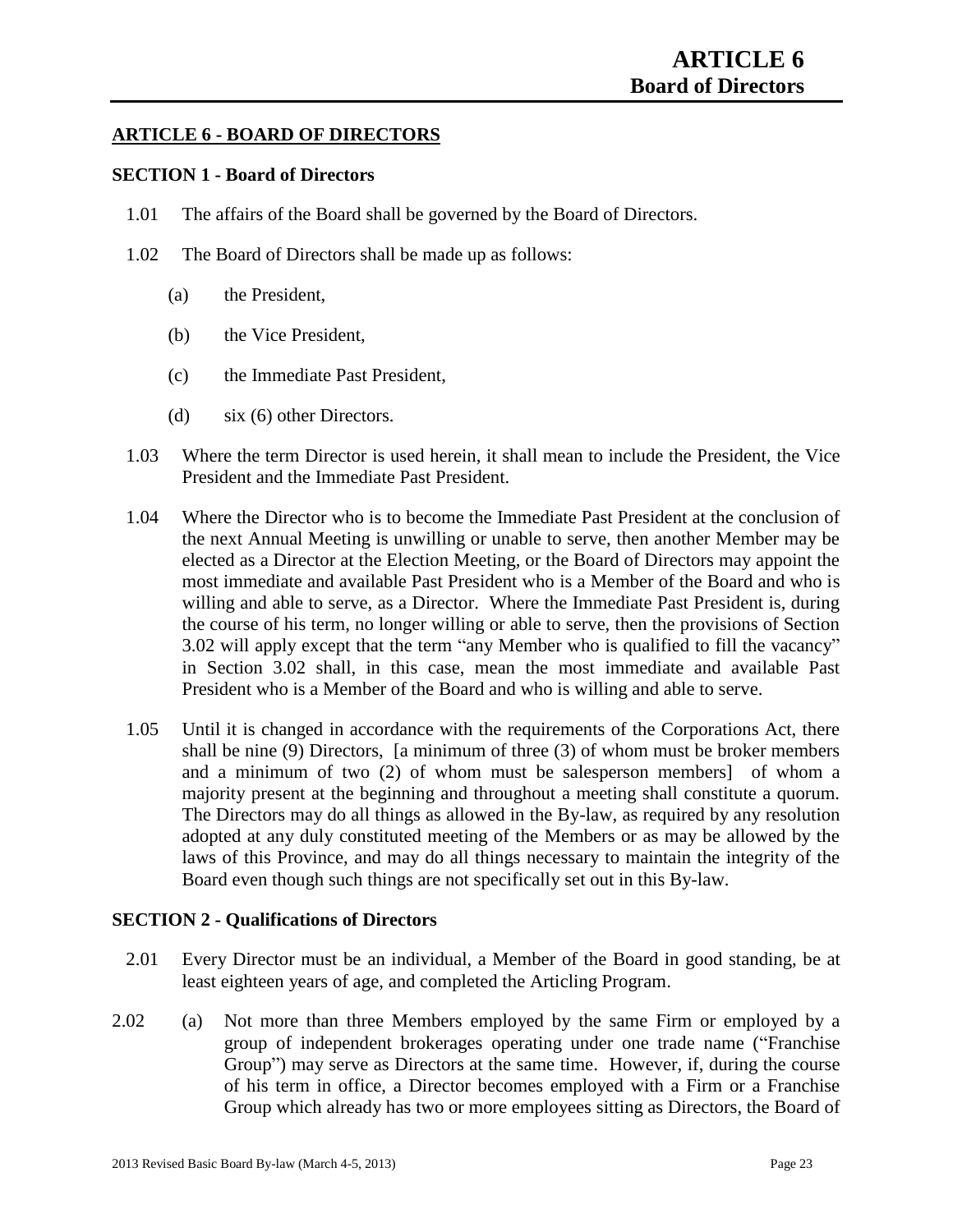Directors may, at its sole discretion permit such director to finish his term of office.

(b) Sub-section (a) above shall not prevent more than three Members employed by the same Firm or same Franchise Group from running for election to the Board of Directors, provided that those candidate Members must agree before the election who will decline (or agree to a method to determine who will decline) to sit as a Director should more than two of the Members employed by the same Firm or same Franchise Group be elected, and provided that the Members are, at some time before the Election Meeting, advised of this provision and the possibility that one or more of those Members may decline to take office even if elected.

#### **SECTION 3 - Vacancies on the Board of Directors**

- 3.01 Any member of the Board of Directors shall automatically be removed from office in the circumstances described in paragraphs (a), (b), (c) and (d) below and may, in the circumstances described in paragraphs (e), (f) and (g) below, be removed from office at any meeting of the Board of Directors by a notice of motion being filed with the Executive Officer at least ten (10) days in advance of such meeting and by a resolution being passed at that meeting of the Board of Directors, and a vacancy shall exist, in the following circumstances:
	- (a) if he ceases to be a Member of the Board;
	- (b) if he becomes bankrupt or insolvent;
	- (c) if he becomes legally incompetent;
	- (d) if he resigns from the Board of Directors, by notice in writing to the President or the Executive Officer;
	- (e) if he has been convicted of any criminal offence involving moral turpitude;
	- (f) if he is absent for three (3) consecutive meetings of the Board of Directors; or
	- (g) if he refuses to take the oath of office, or for any other reason does not take the oath of office.
- 3.02 Subject to Sections 10.01 and 10.02, in the event a vacancy occurs on the Board of Directors for any reason, except where the vacancy exists because of an increase in the number of Directors, the Directors may at a regularly scheduled Directors meeting, provided there is a quorum present, appoint any Member who is qualified to fill the vacancy. Such an appointed Director shall be in office only for the length of the unexpired term of the Director who caused the vacancy.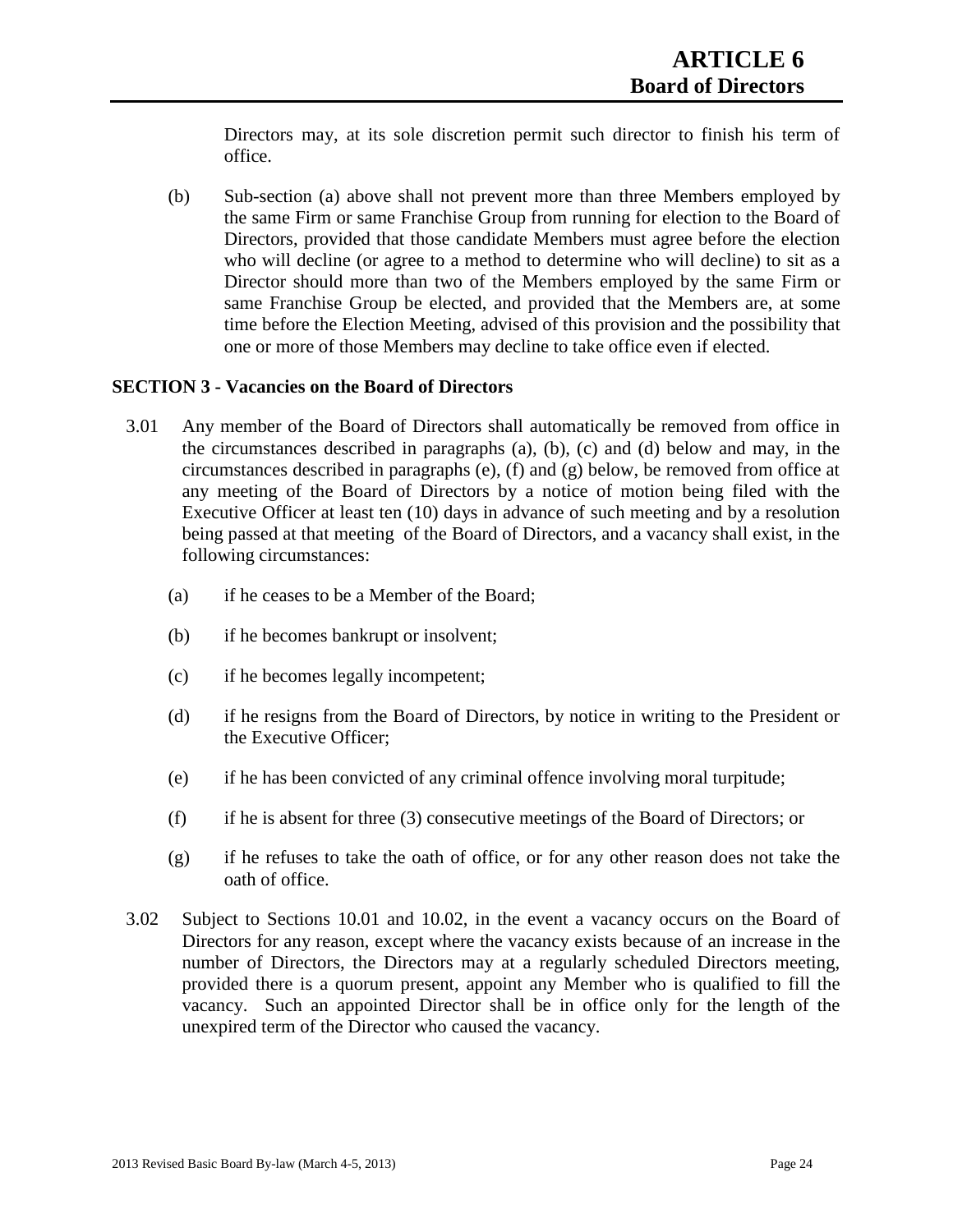#### **SECTION 4 - Removal of Directors**

4.01 Provided that the meeting has been properly called and notice of such a resolution and meeting has properly been given in accordance with Article 5, the Members of the Board, may by resolution at a meeting duly called for that purpose, provided it is approved by at least two-thirds of the votes cast by the Members who are present in person or by proxy, remove any Director from office before the expiry of his term. At such a meeting, the Members may also, by simple majority of the votes cast by the Members present in person or by proxy, elect any qualified Member of the Board to fill the unexpired portion of the term of the Director who was removed.

#### **SECTION 5 - Remuneration of Directors**

- 5.01 No Director shall be paid for his services as a Director and no Director shall be allowed to profit directly or indirectly from his position as a Director, provided that he may be paid reasonable expenses that may be incurred in the performance of his duties as a Director.
- 5.02 Where a Director or officer of the Board is employed by the Board to perform some service for it, or where he is employed by or is an officer, director or shareholder of a firm employed by the Board to perform some service, the fact that he is a Director or officer of the Board shall not disentitle him or such a firm from being paid for the service.

#### **SECTION 6 - Executive Committee**

6.01 The Board of Directors may appoint an Executive Committee from among their number, which, if appointed, shall consist of the President, the immediate Past-President, Vice-President, the Finance Committee Chairperson and the Executive Officer (Ex Officio), whose duty is to report any recommendations and concerns to the Directors from time to time. (Revised December 13, 2000)

#### **SECTION 7 - Meetings of the Directors**

- 7.01 Meetings of the Directors and/or the Executive Committee if appointed, may be held anywhere in the Province of Ontario that the Directors approve. A meeting may be called by the President or the Vice President or any two (2) Directors, and the Executive Officer shall serve notice to all Directors of the time and place of the meeting. The Directors shall decide when and where they will hold their meetings provided that they shall meet at least five (5) times during their term of office.
- 7.02 Every Director is entitled to notice of every Directors meeting at least three (3) days before the date of the meeting. The three (3) day time limit may include the day of the meeting but not the day the notice is given. The notice may be sent in any manner described in Section 1 of Article 14 (in which case the deemed receipt provisions of that Section 1 will also apply) or may be telephoned to each Director. If the meeting is held without the formal notice being given, the Directors may in writing or by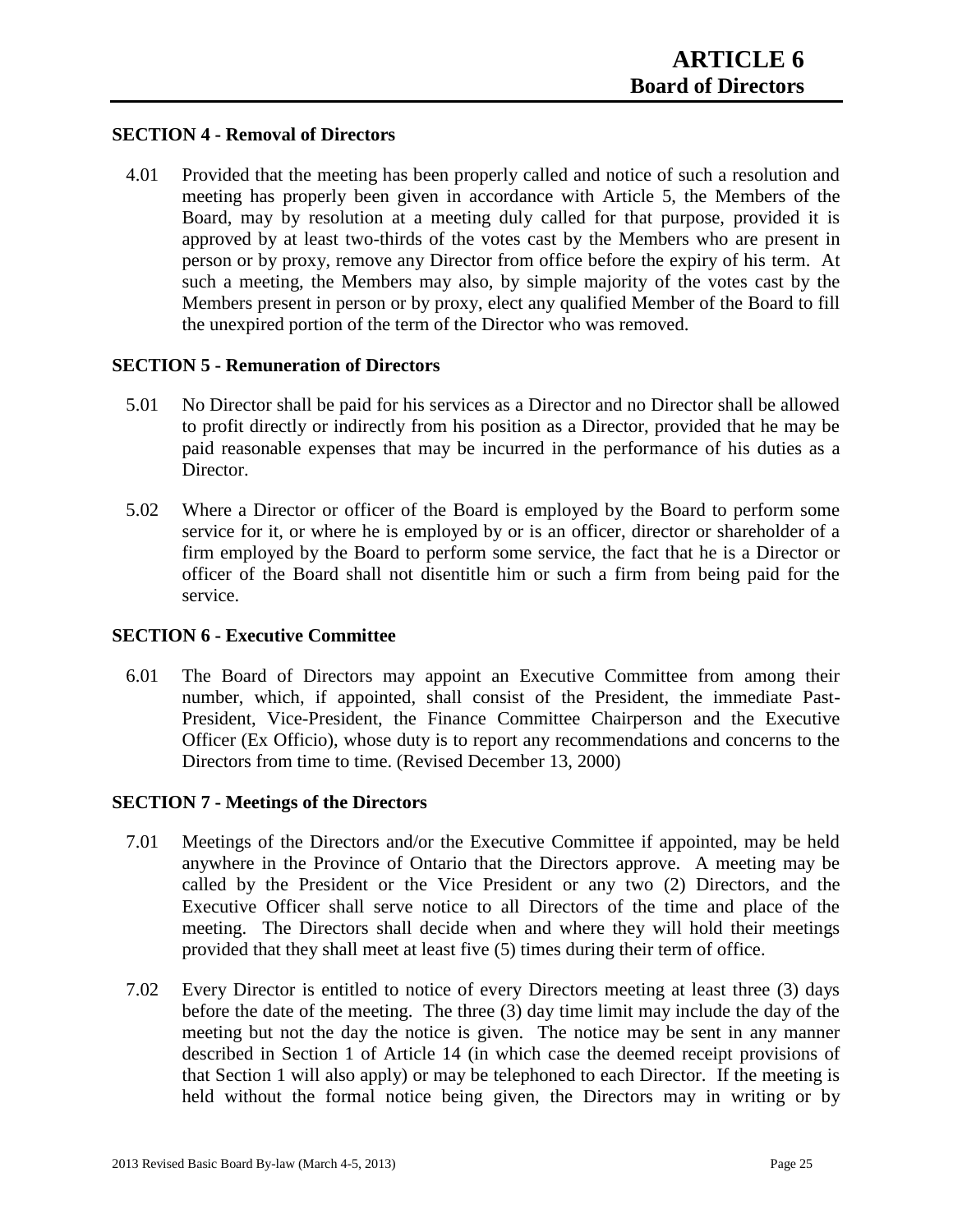resolution waive the notice requirements. A Director not able to attend a meeting may consent in writing to the meeting being held without formal notice of the meeting.

- 7.03 A meeting of the Board of Directors may be held by such telephone, electronic (but not by e-mail), or other communication facilities as permit all persons participating in the meeting to communicate with each other simultaneously and instantaneously, provided that the Directors present at or participating in the meeting consent.
- 7.04 Where the first meeting of the Board of Directors is held immediately after the Election Meeting, no notice shall be necessary provided there is a quorum of the Directors present.
- 7.05 Except as otherwise required in this By-law, every question arising at a meeting of the Board of Directors shall be decided by a majority of votes cast by the Directors present at the meeting. The Chair is not entitled to vote unless there is a tie, in which case the Chair may vote to break the tie (please see Section 8 below for further discussion of the role of the President).
- 7.06 Any resolution signed by all the Directors is as valid and effective as if passed at a meeting of the Board of Directors duly called, constituted and held for that purpose.

#### **SECTION 8 - Officers of the Board**

- 8.01 When present, the President shall act as Chair of all meetings of the Board and of the Directors and shall, subject to the direction of the Directors, have general management of and provide direction for the general business affairs of the Board and shall act as spokesman for the Board. Save and except the Nomination Committee, members of which must be appointed by the Directors, the President may also appoint Committees and members to such committees subject to the Directors ratifying these appointments.
- 8.02 If for any reason the President is unable to carry out the functions and duties of his office the President-Elect shall assume all duties.

#### **SECTION 9 - Executive Officer**

9.01 The Executive Officer shall be responsible for the management and operation of the Board offices, subject to direction of the Directors. He shall keep a proper record of receipts and disbursements and these records shall be available for scrutiny by the Directors. He shall cause to be paid all accounts owing by the Board, subject to approval by the Directors, and shall prepare or cause to be prepared regular statements setting out the Board's financial position at such intervals and in such detail as the Directors may require. He shall be entitled to be present at all meetings of the Executive Committee and the Board of Directors and meetings of the Members, and shall be entitled to receive notice of all meetings. Immediately upon expiry of the fiscal year of the Board he shall ensure that all accounts and books for that fiscal year are audited by the Auditor who was appointed at the Annual Meeting and ensure the audited report is presented to the Directors. The Executive Officer shall be the Secretary-Treasurer of the Board.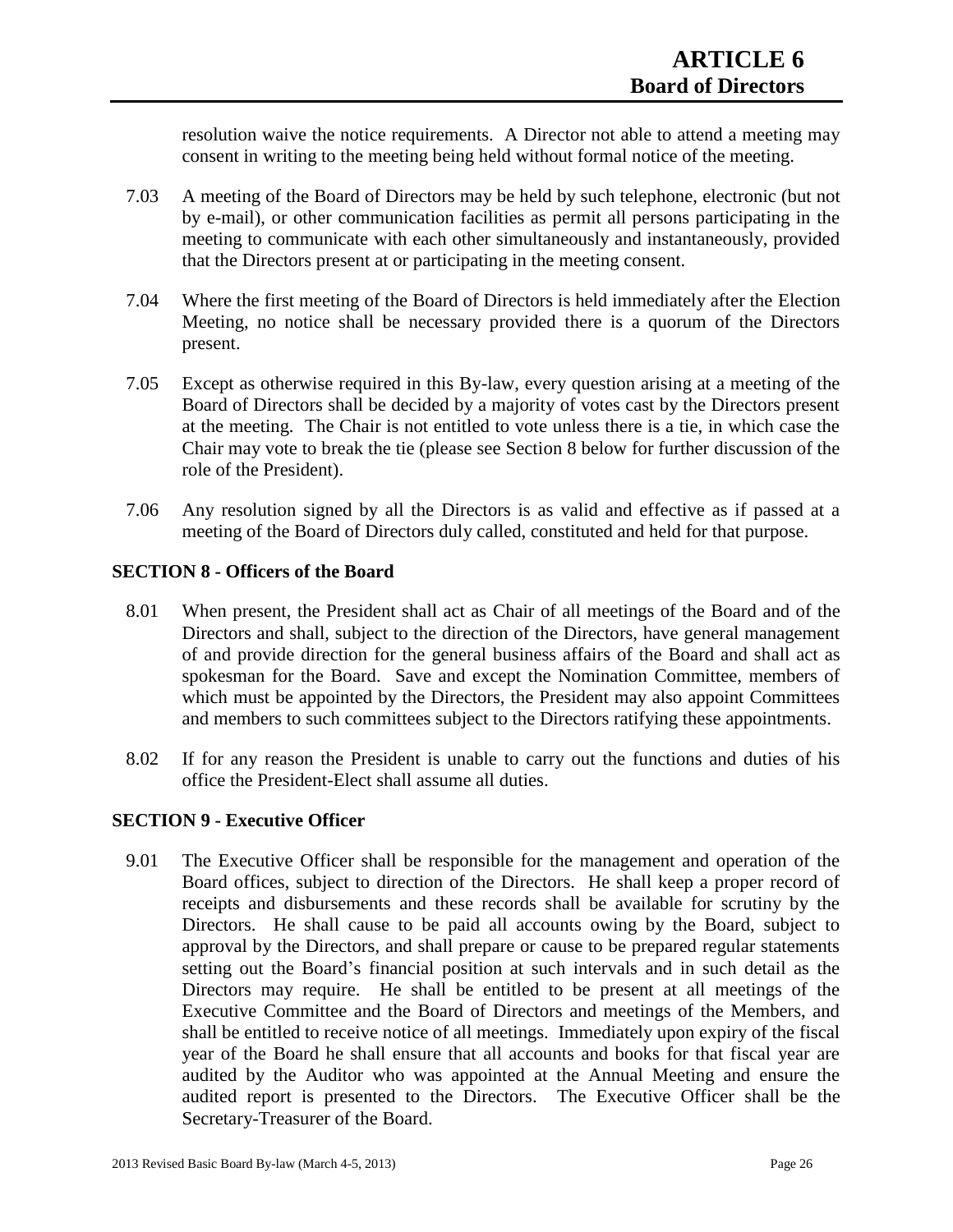#### **SECTION 10 - Appointment of officers and Vacancies**

- 10.01 If the office of President becomes vacant, the Vice President shall be appointed President of the Board by resolution of the Directors for the remainder of the unexpired term of the office of President and shall continue to hold office as President, as of right, for a term of one year as is provided for in Section 1.03 of this Article 6.
- 10.02 If the office of Vice President becomes vacant, the Directors may by resolution appoint a Director who meets the qualifications set out in section 2.04 of this Article 6 as the Vice President for the remainder of the unexpired term of office of the Vice President. The provisions of section 1.03 of this Article 6 do not automatically apply to the person so appointed. The next meeting of Members at which the election of Directors is to be held would then include an election of a President (who would need to meet the requirements set out in section 2.04 of this Article 6) in addition to the election of a Vice President and other Directors, all in accordance with the election procedures as set out in Article 5.

#### **SECTION 11 - Banking**

- 11.01 The Directors shall determine by resolution in which banking institution the funds of the Board shall be deposited.
- 11.02 The Signing Officers of the Board shall be two of: the President, the Finance Committee Chairperson, the Executive Officer, or the Office Manager, subject to a limit for the Executive Officer and Office Manager jointly as established by resolution from time to time by the Board of Directors.

#### **SECTION 12 - Bonding**

12.01 The Executive Officer as well as such other staff as the Directors deem appropriate shall be bonded in an amount as the Directors may by resolution require, and any costs involved shall be borne by the Board.

#### **SECTION 13 - Indemnity**

- 13.01 Every person including each Director, who is required to undertake any liability on behalf of the Board, and their heirs, executors and administrators and estate and effects shall at all times be indemnified and saved harmless, out of the funds of the Board, from and against:
	- (a) all costs, expenses and charges which such person sustains or incurs as a result of any legal action because of what he did or caused to be done in fulfilling the duties required of him; and
	- (b) all other costs, expenses or charges he may sustain or incur in relation to the fulfilment of his duties to the Board, except where these costs, expenses and charges are the result of his own willful neglect or default.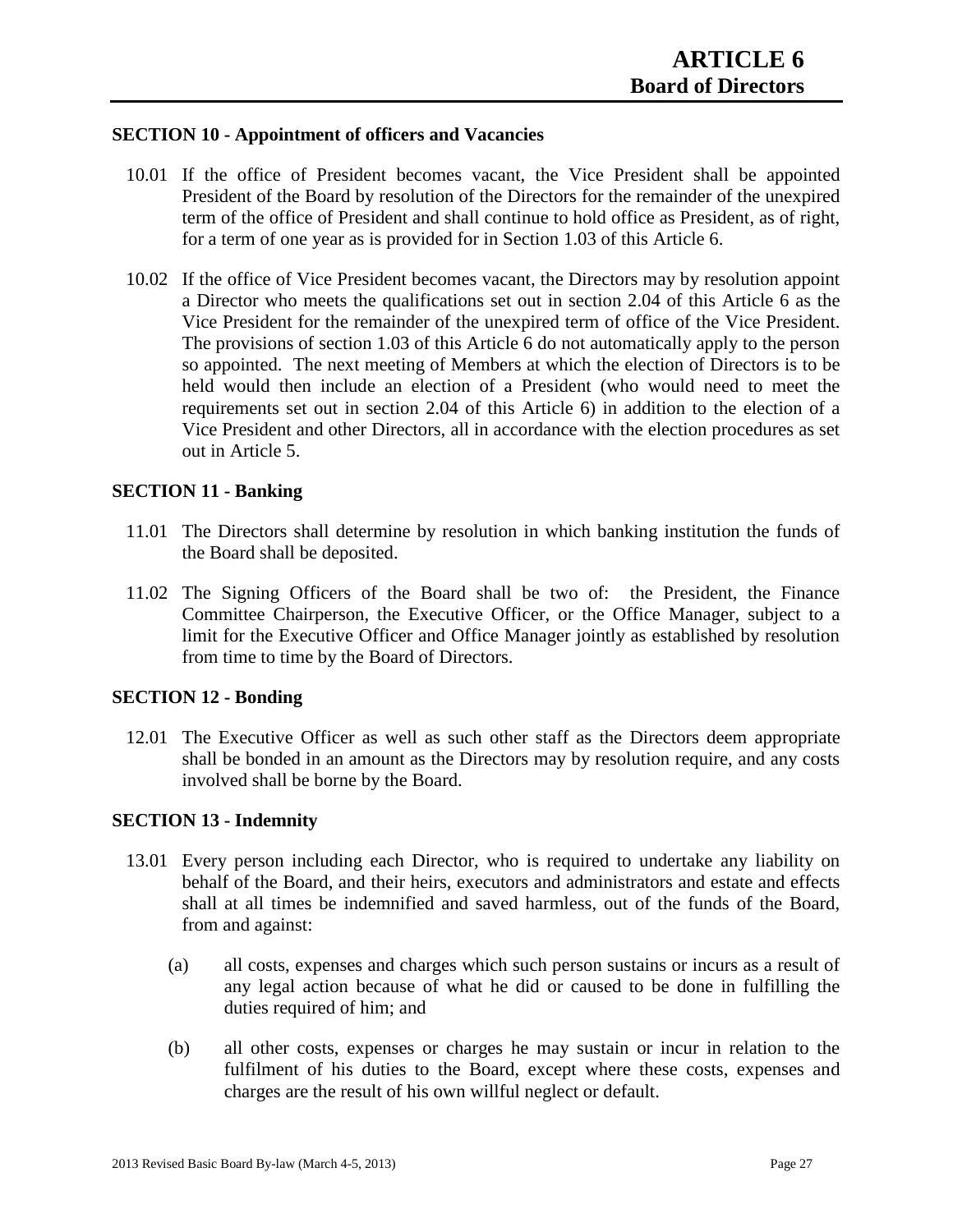#### **SECTION 14 - Execution of Contracts, Etc.**

- 14.01 Where the term "document" is used in this Section 14, it shall mean to include anything set out in writing that affects the Board in any manner and includes anything in writing pertaining to any property or securities owned by the Board and/or any financial or other obligations into which the Board has entered.
- 14.02 Any documents requiring the signature of the Board shall be signed by any two Signing Officers (as defined in Section 11.02), and once signed, the documents shall be binding on the Board. In addition to the appointed Signing Officers as provided for in Section 11.02, the Directors may by resolution appoint any other person to sign documents on behalf of the Board, and such signing shall also be binding on the Board.
- 14.03 Where necessary, the Corporate Seal may be placed on any document by a person authorized to sign same on behalf of the Board.

#### **SECTION 15 - Respecting the Borrowing of Money, Etc.**

- 15.01 The Directors may, by resolution, as they deem necessary borrow money in whatever amount they deem proper.
- 15.02 Where the borrowing of money requires that the property or other securities of the Board be mortgaged or otherwise pledged as collateral, the Directors shall first obtain approval of the Members before mortgaging or otherwise pledging the property or securities as collateral.

#### **SECTION 16 - Voting Shares and Securities in Other Companies**

16.01 Any voting rights the Board may have in any company because it holds shares or other securities in that company may be voted at any meeting of that company where so allowed, in such a manner and by such person(s) as the Directors shall by resolution determine.

#### **SECTION 17 - Rules and Regulations**

17.01 The Directors may pass rules and regulations relating to the business and affairs of the Board, provided that such are not inconsistent with this By-law. Such rules and regulations, as well as any amendments the Directors may make to the existing rules and regulations, provided such amendments are also not inconsistent with this By-law, shall immediately come into force and apply to the Board and all Members. If these new rules and regulations or amendments are not ratified at the next Annual Meeting of Members they shall cease to exist provided that at the meeting of Members they may be varied and further amended by the Members.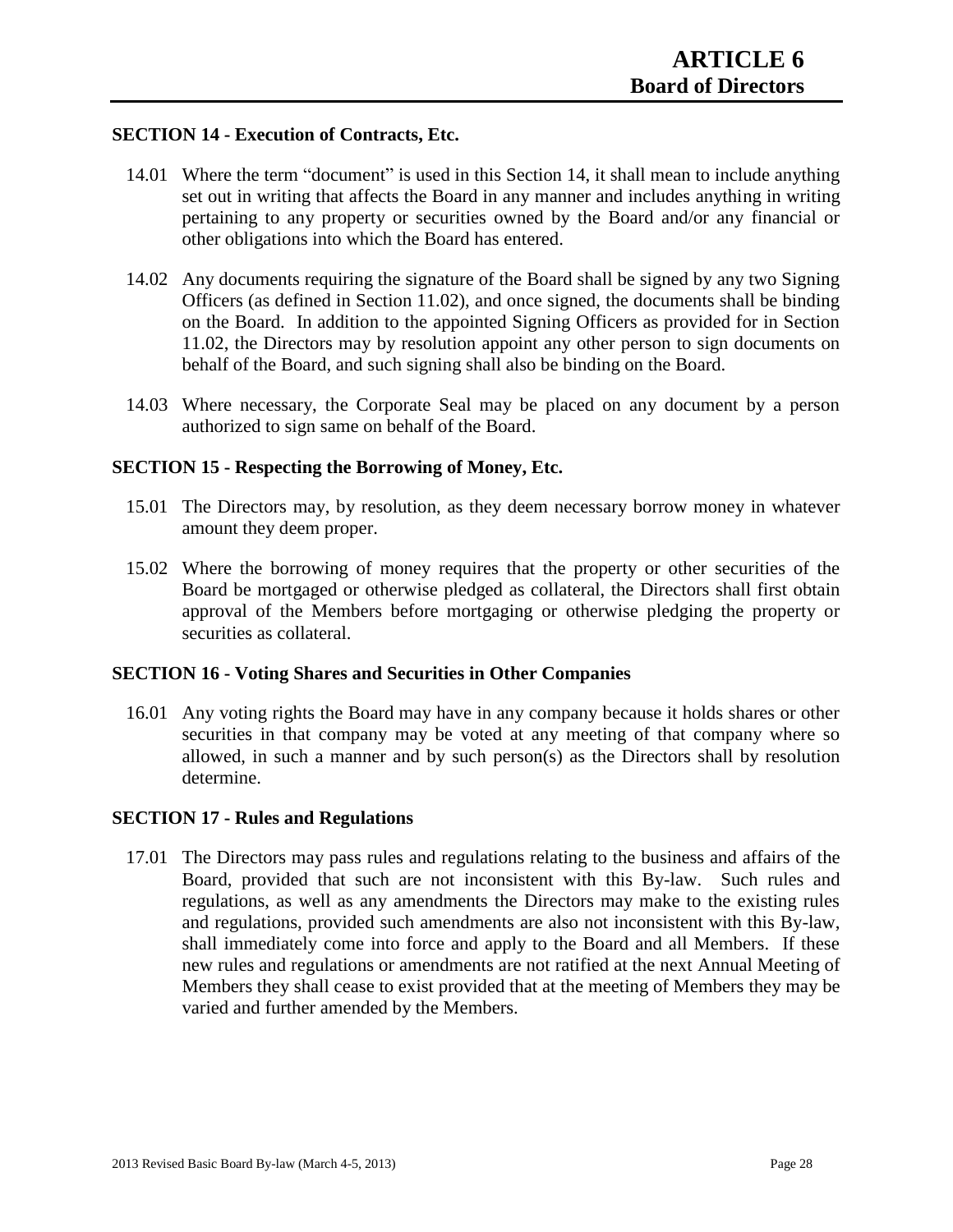#### **ARTICLE 7 - COMMITTEES**

#### **SECTION 1 - Committees**

- 1.01 The following Standing Committees and the members of such Committees may be appointed by the Directors (or appointed by the President and ratified by the Directors see Article 6, Section 8.01) each year after the annual meeting and Members appointed to such Committees shall serve for a period of one (1) year or until their successors are appointed.
	- 1. Arbitration Committee
	- 2. Education Committee & Membership Committee
	- 3. Discipline Committee
	- 4. Finance Committee
	- 5. MLS® Committee
	- 6. Nomination Committee
	- 7. Past-Presidents' Council
	- 8. Political Affairs Committee
	- 9. Professional Standards Committee
	- 10. Public Relations & Communications Committee
	- 11. Standing Committee
- **1.02** The Directors (or the President, if applicable) are not required to appoint any or all of the Committees as set out in Section 1.01 above, and may as they (or the President, if applicable) deem necessary, appoint any other task force or committee and set out the duties and responsibilities of same.
- **1.03** Where the Directors (or the President, if applicable) appoint any or all of the Committees set out in Section 1.01 above, they (or the President, if applicable) shall appoint not less than three (3) and not more than seven (7) Members to each Committee, and shall designate one of the Members to be the Chairman.
- **1.04** The provisions of Section 1.03 above do not apply to the Arbitration Committee, Discipline Committee, Professional Standards Committee, and Nomination Committee and appointments to these Committees shall be in accordance with the provisions of this By-law that deal with same.
- **1.05** The President of the Board shall be an ex-officio member of any Committee appointed by the Directors (or by the President, if applicable), except the Professional Standards Committee and Arbitration and Discipline Committees, although he shall not be included in the numerical limitations set out in Section 1.03 above nor shall he be included to determine whether or not there is a quorum.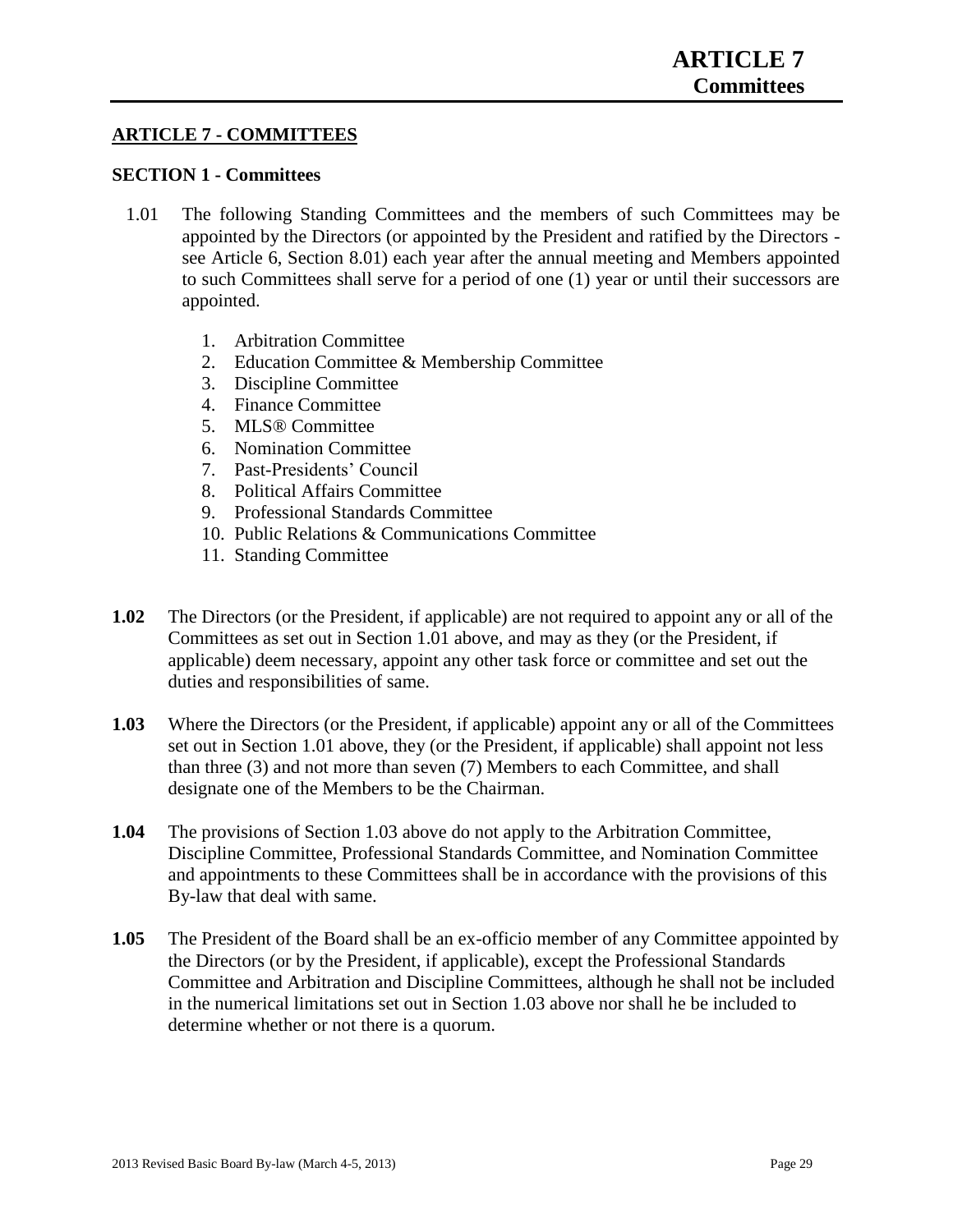### **ARTICLE 7**

#### **SECTION 1 - Committee Notes** (Continued)

- **1.06** A Committee may not meet to conduct any business unless fifty percent (50%) of the Committee Members are present at the beginning of and through the meeting. (Effective December 15, 1999)
- **1.07** Questions arising at any Committee meeting shall be decided by a majority of votes cast by the Committee members present at the meeting. The Chair is not entitled to vote unless there is a tie, in which case the Chair may vote to break the tie.
- **1.08** A meeting of a Committee may be held by such telephone, electronic (but not by e-mail), or other communication facilities as permit all persons participating in the meeting to communicate with each other simultaneously and instantaneously, provided that all the members of the Committee present at or participating in the meeting consent. (Effective December 12, 2007)

#### **SECTION 2 - Committees**

#### **2.01 Arbitration Committee**

The qualifications for membership in the Arbitration Committee, duties and functions of the Arbitration Committee, and the procedures governing the Arbitration Committee shall be as set out in ARTICLE 8 of this By-law.

#### **2.02 Education & Membership Committee**

**(a) Education:** It shall be the duty of this Committee to make recommendations to the Directors pertaining to all educational matters relating to the Board. The Committee shall coordinate licensing courses, where possible, and provide membership education through its own resources as well as those of OREA and CREA and related industry representatives and associations.

**(b) Membership:** The Committee shall encourage and promote membership in the Board consistent with the Board's interests and shall report to the Directors on all applications for Membership in any Membership category, excepting applications for Broker and Salesperson Membership.

#### **2.03 Discipline Committee**

The qualifications for membership in the Discipline Committee, duties and functions of the Discipline Committee, and the procedures governing the Discipline Committee, shall be those as set out in ARTICLE 9 of this By-law.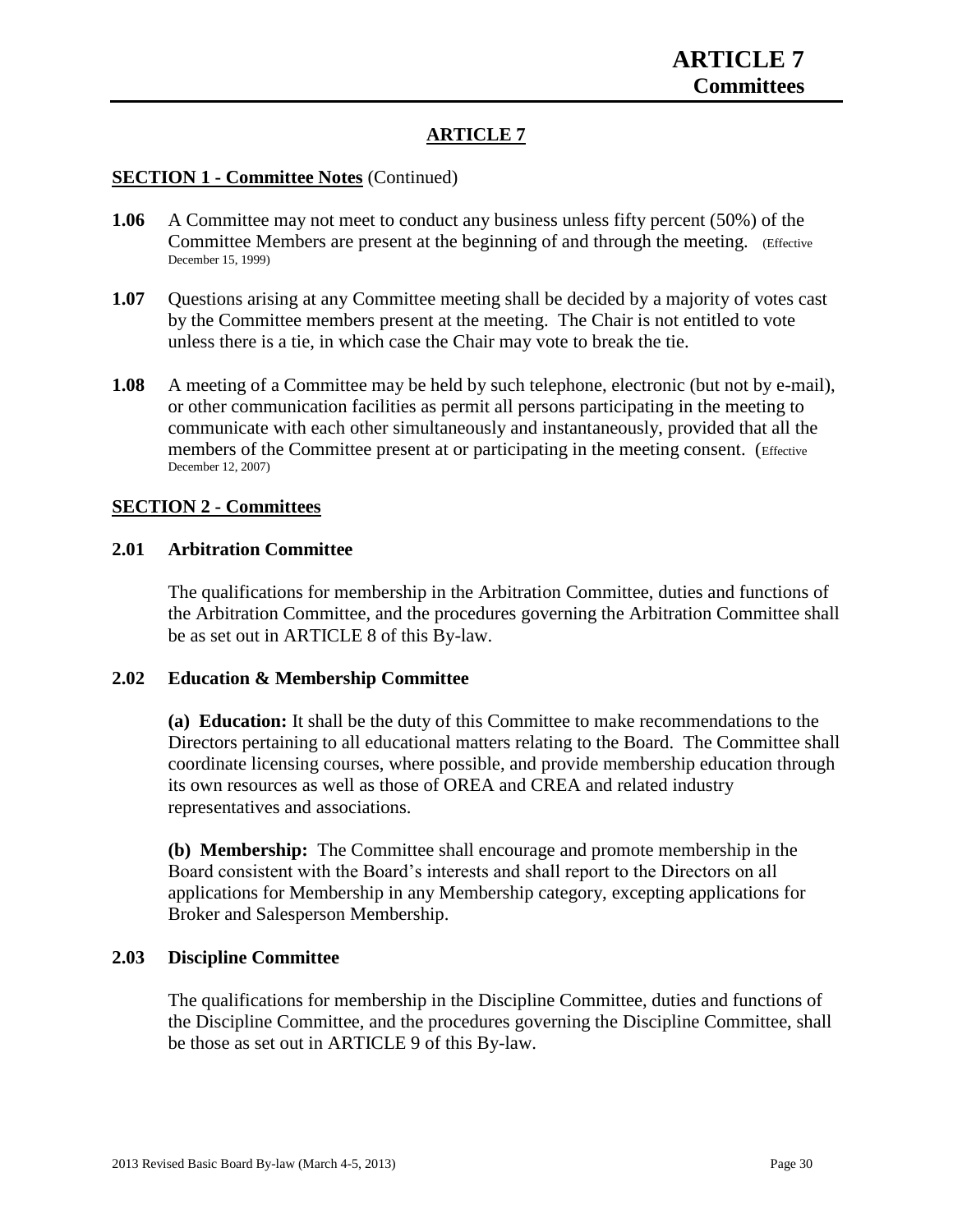# **ARTICLE 7**

#### **SECTION 2 – Committees** (Continued)

#### **2.04 Finance Committee**

It shall be the duty of this Committee to regularly review the financial statements of the Board, the report of the auditors and the general financial position of the Board and report to the Directors including any recommendations concerning:

- (a) changes needed in the financial operation of the Board;
- (b) changes in the level of fees paid by the Members;
- (c) management of all assets and investments belonging to the Board;
- (d) preparation of an annual budget; and
- (e) such other matters of a financial nature that affects the financial position of the Board.

#### **2.05 MLS® Committee**

This Committee shall:

(a) regularly examine and review the By-law, Rules and Regulations of the Board and recommend and report to the Directors on any additions, amendments or deletions to same that the Committee deems appropriate;

(b) make recommendations to the Directors, from time to time, on all matters with regard to the Board's computer system;

(c) examine and report to the Board of Directors on any suggested amendments to existing forms and to suggest, examine and report on any new forms.

#### **2.06 Nomination Committee**

The Nomination Committee shall consist of the two (2) most immediate and available Past-Presidents of the Board, the President, two (2) other Broker Members, and two (2) Salesperson Members of the Board appointed by the Directors. The Committee shall be chaired by the most immediate and available Past-President. (Effective December 15, 1999)

#### **2.07 Past-Presidents' Council**

(a) All Past-Presidents of the Board, who maintain Membership in the Board shall be deemed to be Members of the Past-Presidents' Council;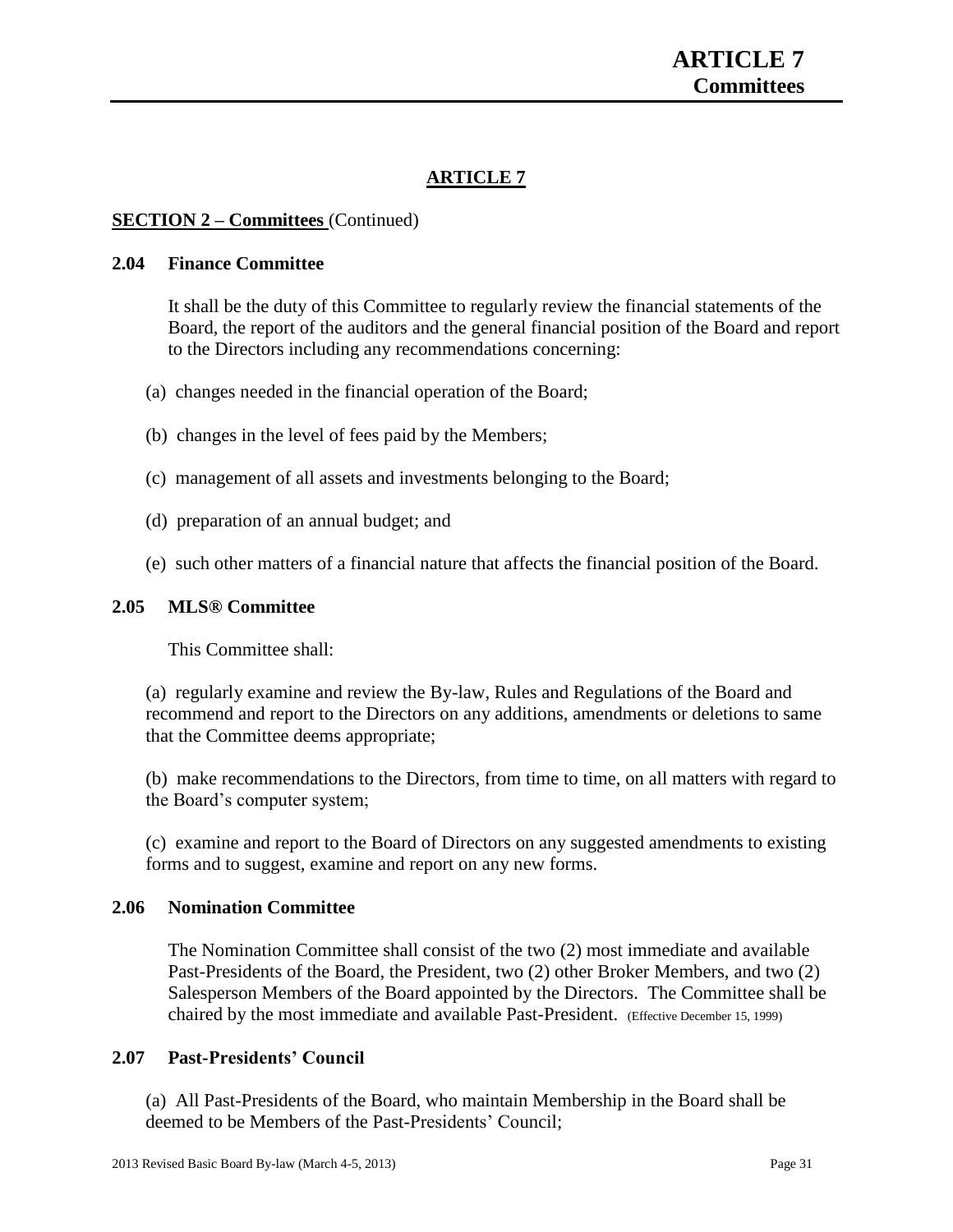# **ARTICLE 7**

## **SECTION 2 - Committees** (Continued)

(b) The Council shall elect its own Chairman from among its members;

(c) The Directors, or any Committee with the concurrence of the Directors, may refer to the Council any matter on which the Directors wish advice or input;

(d) The Council may make recommendations on any matter pertaining to the Board, for consideration by the Directors.

## **2.08 Political Affairs Committee**

It shall be the duty of this Committee to initiate, develop, administer and maintain, subject to the control of the Directors:

(a) all contact and correspondence on behalf of the Board with municipal, regional, provincial or federal levels of government;

(b) liaison with OREA and CREA regarding any form or type of political activity and the appropriate Committees of OREA and CREA pertaining to any legislation pertinent to the real estate industry and the Board before all legislation bodies;

(c) any activity relating to the involvement of the Board in anything of a political nature;

(d) promote the interests and concerns of the real estate industry and the Board before all legislative bodies; and

(e) review all proposed legislation relating to the real estate industry to determine its impact on the Board and the Members, and to report thereon to the Directors.

## **2.09 Professional Standards Committee**

The qualifications for membership in the Professional Standards Committee, duties and functions of the Professional Standards Committee, and the procedures governing the Professional Standards Committee shall be those as set out in ARTICLE 9 of this By-law.

## **2.10 Public Relations & Communications Committee**

The Committee is responsible for the publication, promotion and circulation of all information dealing with the Board and the real estate industry generally, and shall do everything possible to promote and enhance the image of the Members of the Board and the real estate brokerage business.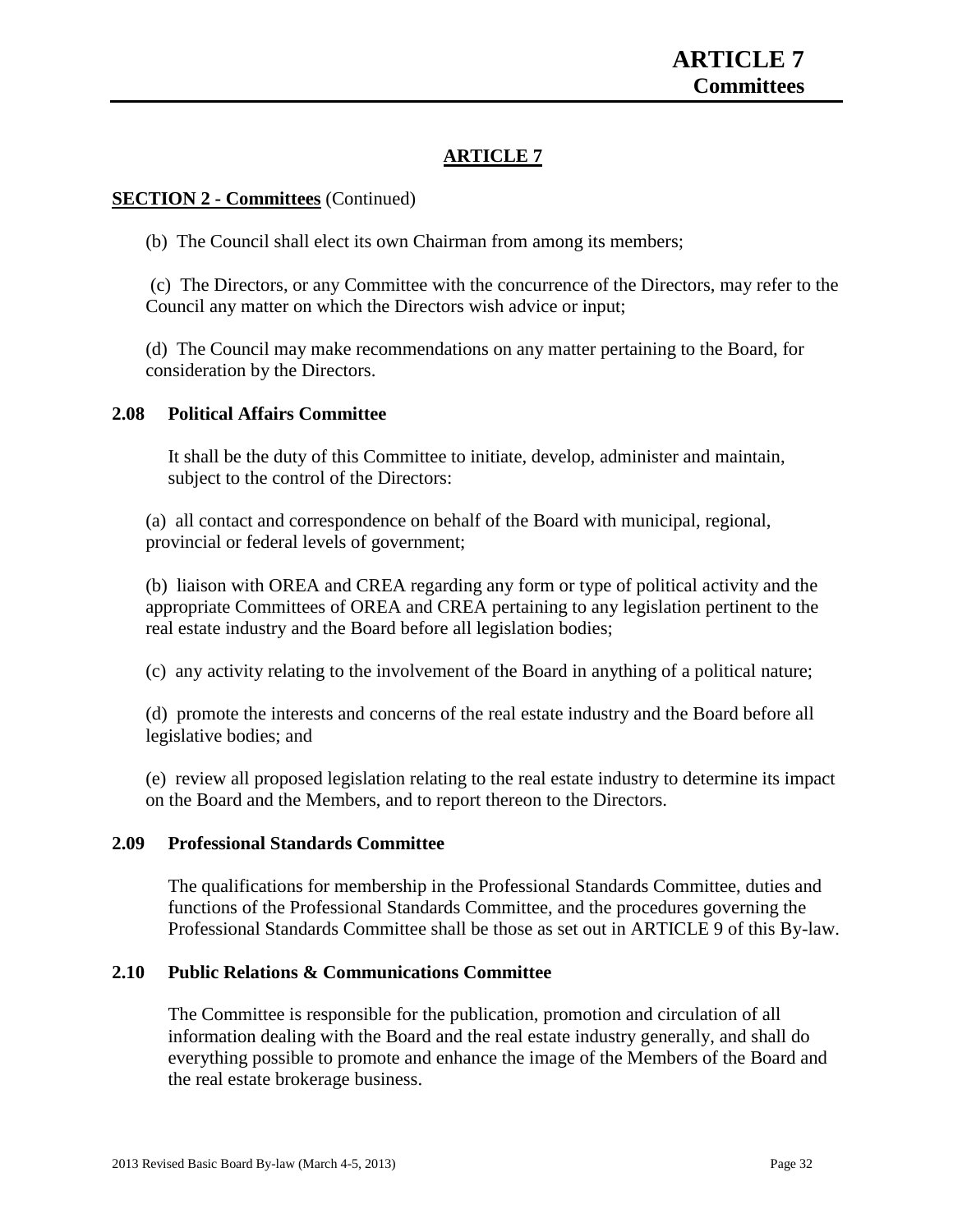# **ARTICLE 7**

## **SECTION 2 - Committees** (Continued)

## **2.11 Standing Committee**

The Standing Committee shall be comprised of Principal Brokers or their appointed representatives; such Committee to meet occasionally and report to the Board of Directors and have as a term of reference to review policies, procedures and other matters referred from Committees and the Board of Directors, and to provide comment and recommend implementation procedures for general Board operations as they relate to individual brokerages.

### **SECTION 3 - Rules and Regulations**

- **3.01** Each Committee may pass any rules or regulations pertaining to its own affairs; however, these do not become effective until approved by the Directors.
- **3.02** Any Committee may recommend, in writing to the Directors, any additions, deletions or amendments to this By-law, which it feels will be of benefit to the Board.

### **SECTION 4 - Duties of Committees**

**4.01** The duties of the Committees, as set out herein, shall serve as guidelines only and the Directors may further set out and clarify the terms of reference for any Committee of the Board and/or direct any matter, to any Committee, for consideration and review.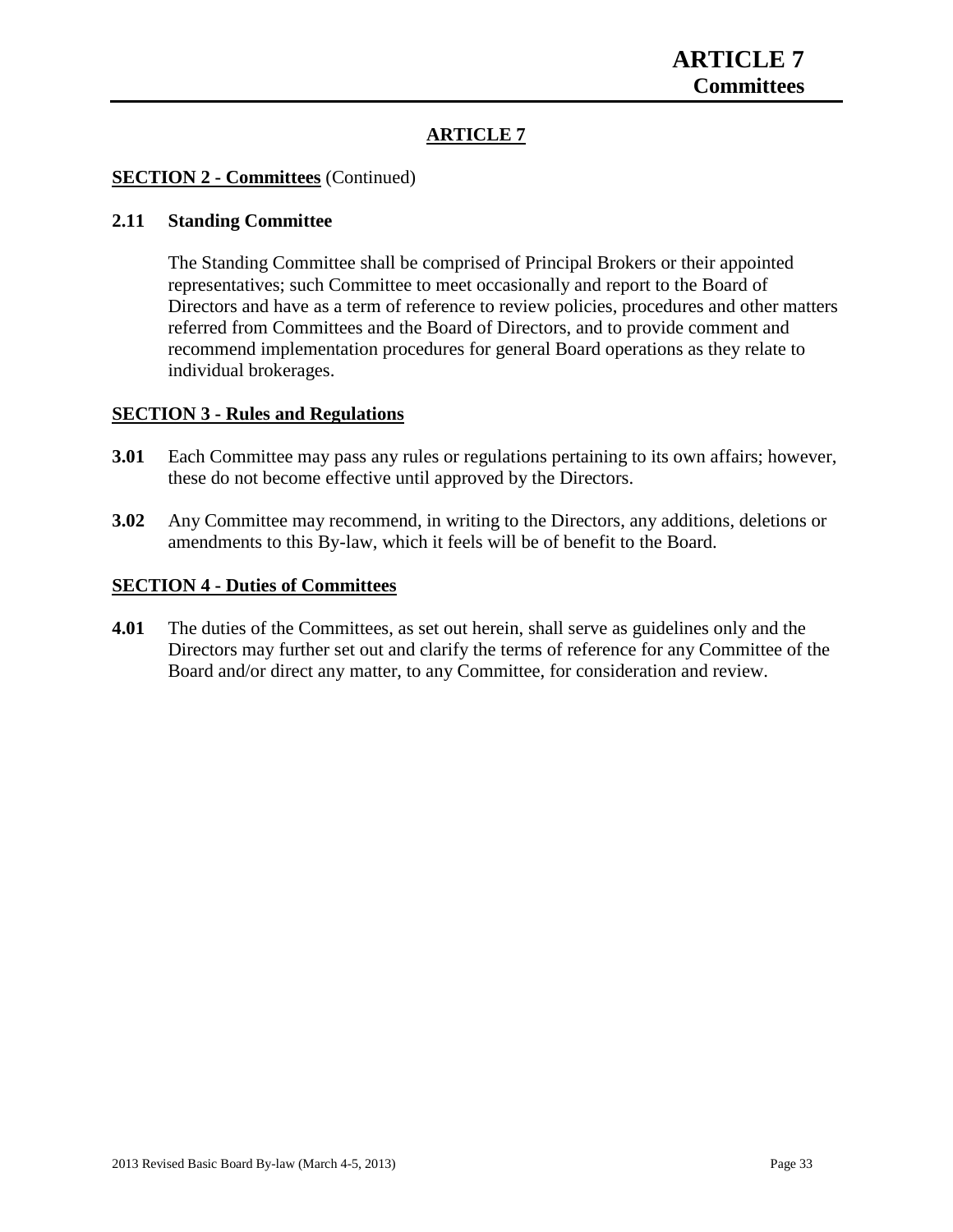## **ARTICLE 8 - ARBITRATION**

### **SECTION 1 - Definitions and Notice Provision**

- 1.01 For purposes of this Article:
	- (a) "Appeal" means the request for review of a decision of the Board's Arbitration Panel to the OREA Appeal Panel, as filed in Form A.
	- (b) "Appellant" means the party that is filing the Appeal.
	- (c) "Arbitration" means the proceedings (other than an Appeal) prescribed by this Article.
	- (d) "Arbitration Committee Chair" means the Chair of the Arbitration Committee, unless the context indicates otherwise.
	- (e) "Arbitration Panel" means a panel chosen from the Arbitration Committee to hear and determine the Claim, as further described in Section 10, and "Arbitrator(s)" means a panellist or the panellists on a particular Arbitration Panel.
	- (f) "Claim" means a dispute, between two Members which are Firms, relating to the division, distribution or disposition of commission paid or to be paid in respect of a transaction or transactions, and shall also mean the written notice of such Claim as submitted by the Claimant and further described in Section 6.
	- (g) "Claimant" means the Member which is a Firm that has a Claim against another Member which is Firm.
	- (h) "Defence" means the Defendant's written reply to the Claim, as further described in Section 7 of this Article.
	- (i) "Defendant" means the Member which is a Firm against which a Claimant has filed a Claim.
	- (j) "Chief Executive Officer" means the Chief Executive Officer of the Ontario Real Estate Association or his appointed nominee.
	- (k) "OREA Appeal Panel" means the persons appointed by the Chief Executive Officer to hear and deal with an Appeal, as provided for herein and in the By-law of OREA.
	- (l) "Panel Chair" means the person, as herein provided, who is the Chair of an Arbitration Panel.
	- (m) "Respondent" means the other party to an Arbitration award which is the subject of an Appeal by the Appellant to the OREA Appeal Panel.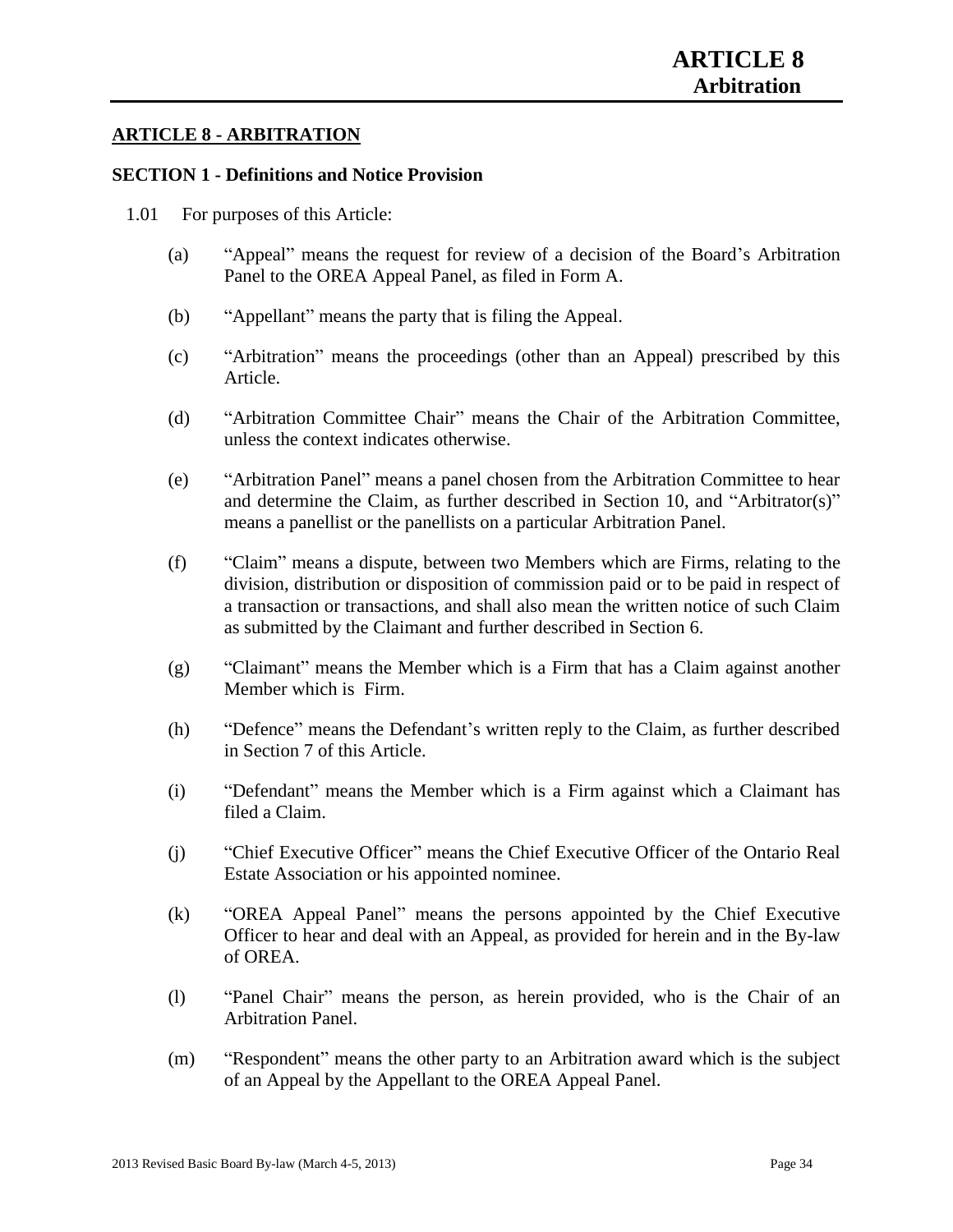1.02 In this Article, all letters, notices or other documents required to be forwarded to a Member by the Executive Officer, or the Arbitration Committee Chair or on behalf of the Arbitration Panel shall be forwarded either by personal delivery (or courier) or registered mail. Any letter, notice or other document so forwarded shall be conclusively deemed to be received in accordance with the provisions of Article 14, Section 1.02.

## **SECTION 2 - Committee**

2.01 The Arbitration Committee shall consist of not less than THREE Members of the Board who are Brokers, provided that not more than one (1) Broker employed by a Firm may sit on the Arbitration Committee at the same time as any other Broker employed by the same Firm.

## **SECTION 3 - Qualification of Arbitrators**

- 3.01 No Member shall serve as an Arbitrator in any dispute where:
	- (a) he has, either directly or indirectly, any personal or financial interest in the Claim;
	- (b) his is related by either blood or marriage to either the Claimant or the Defendant or to any officer, director, shareholder, partner or employee of either the Claimant or Defendant; or
	- (c) there is any other bias.

## **SECTION 4 - Custody of Files and Documents**

4.01 All files, documents, tapes and records pertaining to all Arbitration cases shall be in the custody, care and control of the Arbitration Committee, and are confidential. Such files, documents, tapes and records are not accessible by anyone (whether he be a member of the public or a Member) except: a member of the Arbitration Committee; a party to the particular Arbitration for which it is seeking access to the files, documents, tapes and records; the Executive Officer; the conciliator for the particular Arbitration for which he is seeking access to the files, documents, tapes and records; the OREA Appeal Panel and the Chief Executive Officer.

## **SECTION 5 - Binding Arbitration**

- 5.01 (a) The provisions of this Article 8 shall constitute the arbitration agreement between and among the Members which are Firms with respect to Claims, the intention being that Claims shall be dealt with in accordance with this Article 8. The provisions of this Article may be pleaded in any action or proceeding at law or in equity taken with respect to such a Claim.
	- (b) Every Member that is a Firm agrees that any Claim it may have against another Member that is a Firm shall be submitted to the Arbitration Committee for hearing and resolution in accordance with this Article, unless all of the parties to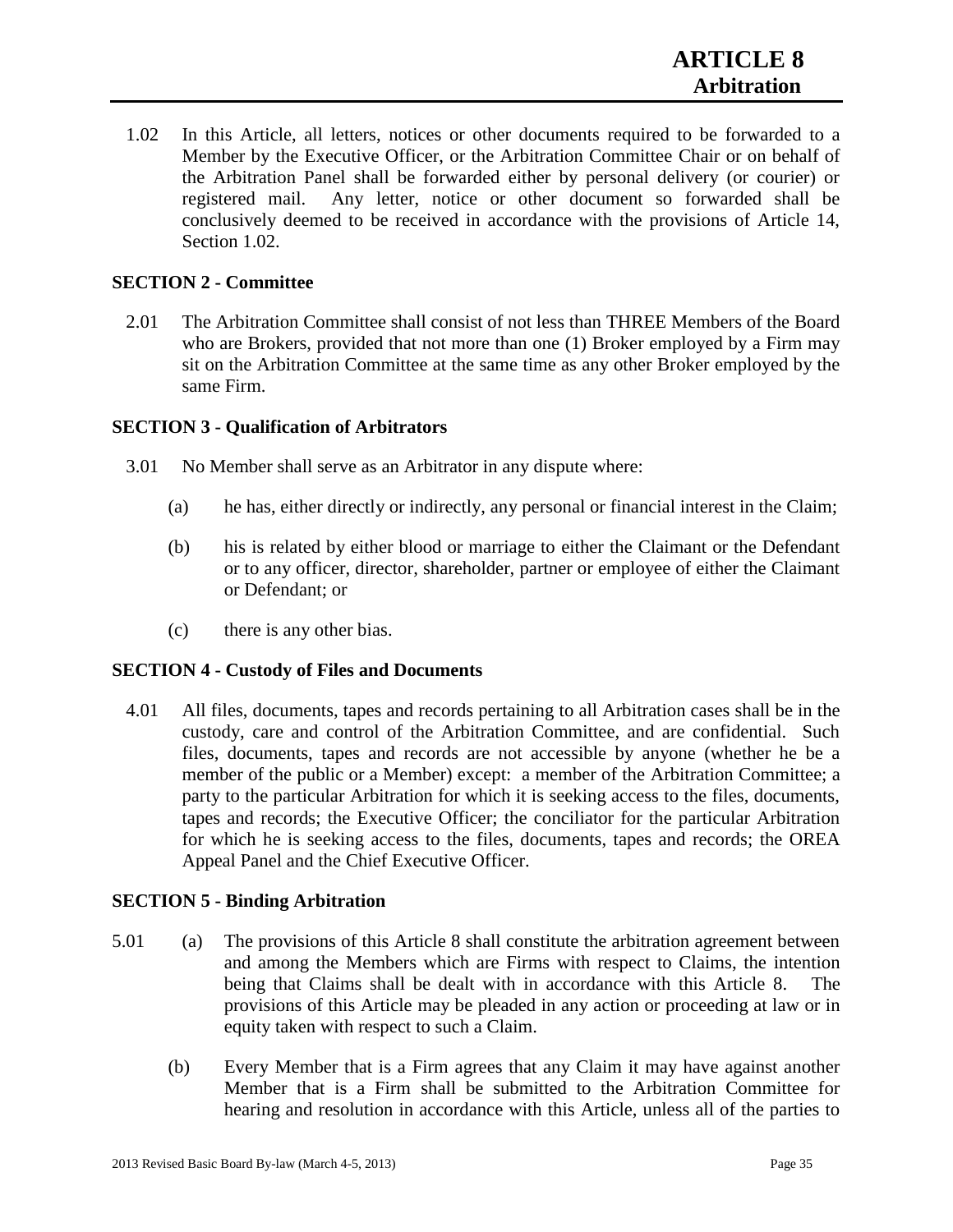the Claim have mutually agreed not to arbitrate the Claim at the Board and have advised the Board in writing of that agreement. Decisions rendered by the Arbitrators shall be final and binding on the Members that are Firms that were parties to the Arbitration**,** subject to any Appeal provisions as are allowed in this Article, but without a right of appeal to the courts on a question of law.

- 5.02 Every Member that is a Firm agrees that if it does not submit for Arbitration any Claim it may have against another Member that is a Firm, but proceeds instead to undertake any court proceedings, that such action shall be deemed a breach of this By-law except where the parties to the Claim have mutually agreed not to arbitrate the Claim at the Board and have advised the Board in writing of that agreement.
- 5.03 All Claims filed in accordance with this Article shall be heard unless settled between the parties prior to a hearing.

## **SECTION 6 - Filing the Claim**

- 6.01 The Arbitration Committee shall not have jurisdiction to process or otherwise deal with a Claim unless:
	- (a) it is in writing, signed by or on behalf of the Claimant, addressed to the Arbitration Committee Chair, and forwarded to the Executive Officer;
	- (b) it is filed with the Arbitration Committee Chair not later than three (3) months from the date upon which the circumstances giving rise to the Claim arose; and
	- (c) the Claim is accompanied by a filing fee, in cash or certified cheque, in an amount equivalent to five percent (5 %) of the amount of commission in dispute, or the sum of Twenty-five Dollars (\$25), whichever is the greater, provided that in no event shall the filing fee exceed Two Hundred and Fifty Dollars (\$250).
- 6.02 The Claim shall contain a brief and concise statement of the reasons in support of the Claim and the amount being claimed.
- 6.03 The Claimant shall attach to the Claim such documents, records and other writings as are in his possession upon which he intends to rely, and such documents, records and other writings shall be deemed to become part of the Claim.
- 6.04 The filing fee referred to in Section 6.01 hereof shall be kept by the Board, and shall be disposed of as further provided in this Article, provided that if the Claim is resolved without the necessity of a hearing, then the Arbitration Committee Chair may, in his sole discretion, direct that the filing fee be returned to the Claimant.

#### **SECTION 7 - Filing the Defence**

7.01 When a Claim is received, the Executive Officer shall forthwith forward a copy of same to the Defendant.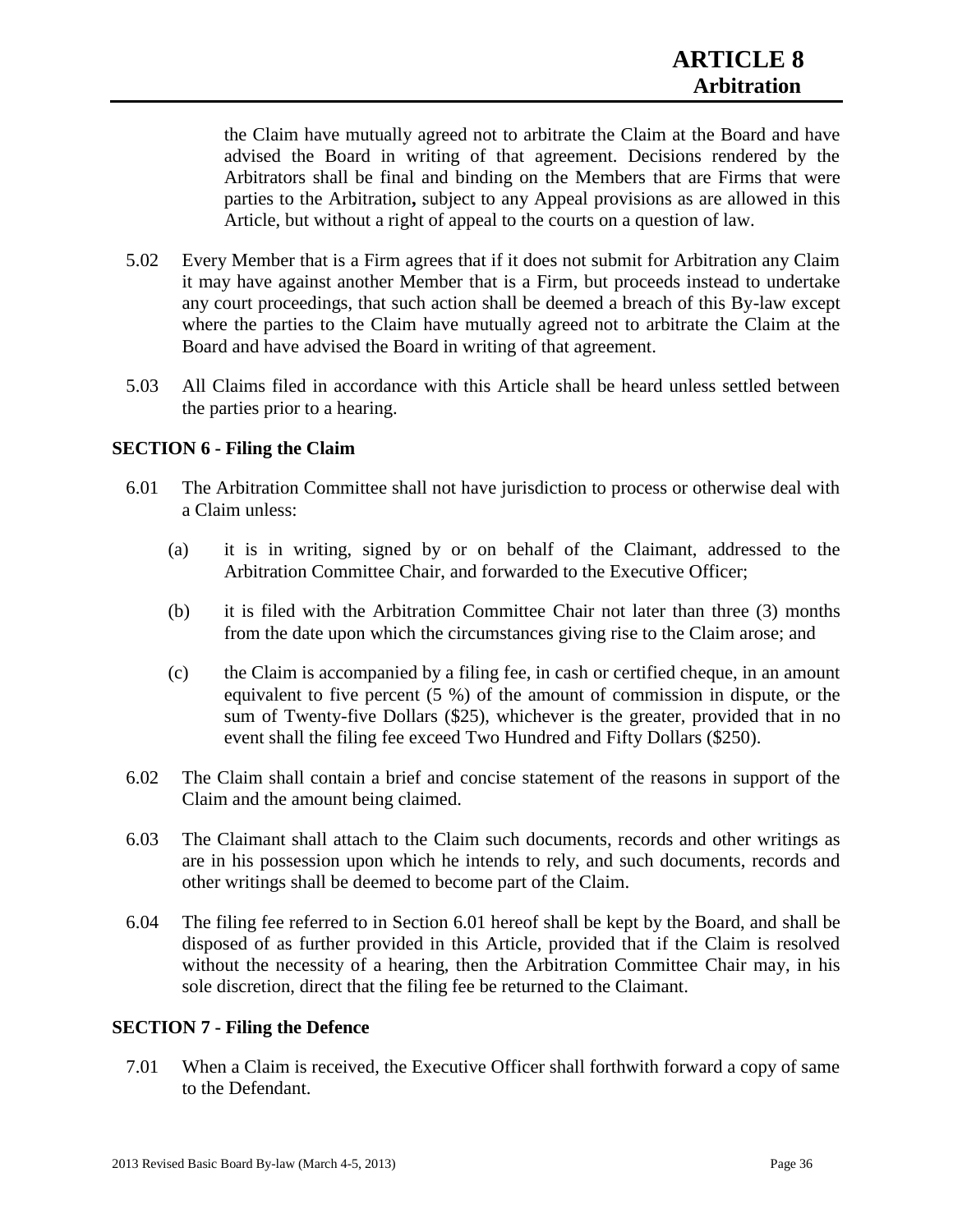- 7.02 In a notice or letter accompanying the Claim, the Executive Officer shall advise in writing, that the Defendant has ten (10) days from receipt of the notice or letter in which to file a Defence.
- 7.03 The Defence shall:
	- (a) be in writing, addressed to the Arbitration Committee Chair, and delivered to the Executive Officer;
	- (b) contain a brief and concise statement of the position of the Defendant with respect to the Claim and the reasons therefor; and
	- (c) have attached to it such records, documents and other writings as are in the Defendant's possession and upon which he intends to rely, and such documents, records and other writings shall be deemed to become part of the Defence.
- 7.04 The Executive Officer shall forthwith upon receipt forward a copy of the Defence to the Claimant.
- 7.05 If the Defendant fails to deliver a Defence within the ten (10) days, or fails or refuses to appear at a hearing, the Arbitrators may still proceed with an Arbitration hearing, and hand down an award, based on the Claim and the evidence presented at the Arbitration hearing.

#### **SECTION 8 - Conciliation**

- 8.01 After the time limit for the filing of the Defence has passed and before setting a date for the Arbitration Panel hearing, the Arbitration Committee Chair may ask whether the Claimant and Defendant wish to meet with a conciliator.
- 8.02 A conciliator, who shall be a Member who is a Broker, shall be appointed by the Arbitration Committee Chair. The conciliator shall not be a member of the Arbitration Committee.
- 8.03 The purpose of the meeting with the conciliator shall be to attempt to resolve the Claim without the necessity of having a hearing.
- 8.04 Where the Claimant and Defendant agree to a resolution of the Claim, the conciliator shall prepare a settlement agreement setting out the terms agreed on, and the Claimant and Defendant shall sign the agreement showing that they agree to be bound by it.
- 8.05 A copy of such a settlement agreement shall be given to the Arbitration Committee Chair, as well as to the Claimant and Defendant.
- 8.06 Where a meeting with the conciliator does not lead to a resolution of the Claim, the conciliator shall advise the Arbitration Committee Chair in writing that the Claim could not be resolved, but the conciliator shall not discuss with anyone any of the matters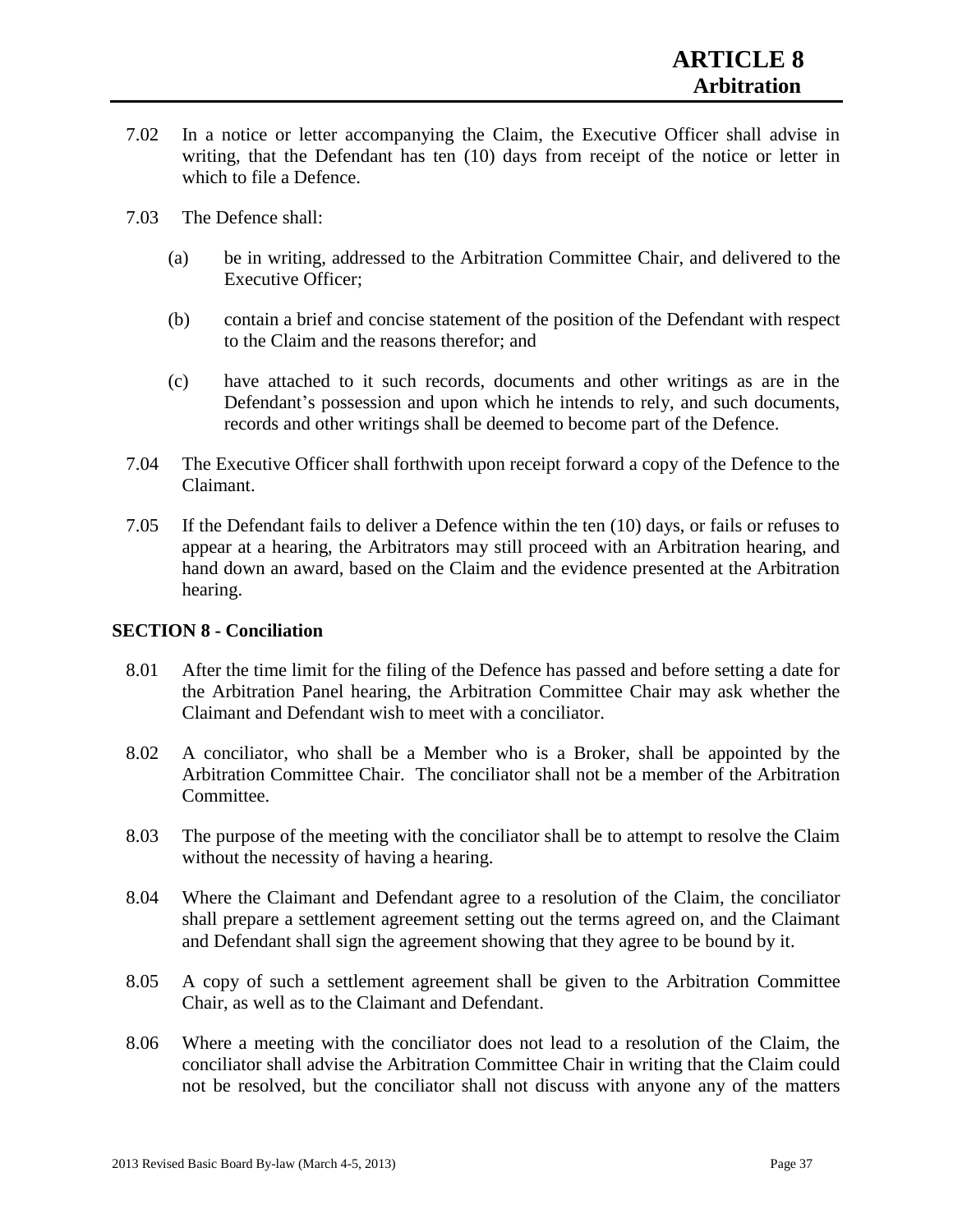discussed or statements made or positions taken by either the Claimant or Defendant at any meeting or meetings with the conciliator.

8.07 If a conciliator is unsuccessful in resolving the dispute, and the matter proceeds to an Arbitration hearing, the conciliator shall not be allowed to participate in any form at such an Arbitration hearing.

### **SECTION 9 - Notice of Hearing**

9.01 After the time limit for the filing of the Defence has passed and after the conciliation process described in Section 8 above has been declined or pursued, the Arbitration Committee Chair shall set a date for the Arbitration hearing, and shall forward to the Claimant and the Defendant written notice of same at least twenty (20) days prior to that Arbitration hearing date.

### **SECTION 10 - Selection of Arbitrators**

- 10.01 Where an Arbitration hearing is required, the Arbitration Committee Chair shall appoint three (3) members of the Arbitration Committee to hear and determine the Claim, one of whom he shall appoint as Arbitration Panel Chair.
- 10.02 Where there are not at least three (3) members of the Arbitration Committee who would qualify as Arbitrators because of the provisions of Section 3 of this Article, then the Arbitration Committee Chair may appoint any other Member who is Broker who qualifies to act as an Arbitrator, to sit on the Arbitration Panel.
- 10.03 The Panel Chair shall preside at the Arbitration hearing.

## **SECTION 11 - Legal Counsel**

- 11.01 At an Arbitration hearing, the Claimant and Defendant may be represented by a lawyer or by a Member who is either a Broker or a Salesperson, as long as such Broker or Salesperson is not a member of the Arbitration Committee or the conciliator appointed to try to settle that particular dispute. The Arbitration Panel may retain legal counsel to sit at the hearing and advise the Arbitration Panel on any and all matters of law or procedure, but he shall not take part in the deliberation or decision of the Arbitration Panel.
- 11.02 Where a Claimant or Defendant is to be represented by a lawyer it shall so notify, in writing, the other party and the Arbitration Panel Chair, such notice to be received by the other party and the Arbitration Panel Chair at least five (5) days prior to the date of the Arbitration hearing.

## **SECTION 12 - Powers of Arbitrators**

12.01 The Arbitrators shall possess all of the powers of arbitrators under the Arbitration Act and without in any way limiting the generality so conferred, the Arbitration Panel may: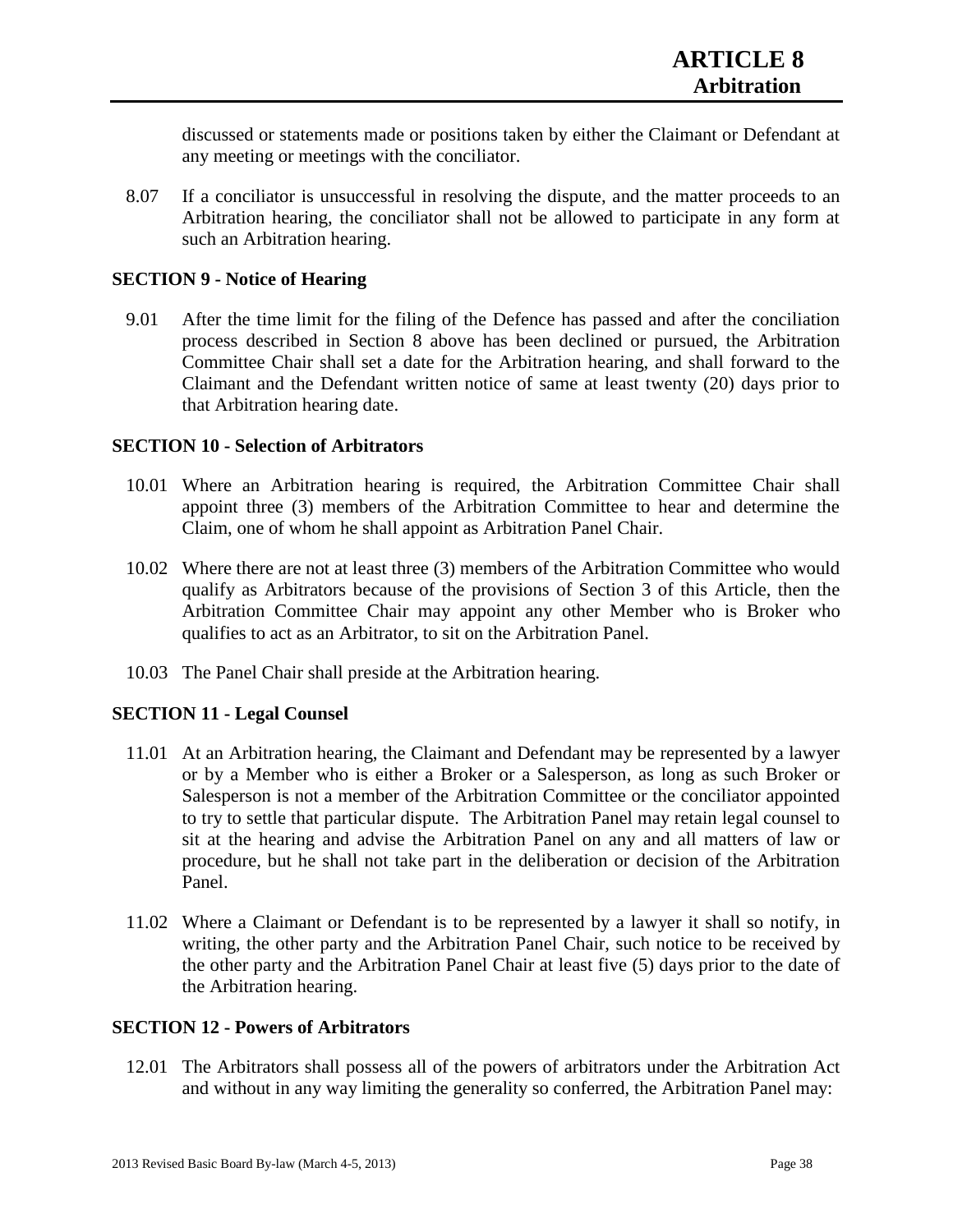- (a) adjourn any hearing from time to time;
- (b) proceed in such manner as it deems proper and without being bound by the rules of evidence or other legal rules, provided that it shall consider the best evidence available;
- (c) receive evidence under oath; or
- (d) use any acceptable method of recording the Arbitration hearing, including but not limited to audio or video tape, recording secretary or stenographer.
- 12.02 For the purposes of the Arbitration hearings and Appeals prescribed by this Article, the Board and its Members hereby agree to be bound by the provisions of the Arbitration Act, save and except Sections 21, 40 and section 45 of the Arbitration Act (as it exists in 1994), which sections are specifically excluded.

### **SECTION 13 - Witnesses**

13.01 The Claimant and Defendant shall have the right to call, as a witness, anyone who has knowledge of facts concerning the Claim, whether or not that person is a Member of the Board.

### **SECTION 14 - Arbitrators' Award**

- 14.01 The award of the Arbitrators shall be in writing, shall contain the reasons for the award, shall be signed by the Arbitrators or by the Arbitration Panel Chair, and shall be forwarded to the Executive Officer.
- 14.02 The Executive Officer shall forward a copy of the award to both the Claimant and Defendant.
- 14.03 The decision of the majority of the Arbitrators shall be deemed to be the decision of all of the Arbitrators, but if there is no majority, then the decision of the Panel Chair shall govern.
- 14.04 In their decision, the Arbitrators may:
	- (a) dismiss the Claim;
	- (b) order the Defendant to pay to the Claimant the amount or any part of the amount set out in the Claim; and/or
	- (c) (i) order that the filing fee, or such portion of it as they feel is appropriate, be kept by the Board to cover costs incurred by the Board in processing and administering the Arbitration;
		- (i) order that all or a portion of the filing fee be returned to the Claimant; and/or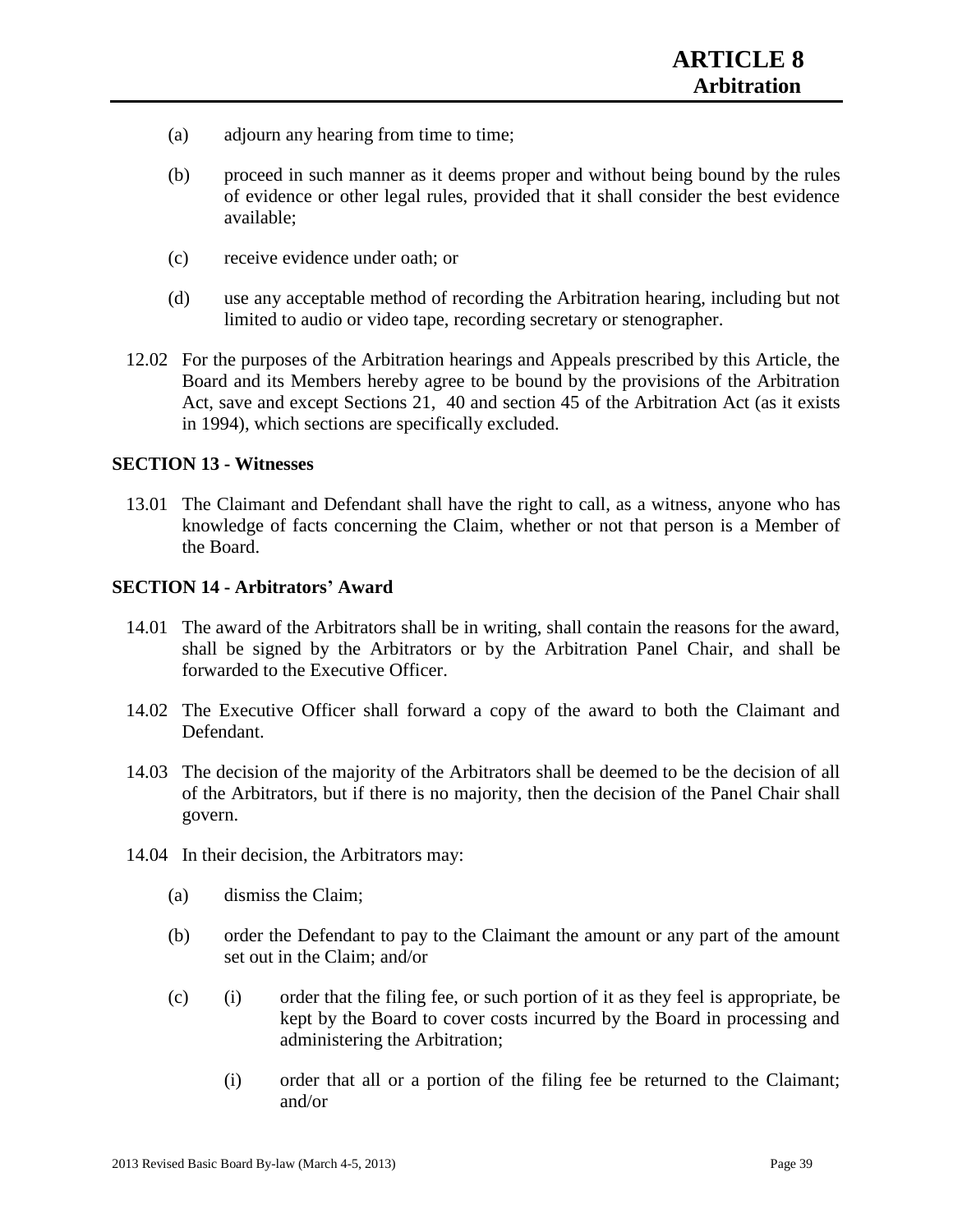- (ii) order that the Defendant reimburse the Claimant in an amount equal to all or any part of the filing fee paid by the Claimant.
- 14.05 The award of the Arbitrators shall be final and binding upon the Claimant and the Defendant subject to the Appeal rights provided for in this Article 8, but without a right of appeal to the courts on a question of law.
- 14.06 For the purposes of this Article, the "Arbitration Compliance Date" for each Arbitration hearing shall be determined as follows:
	- (a) If no Appeal is commenced in accordance with the terms of this Article, or if an Appeal is commenced but the party appealing the Arbitrators award discontinues the Appeal or resigns membership in the Board, the Arbitration Compliance Date is the date which is the earlier of either:
		- (i) the date upon which the award of the Arbitrators is to be paid according to the Arbitrators decision; or
		- (ii) if the Arbitrators do not set a specific date for the payment of the award in the Arbitrators decision, thirty (30) days from the date upon which the Arbitrators Award is forwarded to the parties to the Arbitration.
	- (b) If an Appeal is commenced and continued in accordance with the terms of this Article, the Arbitration Compliance Date is the date which is the earlier of either:
		- (i) the date upon which the award of the Arbitrators is to be paid according to the Appeal decision (which may be an amendment or confirmation of the date for payment of the award set by the Arbitrators or a new date set by the OREA Appeal Panel); or
		- (ii) if the Appeal Panel does not set a specific date for the payment of the award in its decision, thirty (30) days from the date upon which such Appeal decision is forwarded to the parties to the Appeal.
- 14.07 If a party to an Arbitration fails to comply with an award of the Arbitrators by the Arbitration Compliance Date, as determined in accordance with section 14.06, the Board of Directors may, at any subsequent meeting of the Board of Directors, and without further proceedings, expel the non-complying party from membership in the Board or suspend the membership of such non-complying party in the Board for such period as the Board of Directors may in its sole discretion determine.

## **SECTION 15 - Appeal**

15.01 A Claimant or Defendant may appeal the award of the Arbitrators, in accordance with the following provisions of this By-law.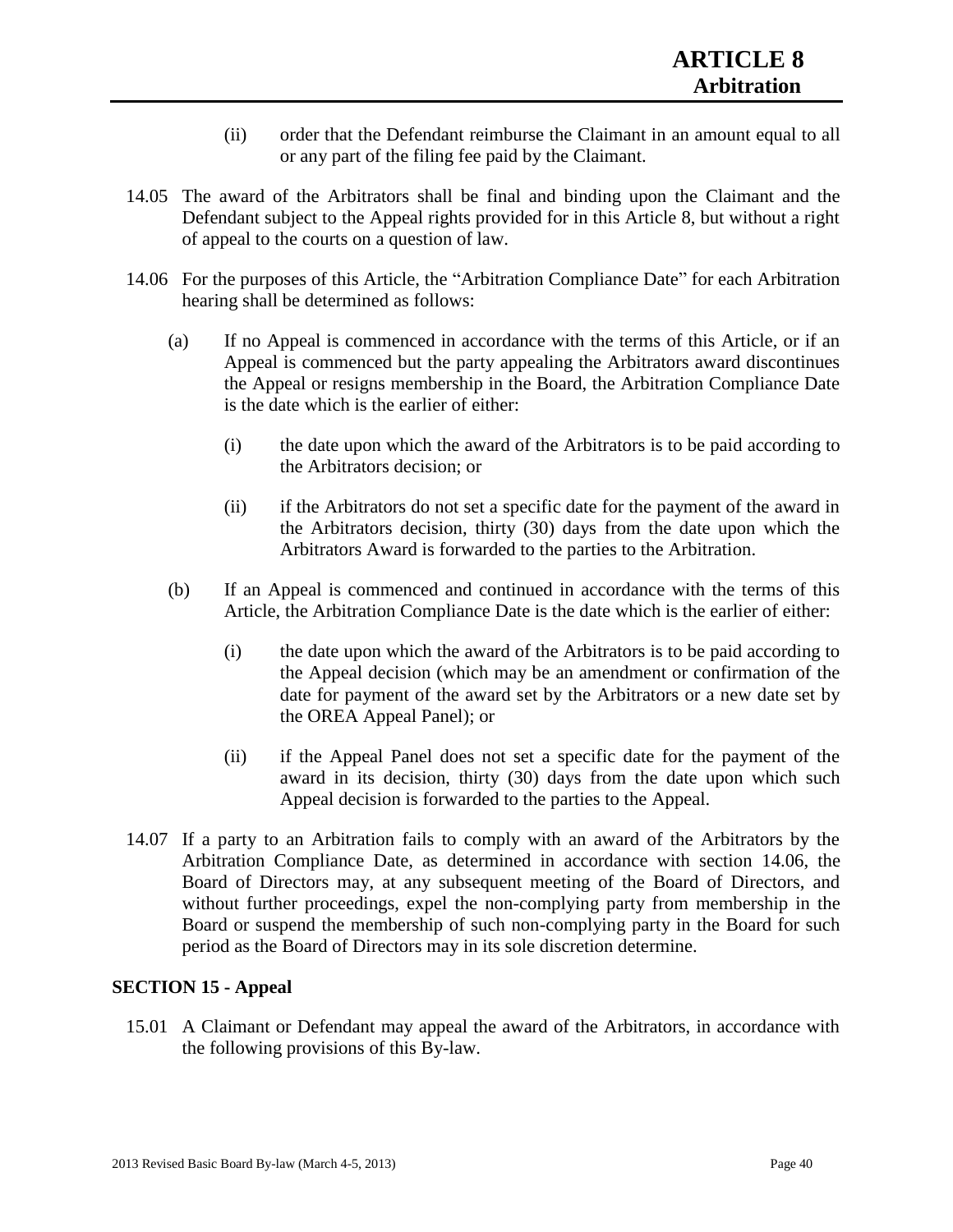15.02 Where an Appeal is filed, the award of the Arbitration Panel shall, subject to the provisions of section 15.04, be suspended pending discontinuance or disposition of the Appeal.

15.03 Until:

- (a) the period to file an Appeal has elapsed and no Appeal has been filed;
- (b) an Appeal has commenced and has either been completed or discontinued; or
- (c) the appeal rights have been extinguished as provided for in section 15.04,

neither party to the Arbitration may ask a Court to enforce the Arbitrators' award, and it is agreed by all Members that there will not exist any valid basis for such Court action until either or both parties have complied with the appropriate provisions of this By-law.

15.04 If a party to the Arbitration, for any reason, resigns its membership in the Board either during the period of time during which it may file an Appeal in accordance with section 16.01 or at any time during the Appeal process described in this Article and/or in the by-law of OREA, that party shall be deemed to have waived all its rights of Appeal provided for in this Article and/or in the by-law of OREA. All of the rights of Appeal provided for in this Article and/or in the by-law of OREA shall automatically be extinguished upon such party's resignation of membership in the Board. Upon the extinguishing of the appeal rights, any filing fee paid by the resigning Appellant, relating **only** to the Appeal, shall be refunded to such resigning Appellant. The extinguished Appeal rights and appeal process cannot be reopened upon such party rejoining the Board.

## **SECTION 16 - Filing the Appeal**

- 16.01 The OREA Appeal Panel does not have jurisdiction to process, hear or otherwise deal with an Appeal:
	- (a) unless the Appellant files the Appeal in Form A within thirty (30) days of the Appellant receiving the award of the Arbitrators;
	- (b) unless the duly completed Form A is received by the Chief Executive Officer within such thirty (30) day period; and
	- (c) unless the Appellant pays to OREA, at the time of filing the Appeal, a filing fee in the amount of Seven Hundred and Fifty Dollars (\$750.00) or such other amount as may be established from time to time by the Board of Directors of OREA, in cash or by certified cheque or money order payable to OREA
	- (d) if the Appellant, for any reason, resigns its membership in the Board either during the period of time during which it may file an Appeal in accordance with section 16.01 or at any time during the Appeal process described in this Article and/or in the by-law of OREA.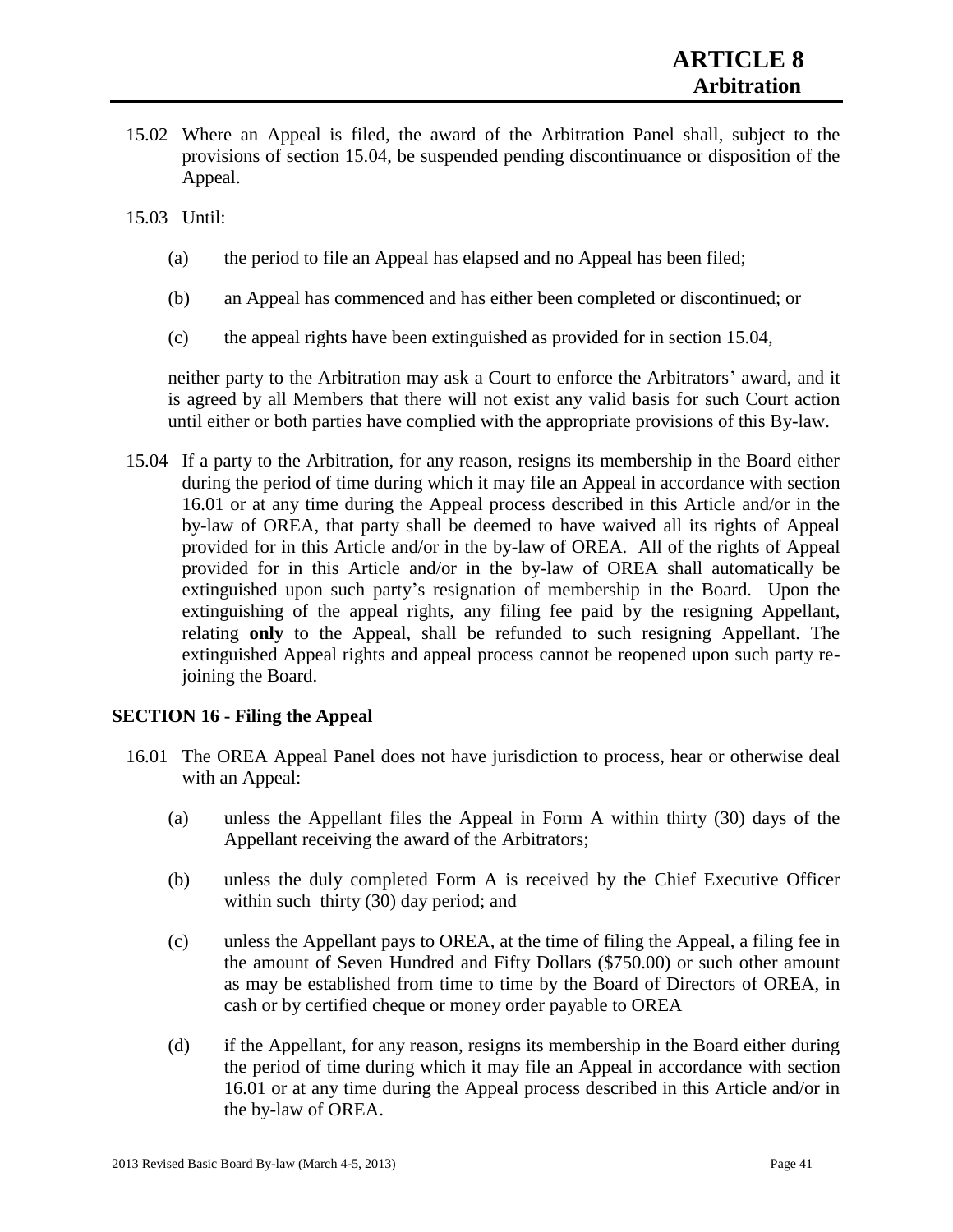## **SECTION 17 - Reply to Appeal**

- 17.01 Upon receipt of the Appeal, the Chief Executive Officer shall forward a copy of it to the Respondent.
- 17.02 The Respondent shall file with the Chief Executive Officer, on or before a date set out in the notice from the Chief Executive Officer, a reply to the Appeal, provided that such a date shall not be less than fifteen (15) days from the date the notice from the Chief Executive Officer was sent to the Respondent.
- 17.03 When the Chief Executive Officer receives the reply to the Appeal he shall immediately forward a copy of same to the Appellant.
- 17.04 If the Respondent fails to deliver a Reply within the prescribed time period, or fails or refuses to appear at an Appeal hearing, the OREA Appeal Panel may proceed to hear and determine the matter only upon the Appellant's attendance at the Appeal hearing and/or upon Form A filed by the Appellant and the Reply, if any, filed by the Respondent.

### **SECTION 18 - Notice of Appeal**

18.01 The Chief Executive Officer shall notify the Arbitration Panel Chair that the Arbitrators' award is being appealed, and upon receiving such notification the Arbitration Panel Chair shall send the Record of the Arbitration Proceedings, as described in Section 19.01, to the Chief Executive Officer.

#### **SECTION 19 - Record of Arbitration Proceedings**

- 19.01 For purposes of Section 18 of this Article, the Record of the Arbitration Proceedings shall include the following, as it relates to the particular Arbitration being appealed:
	- (a) the Claim;
	- (b) the Defence;
	- (c) all notices sent to the Claimant or Defendant by the Executive Officer;
	- (d) any transcript or other summary of the Arbitration Panel hearing, including any tape recordings;
	- (e) all exhibits entered in evidence at the Arbitration Panel hearing; and
	- (f) the award of the Arbitrators.

#### **SECTION 20 - Notice of Appeal Hearing**

20.01 The Chief Executive Officer shall notify the Appellant and Respondent, in writing, of the date, time and place that the Appeal is to be heard, it being agreed that such a date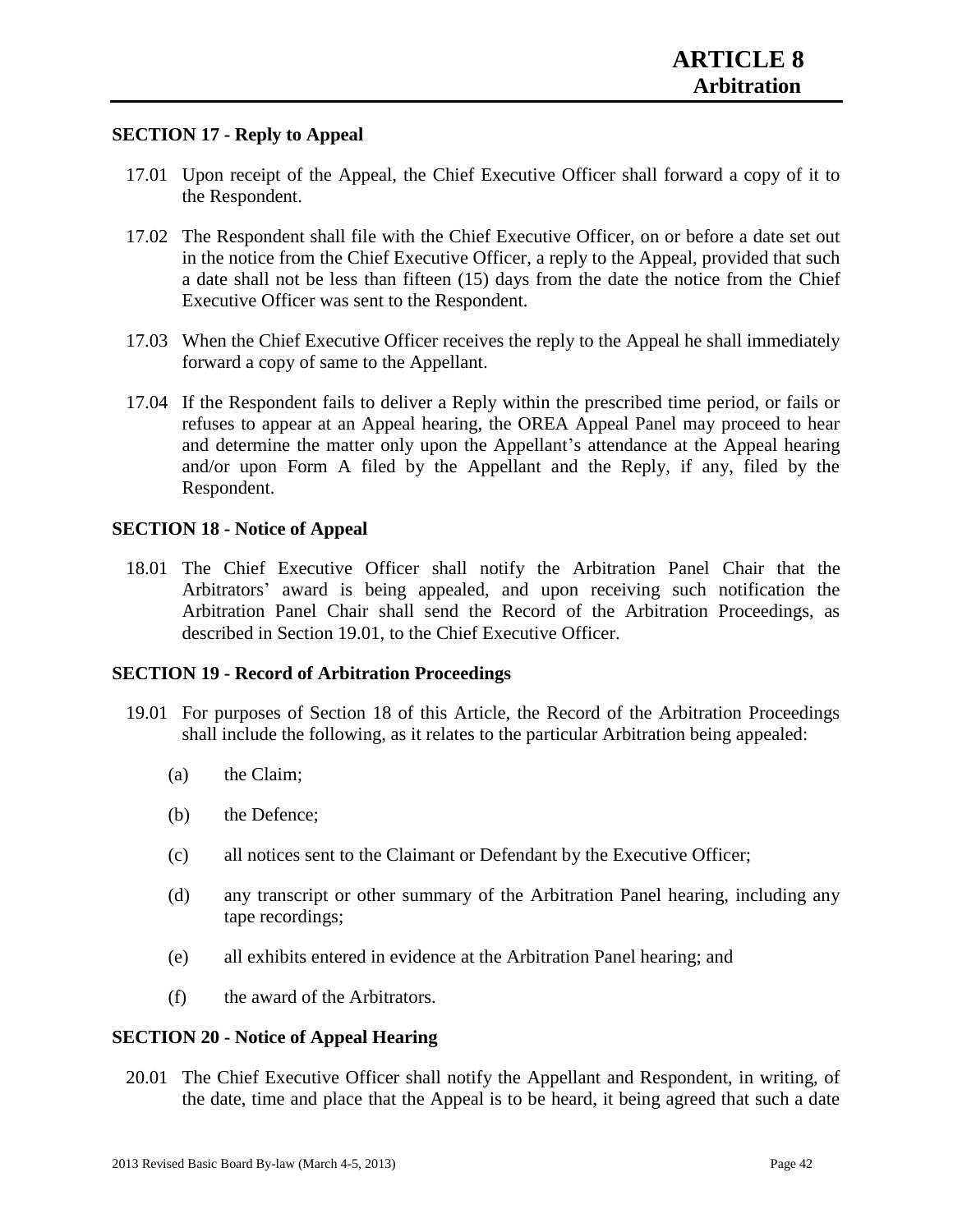may not be sooner than thirty (30) days from the date that the Chief Executive Officer first received an Appeal as set out in Section 16 of this Article.

### **SECTION 21 - Legal Counsel**

- 21.01 At an Appeal, the Appellant and Respondent may be represented by a lawyer or by a Broker or Salesperson who is a Member of the Board. The OREA Appeal Panel may retain legal counsel to sit at the Appeal hearing and advise the OREA Appeal Panel on any and all matters of law, but he shall not take part in the deliberation or decision of the OREA Appeal Panel.
- 21.02 Where an Appellant or Respondent is to be represented by a lawyer it shall so notify, in writing, the other party and the Chief Executive Officer, such notice to be received by the Chief Executive Officer and the other party at least five (5) days prior to the date set for hearing the Appeal.

### **SECTION 22 - Selection of OREA Appeal Panel**

- 22.01 There shall be an OREA Appeal Panel of at least twenty (20) members of OREA who are Brokers.
- 22.02 The Chief Executive Officer shall have full authority to appoint members to the OREA Appeal Panel and may fill any vacancies as they may occur.
- 22.03 Where the Chief Executive Officer receives an Appeal as set out in Section 16 of this Article, he shall appoint three (3) members of the OREA Appeal Panel under the Bylaw of OREA to hear, process, decide and otherwise dispose of the Appeal.

#### **SECTION 23 - Nature of Appeal Hearing**

- 23.01 Both the Appellant and Respondent shall be given full opportunity to present both oral and written arguments.
- 23.02 At an Appeal hearing neither the Appellant nor the Respondent shall be allowed to present any new evidence since the Appeal is to be decided solely on the evidence as set out in the Record of the Arbitration Proceedings as described in Section 19 of this Article.
- 23.03 An Appeal shall only be with respect to the question of whether or not the Arbitration Panel had the jurisdiction to make its award or whether or not there was a denial of natural justice.

### **SECTION 24 - Powers of OREA Appeal Panel**

24.01 Subject to the provisions of Section 23 and Section 12.02 of this Article, the OREA Appeal Panel of three (3) members appointed as per Section 22 of this Article shall possess all of the powers of arbitrators under the Arbitration Act.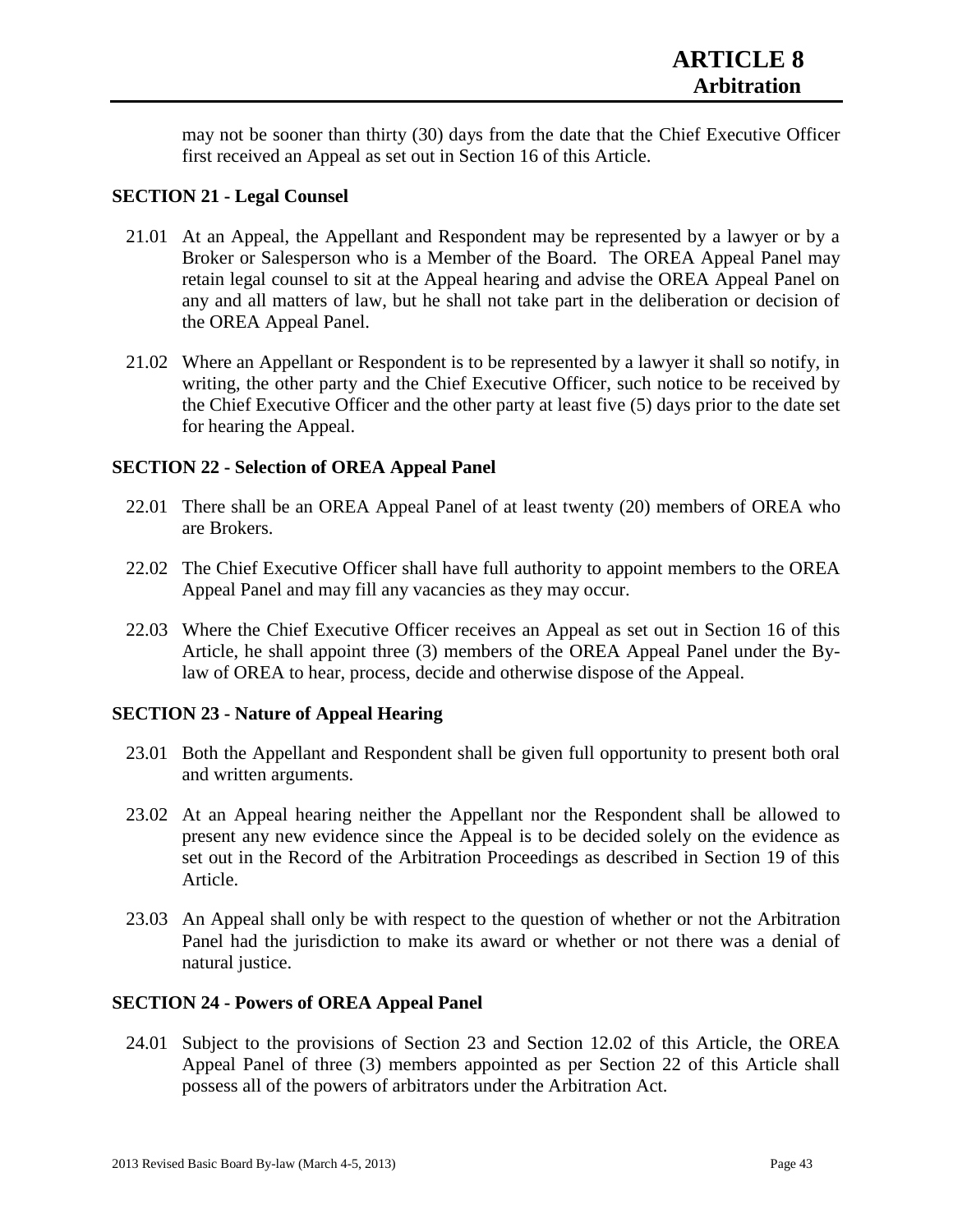## **SECTION 25 - Qualifications of OREA Appeal Panel**

- 25.01 No person may serve on the OREA Appeal Panel as appointed under Section 22.03 of this Article where:
	- (a) he has, either directly or indirectly, any personal or financial interest in either of the parties to the Appeal;
	- (b) he is related by either blood or marriage to the Appellant or the Respondent or to any officer, director, shareholder, partner or employee of either the Appellant or Respondent; or
	- (c) there is any other bias.

## **SECTION 26 - OREA Appeal Panel Award**

26.01 The OREA Appeal Panel appointed under Section 22.03 of this Article may:

- (a) dismiss the Appeal;
- (b) grant the Appeal;
- (c) (i) order that the filing fee paid to OREA or any portion of it be retained by OREA to cover its costs in handling the Appeal;
	- (i) order that all or a part of the filing fee paid to OREA be returned to the Appellant; and/or
	- (ii) order that the Respondent reimburse the Appellant in an amount equal to all or any part of the filing fee paid by the Appellant to OREA;
- (d) amend the decision of the Arbitration Panel as the OREA Appeal Panel deems appropriate; and/or
- (e) remit the subject matter of the Appeal back to the Arbitration Committee for a new Arbitration hearing in whole or in part, and at the OREA Appeal Panel's discretion, by a differently constituted Arbitration Panel.
- 26.02 The OREA Appeal Panel award shall be in writing, shall contain the reasons for the award, shall be signed by the members of the OREA Appeal Panel or the Chair, and shall be forwarded to the Chief Executive Officer.
- 26.03 The Chief Executive Officer shall forward a copy of the OREA Appeal Panel award to the Appellant and Respondent immediately after he has received it.

## **SECTION 27 - Indemnity**

27.01 No Member of the Board may prefer charges or sue for damages any agent or employee of the Board or OREA, or any Arbitrator or member of the Appeal Panel of OREA, for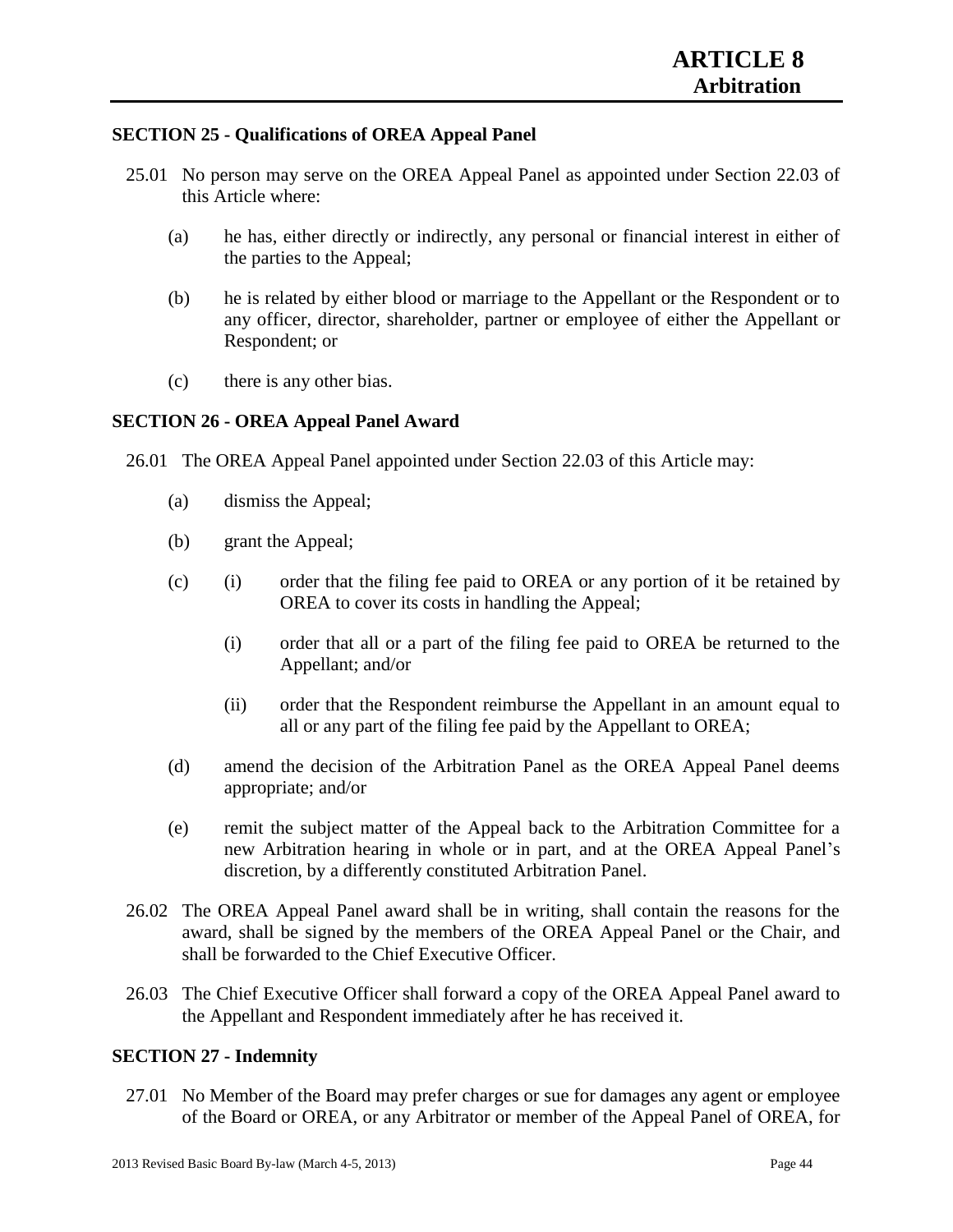any reason, for what they did or failed to do in the administration of the provisions of this Article, and this Section is hereby confirmed as an absolute defence against such charges or suit, and each Member hereby waives his right to file such charges or suit.

| <b>FORM A</b>                                                                                                                                                                                                                                                                                                                                                                                                          |                  |
|------------------------------------------------------------------------------------------------------------------------------------------------------------------------------------------------------------------------------------------------------------------------------------------------------------------------------------------------------------------------------------------------------------------------|------------------|
| (For the Purposes of Appeals Described in Article 8)                                                                                                                                                                                                                                                                                                                                                                   |                  |
| <b>NOTICE OF APPEAL</b>                                                                                                                                                                                                                                                                                                                                                                                                |                  |
| <b>BETWEEN:</b>                                                                                                                                                                                                                                                                                                                                                                                                        |                  |
| (APPELLANT)                                                                                                                                                                                                                                                                                                                                                                                                            |                  |
| $-$ and $-$                                                                                                                                                                                                                                                                                                                                                                                                            |                  |
| (RESPONDENT)                                                                                                                                                                                                                                                                                                                                                                                                           |                  |
| The Appellant hereby Appeals the Award of the Arbitrators of the ______________                                                                                                                                                                                                                                                                                                                                        |                  |
|                                                                                                                                                                                                                                                                                                                                                                                                                        |                  |
|                                                                                                                                                                                                                                                                                                                                                                                                                        |                  |
|                                                                                                                                                                                                                                                                                                                                                                                                                        |                  |
|                                                                                                                                                                                                                                                                                                                                                                                                                        |                  |
| The Appellant is a Member of the following Real Estate Board(s):                                                                                                                                                                                                                                                                                                                                                       |                  |
| The Appellant Appeals the award for the following reasons:                                                                                                                                                                                                                                                                                                                                                             |                  |
|                                                                                                                                                                                                                                                                                                                                                                                                                        |                  |
| [Note: If more space is required, attach additional sheets. According to Article 8, Section 23, the<br>Record of the Arbitration Proceedings, this Notice of Appeal, and the Respondent's Reply will be the<br>only documents submitted to the OREA Appeal Panel. Please ensure that your reasons for Appeal<br>are complete and detailed. Please see Article 8, Section 23.03 which sets out the grounds for Appeal.] |                  |
|                                                                                                                                                                                                                                                                                                                                                                                                                        |                  |
|                                                                                                                                                                                                                                                                                                                                                                                                                        | <b>Firm Name</b> |
|                                                                                                                                                                                                                                                                                                                                                                                                                        |                  |
|                                                                                                                                                                                                                                                                                                                                                                                                                        | <b>Signature</b> |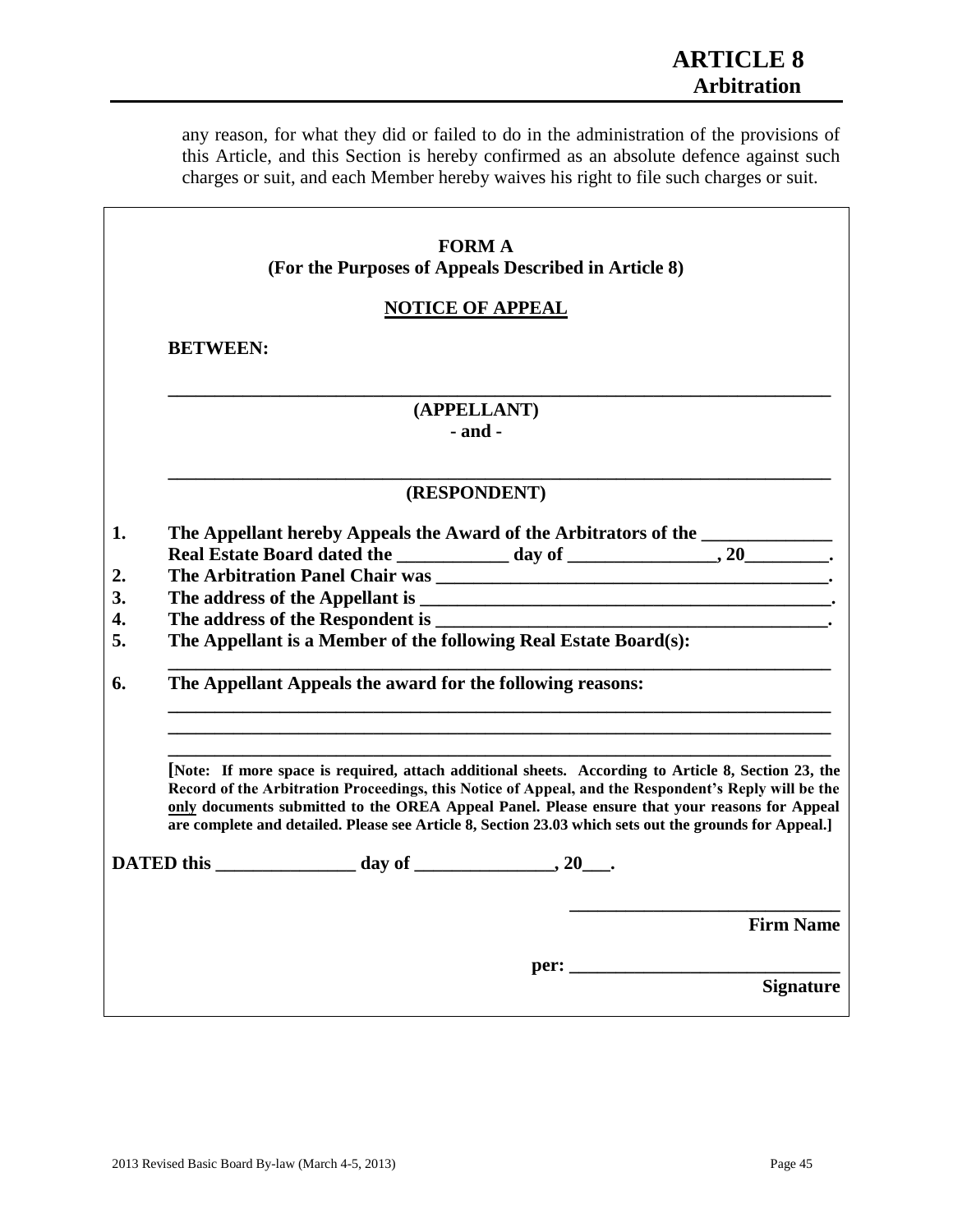## **ARTICLE 9 - PROFESSIONAL STANDARDS & DISCIPLINE**

### **SECTION 1 - Definitions and General Provisions**

- 1.01 For purposes of this Article:
	- (a) "Allegation Statement" shall mean a written statement containing the specific allegations of misconduct of the Respondent, as prepared by the Professional Standards Committee.
	- (b) "Appeal" is further described in Section 17 of this Article.
	- (c) "Appeal Hearing" is further described in Section 19 of this Article.
	- (d) "Appeal Panel" shall have the meaning prescribed thereto in Section 18.01 of this Article.
	- (e) "Appellant" is the term to describe the Respondent once he has filed an Appeal of the decision of the Discipline Hearing Panel.
	- (f) "Basic MLS<sup>®</sup> Rules" shall mean the rules contained in sections 2.01, 2.04, 2.10, 2.12, 2.13, 2.15, 2.17, 3.01, 3.02, 4.01, 4.02, 6.01, 6.02, 7.01, 8.02, 8.03, 8.05, 9.01 and 10.01 of the Board's  $MLS^{\circledast}$  rules and regulations. The Board of Directors may, from time to time, amend, add to, or delete from this list of Basic  $MLS<sup>®</sup>$  Rules, without the requirement of a by-law change, but with notice of such amendment, addition or deletion to be provided to the Members through a Board publication (whether in paper or electronic format), prior to the amendment, addition or deletion taking effect.
	- (g) "Chief Executive Officer" means the Chief Executive Officer of the Ontario Real Estate Association or his appointed nominee.
	- (h) "Discipline Hearing" shall mean a hearing held by the Discipline Hearing Panel using the procedures as set out in Sections 11 through 15 of this Article.
	- (i) "Discipline Hearing Panel" shall have the meaning prescribed thereto in Section 12.01 of this Article.
	- (j) "FAST Allegation Statement" shall mean a written statement containing the specific allegations of misconduct of the Respondent regarding alleged Basic  $MLS^{\otimes}$  Rule infraction(s), and setting out a fine for such alleged infraction(s), as prepared by the Professional Standards Committee and as further described in sections 7.04 and 8.02.
	- (k) "PSC Sub-committee" shall have the meaning prescribed thereto in Section 2.03 of this Article.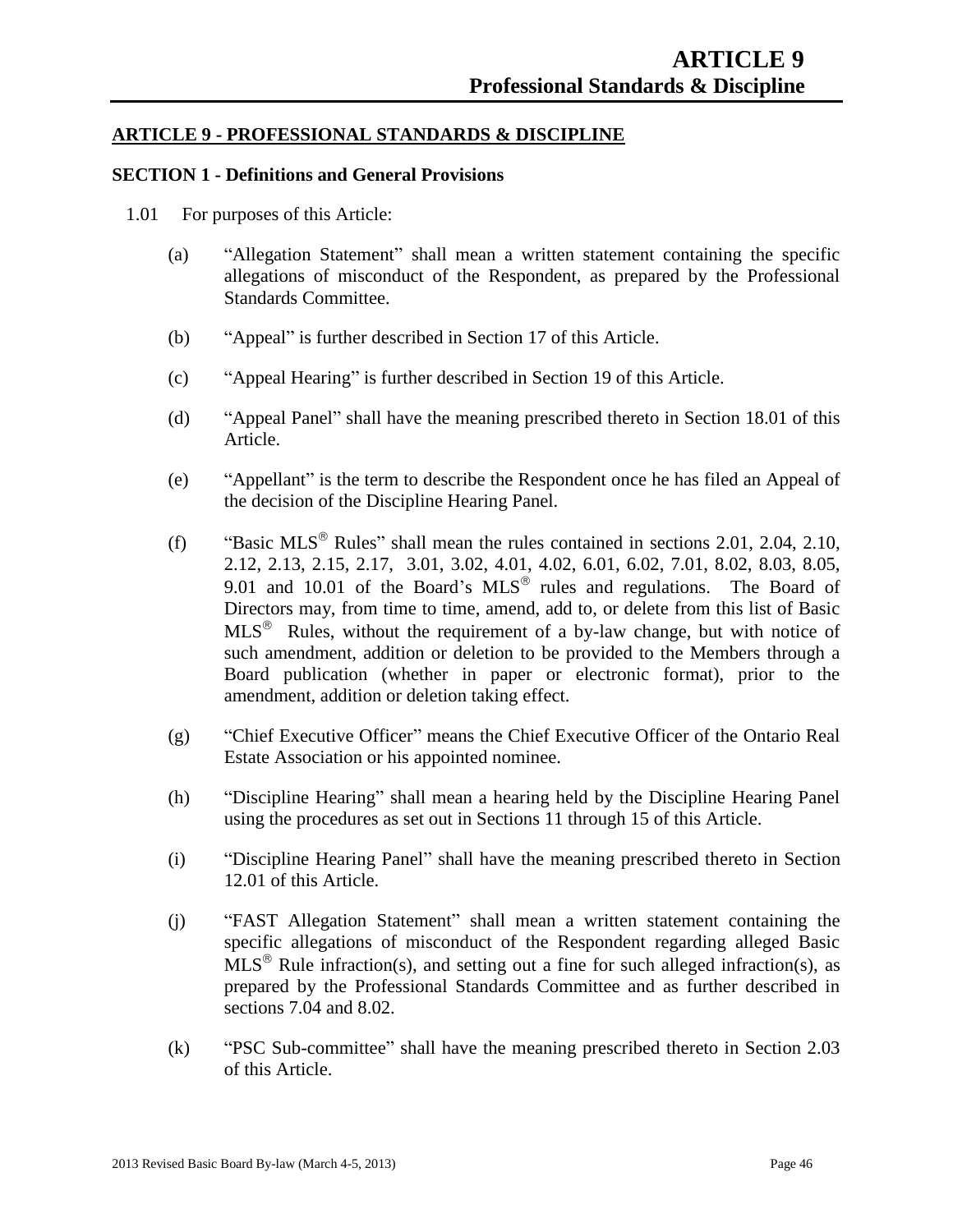- (l) "Referral Document" shall mean the document which shall be forwarded to the Discipline Hearing Panel instead of either the Allegation Statement or the FAST Allegation Statement, as further described in section 9.04.
- (m) "Reply" shall mean the written statement of the Respondent filed in response to an Allegation Statement or to a FAST Allegation Statement, if the Respondent chooses not to pay the fine.
- (n) "Researcher" shall mean a member of the Professional Standards Committee appointed to carry out the research concerning the complaint of misconduct against a Member and shall also mean the person appointed to present the case of the Professional Standards Committee before the Discipline Hearing Panel.
- (o) "Respondent" shall mean the Member of the Board who is in receipt of an Allegation Statement or a FAST Allegation Statement.
- (p) "Table of Concordance" shall mean, for events occurring after June 30, 2006, the table of concordance attached as Schedule B to the Bilateral Agreement entered into between CREA and OREA on September 20, 2006, as that Table of Concordance may be amended from time to time; and for events occurring before July 1, 2006, shall mean the Board's prior table of concordance comparing the REALTOR<sup>®</sup> Code and the REBBA Code.
- 1.02 In this Article, all letters, notices or other documents required to be forwarded to a Member by the Executive Officer, or the Professional Standards Committee Chair, the Discipline Committee Chair, or on behalf of the Professional Standards Committee, the Discipline Committee, or the Appeal Panel shall be forwarded either by personal delivery (or courier) or registered mail. Any letter, notice or other document so forwarded shall be conclusively deemed to be received in accordance with the provisions of Article 14, Section 1.02.
- 1.03 The provisions of this Article apply to all Members.
- 1.04 If a Member against whom a complaint has been made resigns his membership in the Board or is terminated from the Board, for any reason, at any time before a discipline decision is rendered by a Discipline Hearing Panel, the Professional Standards Committee may, at its sole and unfettered discretion either:
	- (a) hold the complaint and the professional standards and discipline process in abeyance until such time as the Member re-joins the Board, at which time the Professional Standards Committee may re-start the process from the point when the Member left the Board; or
	- (b) with the complainant's consent (which does not have to be in writing), forward the complaint to any other real estate board which the Member joins after leaving the Board, and such other real estate board may process the complaint, starting at the beginning of the professional standards and discipline process.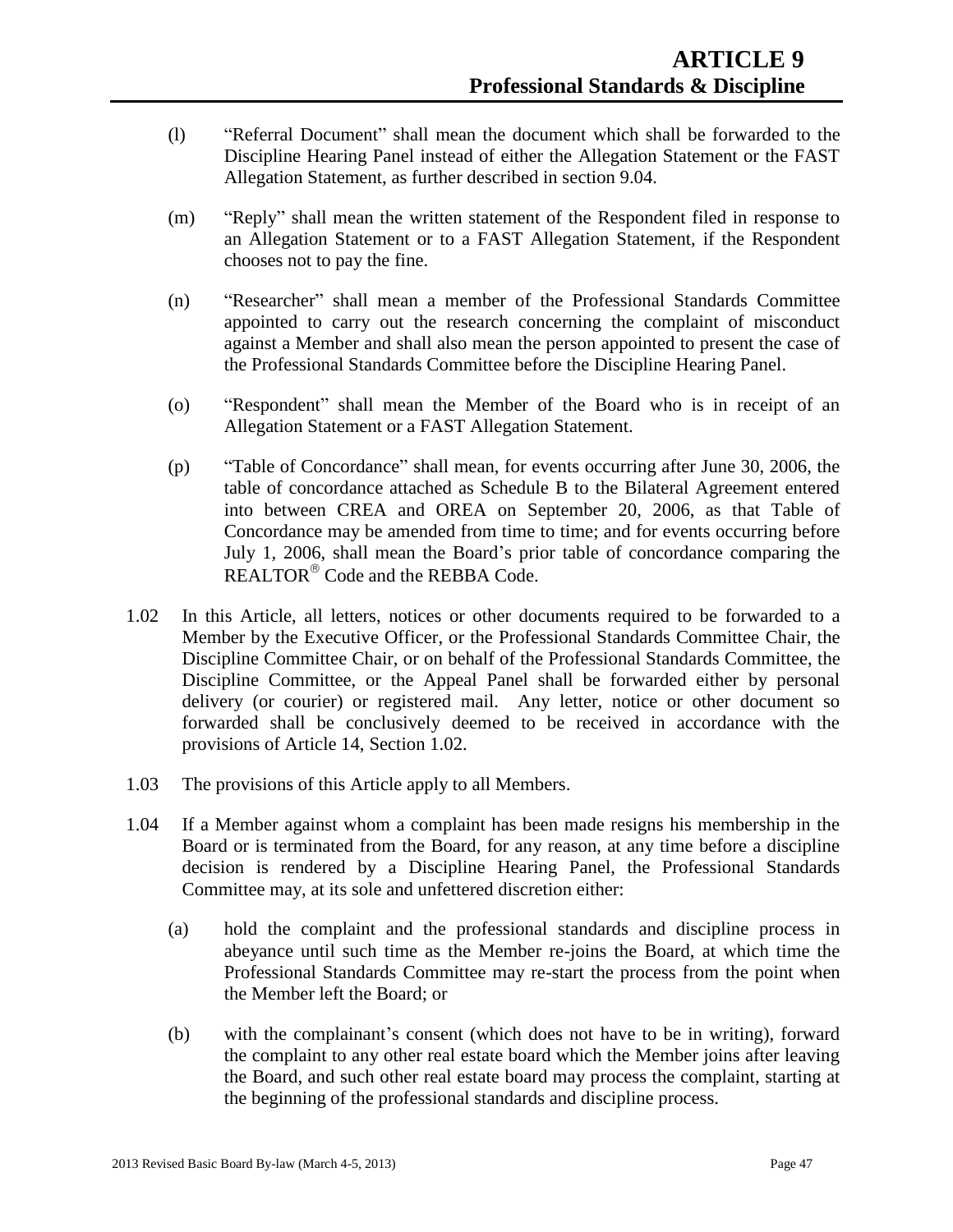### **SECTION 2 - Composition of Professional Standards Committee and PSC Sub-committee**

- 2.01 The Professional Standards Committee shall consist of not less than three (3) Members of the Board, all of whom shall have been Members of OREA for at least three (3) years. At least one (1) member of the Professional Standards Committee shall be a Director.
- 2.02 The PSC Sub-committee shall consist of any three (3) members of the Professional Standards Committee, chosen on a rotating basis, per meeting of the PSC Subcommittee. The Chair of the Professional Standards Committee shall appoint one of the PSC Sub-committee members as Chair of the PSC Sub-committee for that particular PSC Sub-committee meeting.

## **SECTION 3 - Jurisdiction**

- 3.01 The Professional Standards Committee may, either on its own initiative or upon receipt of a written complaint from any source whatsoever, and after complying with the provisions of Section 4 of this Article, proceed to research the conduct of any Member of the Board and proceed to take any action as prescribed in this Article 9 or in furtherance of its mandate and obligations as set out in this Article 9.
- 3.02 At any time after having received a complaint or having proceeded on its own initiative, the Committee may in its sole and absolute discretion decide that no further action should be taken in respect of the matter under research and such decision shall not be subject to review or appeal.

#### **SECTION 4 - Handling of Complaints**

- 4.01 Where the Executive Officer receives a written complaint concerning any alleged breach of this By-law or some other apparent misconduct by a Member, or if the Professional Standards Committee has a self-initiated complaint, such complaint shall first be forwarded to the attention of the PSC Sub-committee, and a copy of same shall also be sent forthwith to the Member against whom the complaint was made and the Member's Principal Broker. However, if a written complaint has already been reviewed by RECO and RECO has advised the complainant to deal with the Board, or if the complaint has been forwarded or returned to the Board by RECO, such complaint shall not be forwarded to the PSC Sub-committee, but shall be forwarded directly to the Professional Standards Committee in accordance with Section 5.01.
- 4.02 Within two (2) weeks of receipt of the written complaint by the Board, the PSC Subcommittee shall determine the jurisdiction of the complaint and decide whether the complaint should be:
	- (a) forwarded to RECO;
	- (b) forwarded to the Professional Standards Committee, to be dealt with in accordance with the provisions of this Article 9;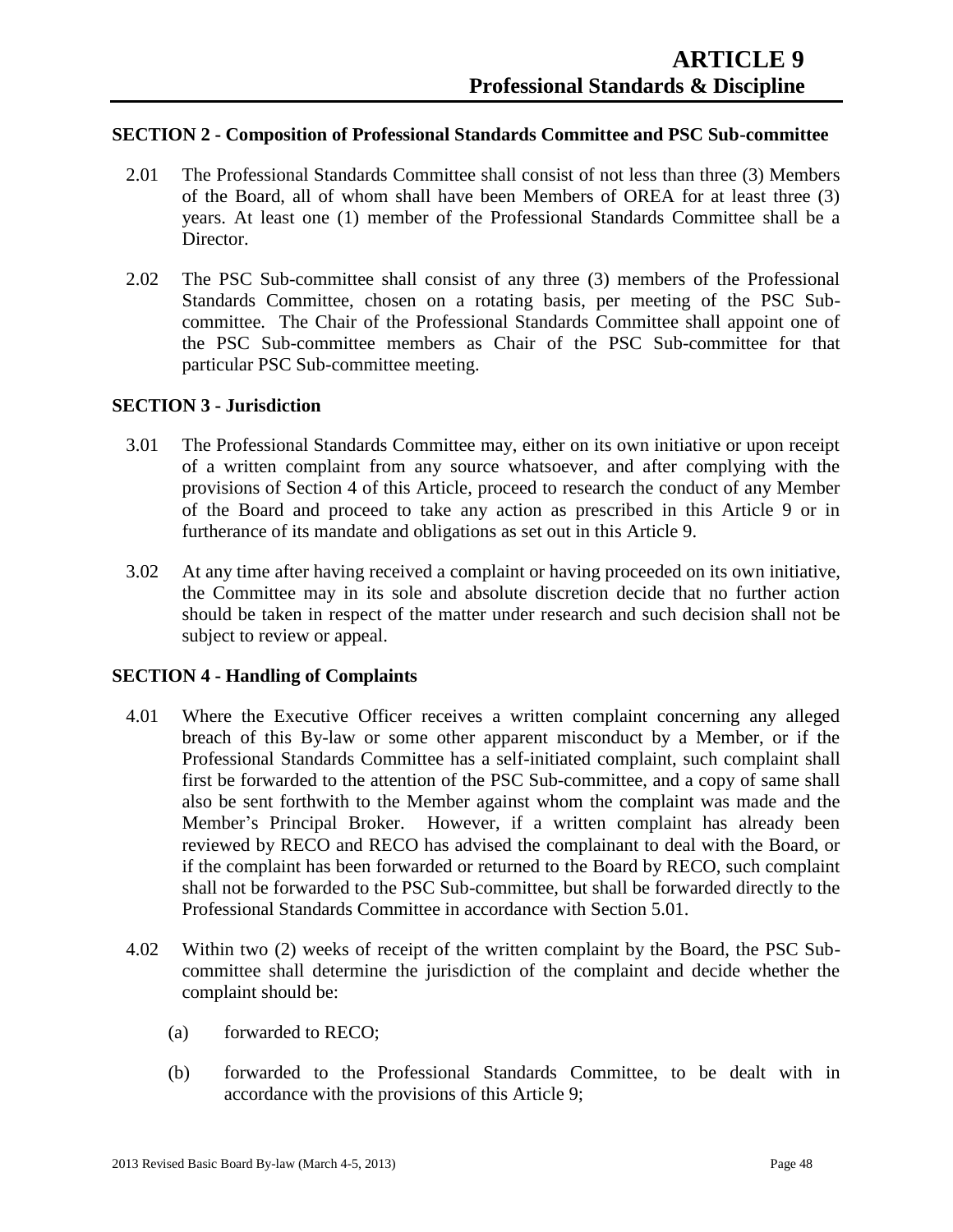- (c) both (a) and (b) above; or
- (d) neither of (a) or (b) above,

and such decision shall not be subject to review or appeal.

- 4.03 The PSC Sub-committee shall make the decision required by Section 4.02 in its sole and absolute discretion, based upon a review of the complaint; a comparison of the REBBA Code and the REALTOR<sup>®</sup> Code based on the Table of Concordance; and a review of the Board's By-law. Whenever the complaint appears to involve conduct which may be a breach of the REBBA Code, the complainant shall be referred to RECO, although under certain circumstances, all or part of the complaint may also be forwarded to the Professional Standards Committee.
- 4.04 Once the PSC Sub-committee has made the decision required by Section 4.02, it shall advise the complainant, the Member, and if applicable, RECO of such decision. Within seven days of the PSC Sub-committee's decision, the complaint will be dealt with in accordance with such decision.
- 4.05 If a complainant has been referred to RECO regarding all or part of a complaint and the complaint has not been forwarded to the Professional Standards Committee, the Professional Standards and Discipline Committees shall have no further jurisdiction to deal with that part of the complaint which has not been forwarded it. However, if a complaint, which had been referred to RECO, is returned by RECO, advising that the Board should deal with it, the complainant and the Member will be so advised and the complaint will be dealt with in accordance with the provisions of this Article.
- 4.06 If a complainant has been referred to RECO regarding part of the complaint and the complaint has also been forwarded to the Professional Standards Committee, the Professional Standards Committee shall deal its part of the complaint in accordance with the provisions of this Article. If RECO asks the Board to defer its investigation and/or discipline process, the Board will do so, in which case the complainant and the Member will be so advised; any materials gathered by the Professional Standards Committee will be forwarded to RECO, if RECO so requests; and the Professional Standards and Discipline Committees shall have no further jurisdiction to deal with the complaint.

#### **SECTION 5 - Powers of Researcher**

- 5.01 Where:
	- (a) the PSC Sub-committee has forwarded all or part of a complaint to the Professional Standards Committee;
	- (b) RECO has asked a complainant to deal with the Board; or
	- (c) RECO has forwarded or returned all or part of complaint to the Board,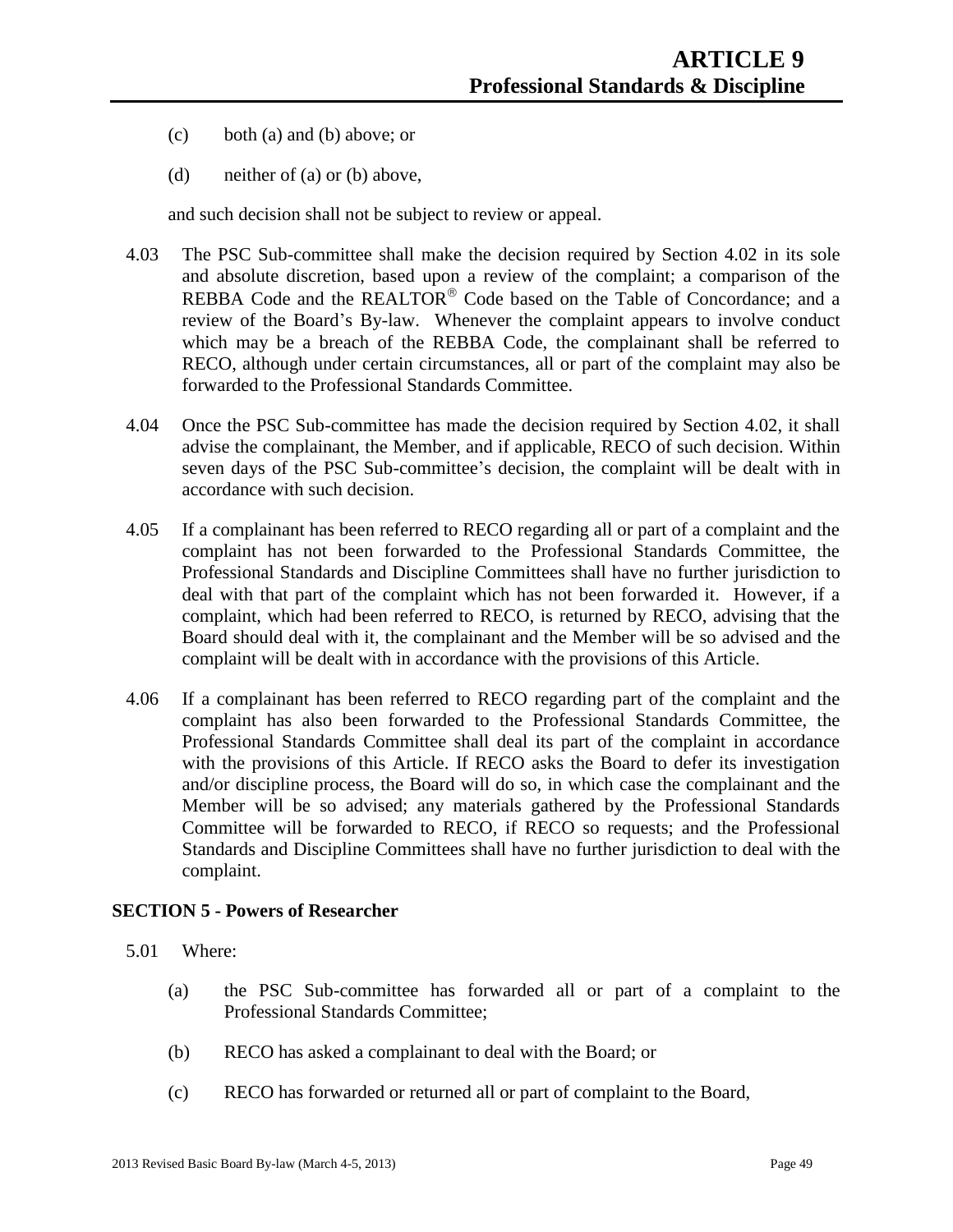the Chair of the Professional Standards Committee shall appoint a Researcher to examine and determine the validity of the complaint, and the complainant and the Member shall be so advised.

- 5.02 In the process of carrying out his research, the Researcher shall have the power to require any Member to produce, subject to any legal objection, all records, documents and writings or other things within the possession of the Member that may be required as part of the Research.
- 5.03 Where a Member fails or refuses to produce the documents and records when requested by the Researcher, such failure or refusal shall be deemed to be a breach of this By-law and dealt with by the Professional Standards Committee in accordance with the provisions of this Article.

### **SECTION 6 - Report of Researcher**

6.01 Upon completion of his Research, the Researcher shall file a written report with the Chair of the Professional Standards Committee and attach thereto copies of all records, documents or writings he obtained in the course of his Research. The report shall be considered confidential and not subject to access by any person who is not a member of this Committee.

### **SECTION 7 - Review and Disposition of Research**

- 7.01 Upon receipt of the report of the Researcher, the Professional Standards Committee shall determine whether the information contained in the report shows that the complaint relates to:
	- (a) an alleged infraction(s) of any of the Basic MLS<sup>®</sup> Rules;
	- (b) an alleged infraction(s) of something other than the Basic MLS<sup>®</sup> Rules, which is within the Board's jurisdiction; or
	- (c) a matter which is not within the Board's jurisdiction.
- 7.02 If the Professional Standards Committee determines that section 7.01(a) applies to the complaint, it shall further:
	- (a) ascertain whether the Member has been fined or otherwise disciplined two or more times for breaches of the same Basic  $MLS^{\circledR}$  Rule (as the currently alleged infraction) that occurred within the twelve-month period immediately preceding the occurrence of the current alleged infraction; and
	- (b) ascertain whether the Member has been fined or otherwise disciplined four or more times for breaches of any of the Basic  $MLS^{\circledR}$  Rules that occurred within the twelve-month period immediately preceding the occurrence of the current alleged infraction; and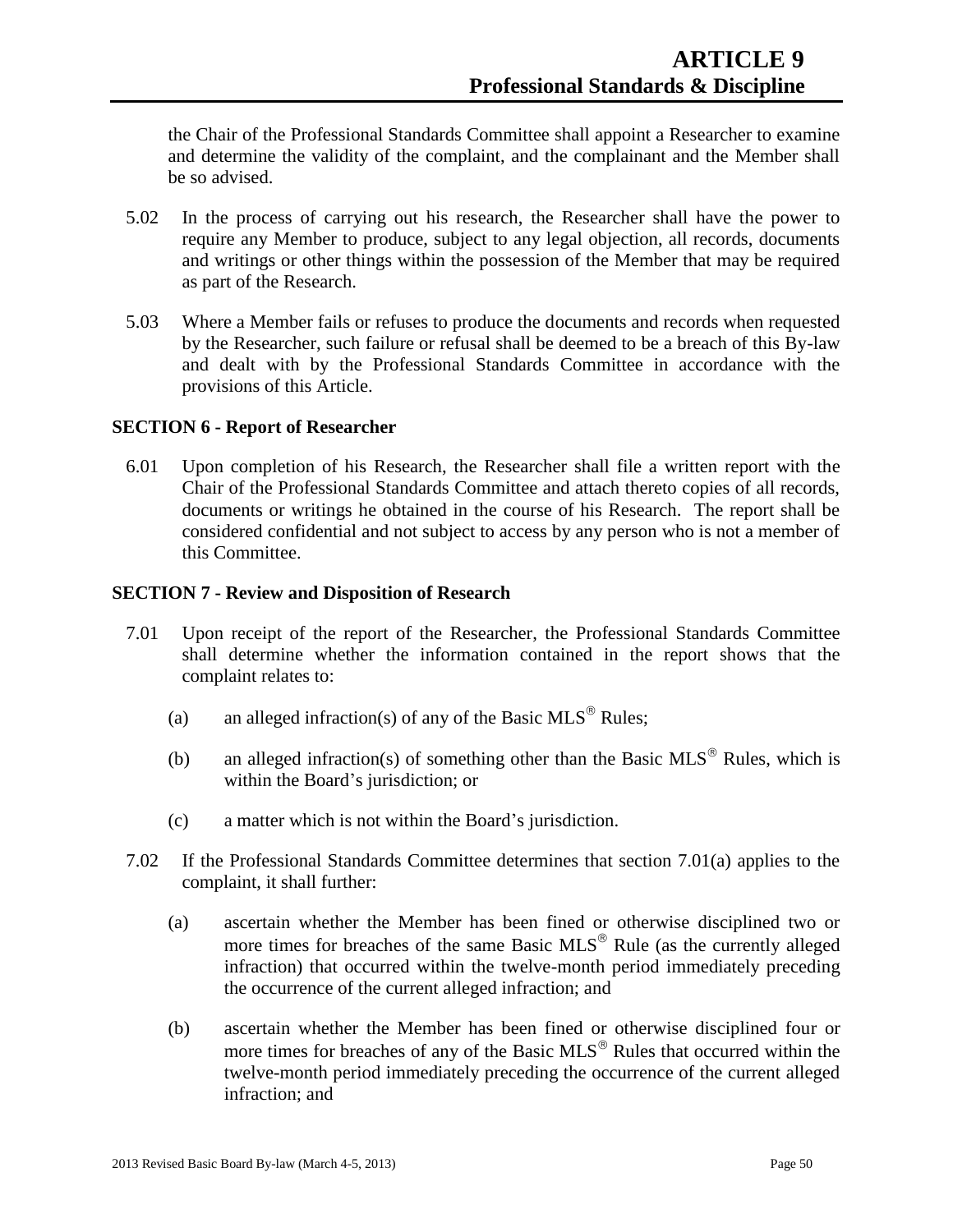(c) determine whether the alleged misconduct and/or consequences described in the report of the Researcher are serious, even though the alleged infraction involves the Basic  $MLS^{\circledR}$  Rules.

The Professional Standards Committee shall be provided with statistics regarding a Member's past infractions of the Basic  $MLS^{\circledR}$  Rules that occurred in the twelve-month period immediately preceding the occurrence of the current alleged infraction in order that the Professional Standards Committee can make the determinations required to be made in this section 7.02 and in sections 7.03, 7.04 and 8.03.

- 7.03 If the Professional Standards Committee determines that:
	- (a) section 7.01(b) or any or all of the paragraph(s) in section 7.02 applies to the complaint; and
	- (b) there is sufficient evidence to support a charge(s),

it shall prepare an Allegation Statement.

- 7.04 If the Professional Standards Committee determines that:
	- (a) section 7.01(a) applies to the complaint; and
	- (b) none of the paragraphs in section 7.02 applies to the complaint; and
	- (c) there is sufficient evidence to support a charge(s),

it shall prepare a FAST Allegation Statement.

- 7.05 If the Professional Standards Committee determines that:
	- (a) section 7.01(c) applies to the complaint; or
	- (b) either section 7.01(a) or (b) applies to the complaint but there is not sufficient evidence to support a charge(s)

it shall take no further action in respect of the complaint and close its file on the matter.

7.06 All of the determinations made by the Professional Standards Committee in this section 7 shall be made in its sole and absolute discretion and shall not be subject to review or appeal.

#### **SECTION 8 - Allegation Statement and FAST Allegation Statement**

8.01 Where the Professional Standards Committee determines to prepare an Allegation Statement, it shall set out the specific misconduct or omission which the Member is alleged to have done or omitted to do and specify the particular section(s) of the Bylaw, the Board's  $MLS^{\circledast}$  Rules and Regulations, or the particular paragraph(s) of the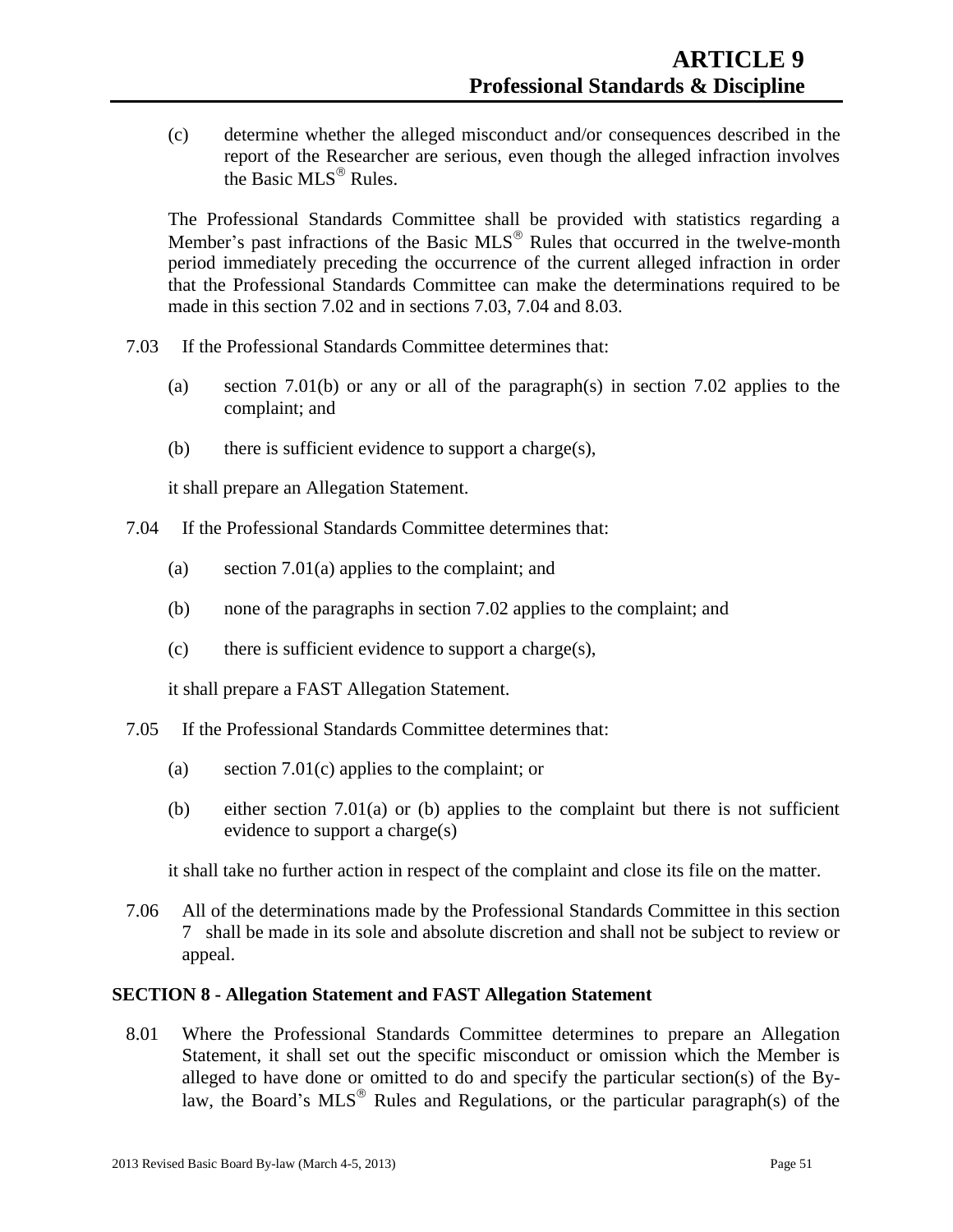REALTOR<sup>®</sup> Code or the particular Article(s) of the Standards of Business Practice which the Member is alleged to have violated or not complied with.

- 8.02 Where the Professional Standards Committee determines to prepare a FAST Allegation Statement, it shall set out:
	- (a) the specific misconduct or omission which the Member is alleged to have done or omitted to do;
	- (b) the particular section(s) of the Basic MLS<sup>®</sup> Rules which the Member is alleged to have violated or not complied with;
	- (c) the amount of the fine to be paid by the Member, if the Member wants the matter to be finalized at this stage, the amount of such fine as determined in accordance with section 8.03;
	- (d) the date upon which such fine is to be paid, if the Member wants the matter to be finalized at this stage;
	- (e) a notation that if the fine is not received by the specified date (whether or not a Reply is received), the Member shall be deemed to have asked that the matter not be finalized at this stage and the process will continue in accordance with this Article 9; and
	- (f) a notation that if the Member does not want to pay the fine and wishes to have the matter proceed in accordance with this Article 9, the Member should provide a Reply by the same specified date.
- 8.03 If section 7.04 of this Article 9 applies, the fine to be set out in the FAST Allegation Statement shall be:
	- (a)  $$100.00$  for the first non-compliance with a Basic MLS<sup>®</sup> Rule within a twelvemonth period;
	- (b)  $$200.00$  for the second non-compliance with the same Basic MLS<sup>®</sup> Rule within a twelve-month period;

The fine is to be assessed on a per same Basic  $MLS^{\circledR}$  Rule basis [for example if the FAST Allegation Statement sets out the breach of two different Basic MLS® Rules, each for the first time within a twelve-month period, the fine would be \$100.00 x  $2 =$ \$200.00].

## 8.04 **The Executive Officer shall forward a copy of the Allegation Statement or FAST Allegation Statement to the Respondent.**

8.05 The Respondent may, within ten (10) days of receipt of the Allegation Statement deliver a Reply thereto, addressed to the Chair of the Professional Standards Committee.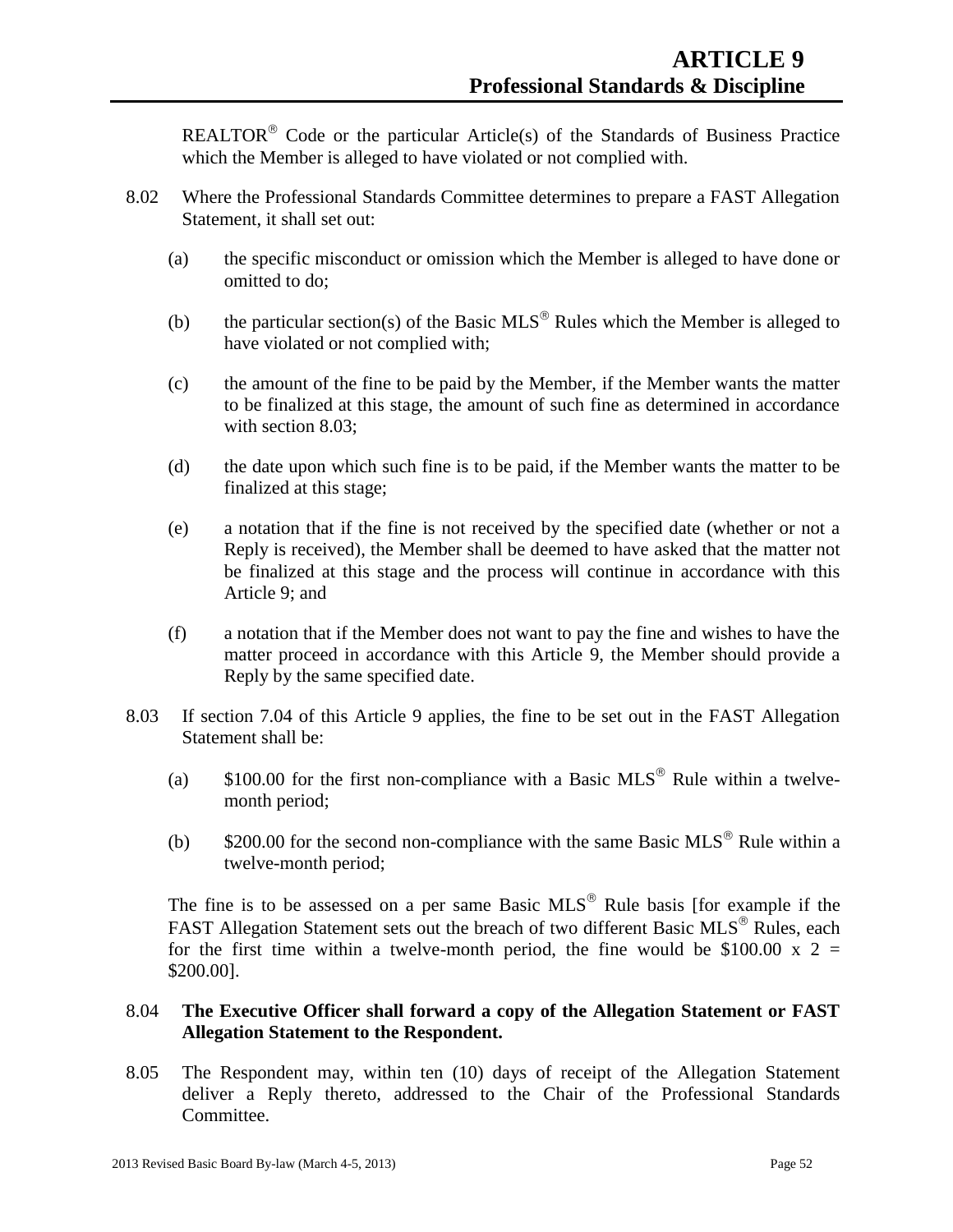- 8.06 The Respondent may, within ten (10) days of receipt of a FAST Allegation Statement:
	- (a) pay the fine as set out in the FAST Allegation Statement, and upon receipt of such payment by the Board, the Professional Standards Committee shall close its file on the matter subject only to the tracking of the Respondent's Basic  $MLS^{\circledcirc}$  Rule infractions as described in section 7.02; or
	- (b) advise the Professional Standards Committee that he will not pay the fine and wishes to have the matter proceed in accordance with this Article 9 and deliver a Reply thereto, addressed to the Chair of the Professional Standards Committee.
- 8.07 If the Respondent does not pay the fine within ten (10) days of receipt of the FAST Allegation Statement (whether or not a Reply is delivered), the Respondent shall be deemed to have asked that the matter not be finalized at this stage and the process will continue in accordance with this Article 9. After the ten (10) day period set out in the FAST Allegation Statement, the Respondent shall have no further right to pay the fine set out in the FAST Allegation Statement. The Professional Standards Committee is under no obligation to accept payment of the fine set out in the FAST Allegation Statement at any time after the ten (10) day period set out in the FAST Allegation Statement.
- 8.08 Failure of the Respondent of an Allegation Statement to deliver a Reply within the ten (10) day period shall not prevent the Professional Standards Committee from continuing with the process and making the decision on whether or not to refer the matter to a Discipline Hearing, and, if the matter is referred to a Discipline Hearing, such failure of the Respondent shall not prevent the Discipline Hearing panel from proceeding to make a determination in the matter and shall also not prevent the Respondent from attending and presenting his case at the Discipline Hearing.
- 8.09 Failure of the Respondent of a FAST Allegation Statement who has not paid the prescribed fine to deliver a Reply within the ten (10) day period shall not prevent the Professional Standards Committee from continuing with the process and making the decision on whether or not to refer the matter to a Discipline Hearing, and, if the matter is referred to a Discipline Hearing, such failure of the Respondent shall not prevent the Discipline Hearing panel from proceeding to make a determination in the matter and shall also not prevent the Respondent from attending and presenting his case at the Discipline Hearing.

## **SECTION 9 - Disposition Upon Receipt of Reply**

- 9.01 Upon receipt and review of the Reply to either an Allegation Statement or a FAST Allegation Statement, the Professional Standards Committee may:
	- (a) determine that no further action be taken in respect of the complaint and declare the file closed; or
	- (b) by resolution refer the matter to the Discipline Committee for a Discipline Hearing,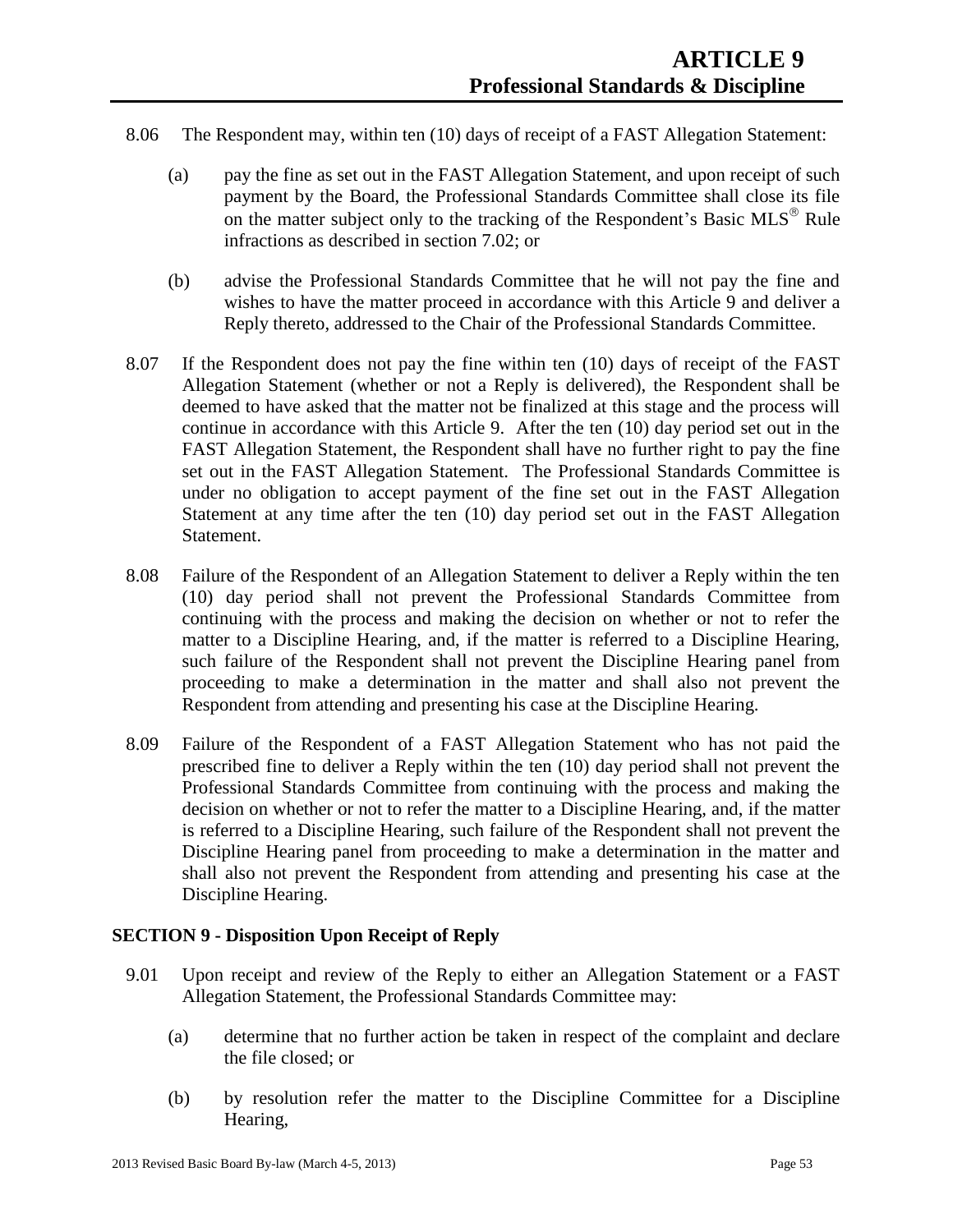and neither of these decisions or actions by the Professional Standards Committee shall be subject to review or appeal.

- 9.02 Where the matter is referred to the Discipline Committee for a Discipline Hearing, the Chair of the Professional Standards Committee may appoint the Researcher who researched the complaint to act on behalf of the Committee in presenting its case at the Discipline Hearing.
- 9.03 Where the matter is referred to the Discipline Committee for a hearing, the Executive Officer shall forward to the Chair of the Discipline Committee (for the Discipline Hearing Panel) the Referral Document and the Reply, if one has been received. When the Respondent is sent the notice of the discipline hearing, a copy of the Referral Document shall be enclosed with the notice of hearing.
- 9.04 The Referral Document shall set out:
	- (a) the specific misconduct or omission which the Member is alleged to have done or omitted to do; and
	- (b) the particular section(s) of the By-law, the Board's MLS<sup>®</sup> rules and regulations, or the particular paragraph(s) of the REALTOR<sup>®</sup> Code or the particular Article(s) of the Standards of Business Practice which the Member is alleged to have violated or not complied with.
- 9.05 All files, documents, correspondence, reports and records pertaining to a complaint to and/or investigation by the Professional Standards Committee shall be in the custody, care and control of the Executive Officer on behalf of the Professional Standards Committee and shall be considered confidential and not subject to access by any persons except as those files, documents, correspondence, reports and records may be disclosed by the Professional Standards Committee in relation to the Discipline Hearing and subsequent appeals, or if requested by RECO.

## **SECTION 10 - Discipline Committee**

10.01 The Discipline Committee shall consist of not less than THREE Members of the Board, all of whom shall have been members of OREA for at least three (3) years.

## **SECTION 11 - Jurisdiction of Discipline Committee**

- 11.01 The Discipline Committee may:
	- (a) hold a hearing to process a Dispute arising under Section 3 of Article 4 of this Bylaw (hereinafter referred to as a "Delinquent Account Dispute");
	- (b) upon referral of a matter by the Professional Standards Committee, hold a hearing to determine if the Respondent has engaged in the conduct as set out in the Referral Document; and/or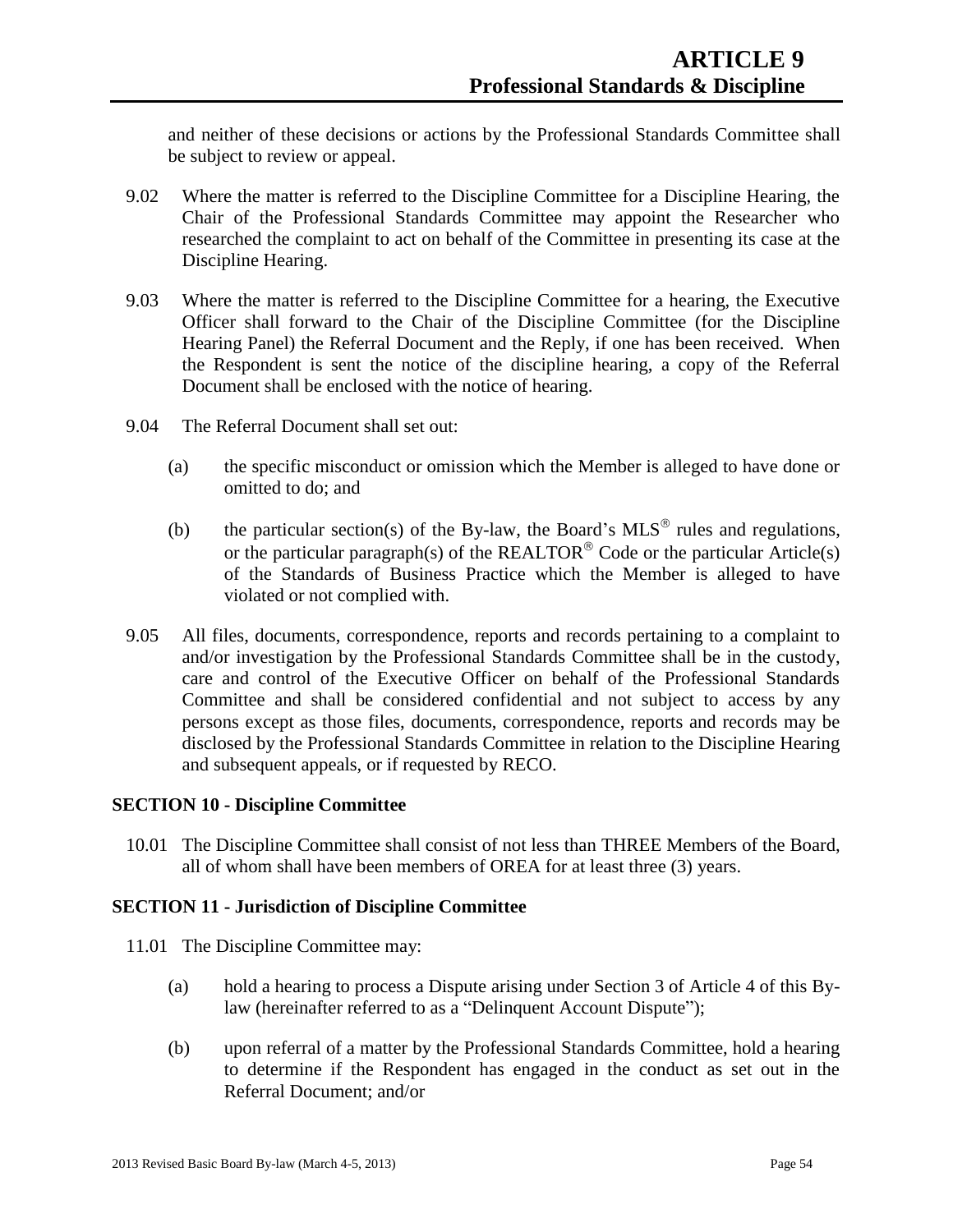(c) discipline any Member as is hereinafter provided.

## **SECTION 12 - Procedural Matters**

- 12.01 The Chair of the Discipline Committee shall appoint a Discipline Hearing Panel consisting of three (3) members of the Discipline Committee to conduct a Discipline Hearing, one of whom he shall appoint as the Discipline Hearing Panel Chair.
- 12.02 The Discipline Hearing Panel Chair shall determine a date for the Discipline Hearing and direct the Executive Officer to notify, in writing, the Respondent and the Researcher of the date set for the Discipline Hearing. Such notice shall be forwarded to each party at least twenty (20) days prior to the date of the Discipline Hearing.
- 12.03 At the Discipline Hearing, the parties may be represented by a lawyer or a Member of the Board who is either a Broker or Salesperson, provided that the Respondent may not be represented by a Member who is a member of the Professional Standards Committee or the Discipline Committee, and further provided that if either party is to be represented by a lawyer they shall notify, in writing, the other party and the Discipline Hearing Panel Chair, such notice to be received by the other party and the Discipline Hearing Panel Chair at least five (5) days before the date set for the Discipline Hearing. The Discipline Hearing Panel may retain legal counsel to sit at the Discipline Hearing and advise the Discipline Hearing Panel on any and all matters of law or procedure, but he shall not take part in any deliberation or decision of the Discipline Hearing Panel.
- 12.04 On the date set for the Discipline Hearing, the Discipline Hearing Panel shall proceed to hear and determine the matters contained in the Referral Document, and the failure of the Respondent to attend the Discipline Hearing shall not prevent the Discipline Hearing Panel from proceeding to make such a determination.
- 12.05 The members of the Discipline Hearing Panel may:
	- (a) adjourn any Discipline Hearing from time to time;
	- (b) proceed in such manner as it deems proper and without being bound by the rules of evidence or other legal rules, provided that it shall consider the best evidence available;
	- (c) receive evidence under oath; or
	- (d) use any acceptable method of recording the Discipline Hearing, including but not limited to audio or video tape, recording secretary or stenographer.
- 12.06 **The parties to the Discipline Hearing shall have the right to call, as a witness, anyone who may have knowledge of the facts concerning the matter in question, whether or not that person is a Member of the Board.**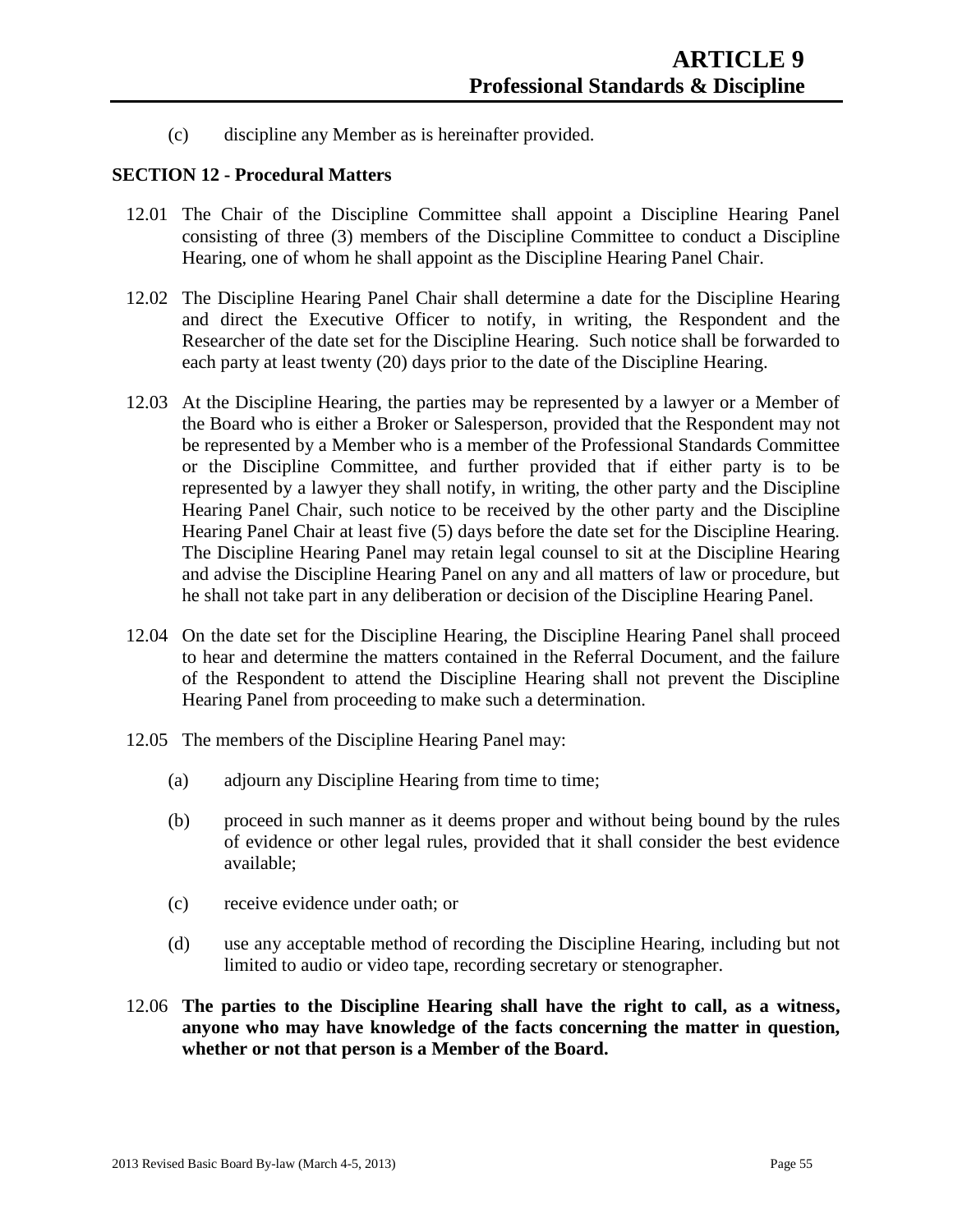### **SECTION 13 - Documents**

13.01 The Executive Officer shall cause all documents, files, correspondence, reports and records introduced as evidence at a Discipline Hearing, to be kept in the custody of the Discipline Hearing Panel until any Appeal from a decision of the Discipline Hearing Panel has been disposed of. All evidence, tapes and records pertaining to a Discipline Hearing or a subsequent Appeal shall be in the custody, care and control of the Executive Officer on behalf of the Discipline Committee and shall be considered confidential and not subject to access by any person except as those documents, files, reports, correspondence, and records may be disclosed in relation to the Discipline Hearing and subsequent Appeals, or if requested by RECO.

#### **SECTION 14 - Decision of the Discipline Hearing Panel**

- 14.01 The decision of a majority of the members of the Discipline Hearing Panel shall be deemed to be the decision of the Discipline Hearing Panel, but if there is no majority, the decision of the Chair of the Discipline Hearing Panel shall govern.
- 14.02 The decision of the Discipline Hearing Panel shall:
	- (a) be in writing, and shall contain the reasons for the decision;
	- (b) be signed by the members of the Discipline Hearing Panel, or the Chair thereof; and
	- (c) specify the penalty imposed.

#### **SECTION 15 - Decision and Penalties**

- 15.01 The Discipline Hearing Panel in its decision may:
	- (a) find the Respondent has not engaged in the conduct set out in the Referral Document;
	- (b) in the case of a Delinquent Account Dispute, find that the Member does not owe money to the Board, and order the Board to repay to the Member the amount paid by the Member to the Board pursuant to Article 4, Section 3.02; or
	- (c) upon finding the Respondent has engaged in the conduct set out in the Referral Document, or in the case of a Delinquent Account Dispute, upon finding that the Member does owe money to the Board, impose one or more of the following penalties:
		- (i) a reprimand;
		- (ii) a suspension of Board membership privileges as defined by the Discipline Hearing Panel in its decision, or from using any one or more of the Board's facilities or services as set out by the Discipline Hearing Panel, or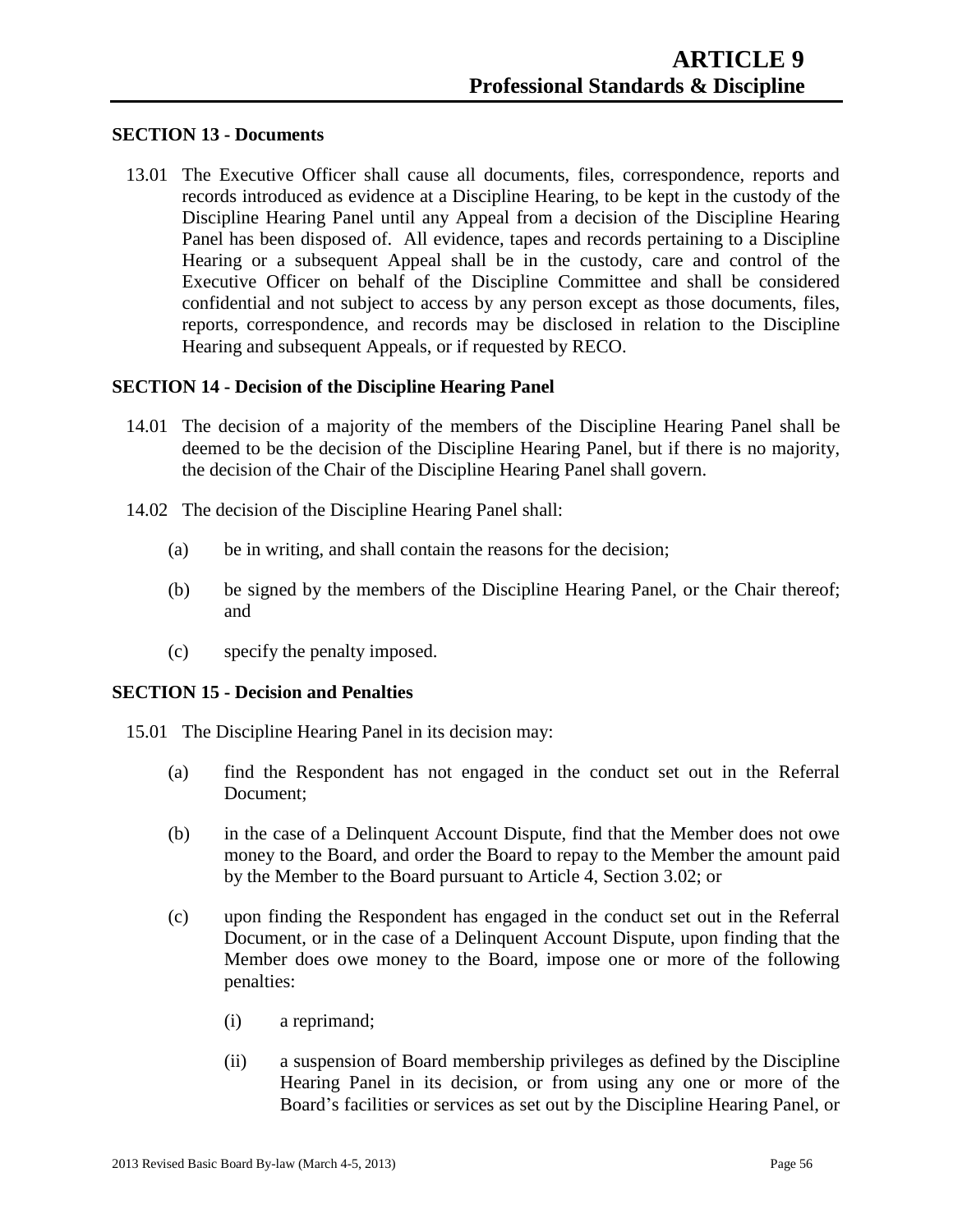both, for such period of time as the Discipline Hearing Panel deems appropriate;

- (iii) for matters other than Delinquent Account Disputes, a fine of not less than three hundred Dollars (\$300.00), nor more than Five Thousand Dollars (\$5000);
- (iv) in the case of a Delinquent Account Dispute, a fine equal to the amount of money determined to be owing to the Board, less the amount paid to the Board pursuant to Article 4, Section 3.02, together with interest thereon as charged by the Board for delinquent accounts, and the amount of costs, if any, incurred by the Board in attempting to collect the amount owing to the Board;
- (v) the costs of the Discipline Hearing;
- (vi) expulsion from membership in the Board; and/or
- (vii) order that the Respondent attend and successfully complete any courses of an educational nature as may be available through the Board and/or OREA, including the passing of any examinations pertaining to these courses.
- 15.02 A copy of the Discipline Hearing Panel decision shall immediately be given to the Executive Officer who shall forward same to the parties to the Discipline Hearing, being, the Chair of the Professional Standards Committee, and the Respondent.
- 15.03 Subject to the appeal provisions set out in the remainder of this Article for all hearings except Delinquent Account Disputes, the decision of the Discipline Hearing Panel shall be final and binding upon the parties thereto and shall be considered effective as of the date of the decision, unless otherwise set out in the decision.
- 15.04 For the purpose of this Article, the "Discipline Compliance Date" for each Discipline Hearing or Delinquent Account Dispute shall be determined as follows:
	- (a) If no Appeal is commenced in accordance with the terms of this Article, or if an Appeal is commenced but the Respondent discontinues the Appeal or resigns membership in the Board, the Discipline Compliance Date is the date which is the earlier of either:
		- (i) the date upon which the penalty is to be paid or performed according to the decision of the Discipline Hearing Panel; or
		- (ii) if the Discipline Hearing Panel does not set a specific date for the payment or performance of the penalty in its decision, thirty (30) days from the date upon which the Discipline Hearing Panel decision is forwarded to the Respondent.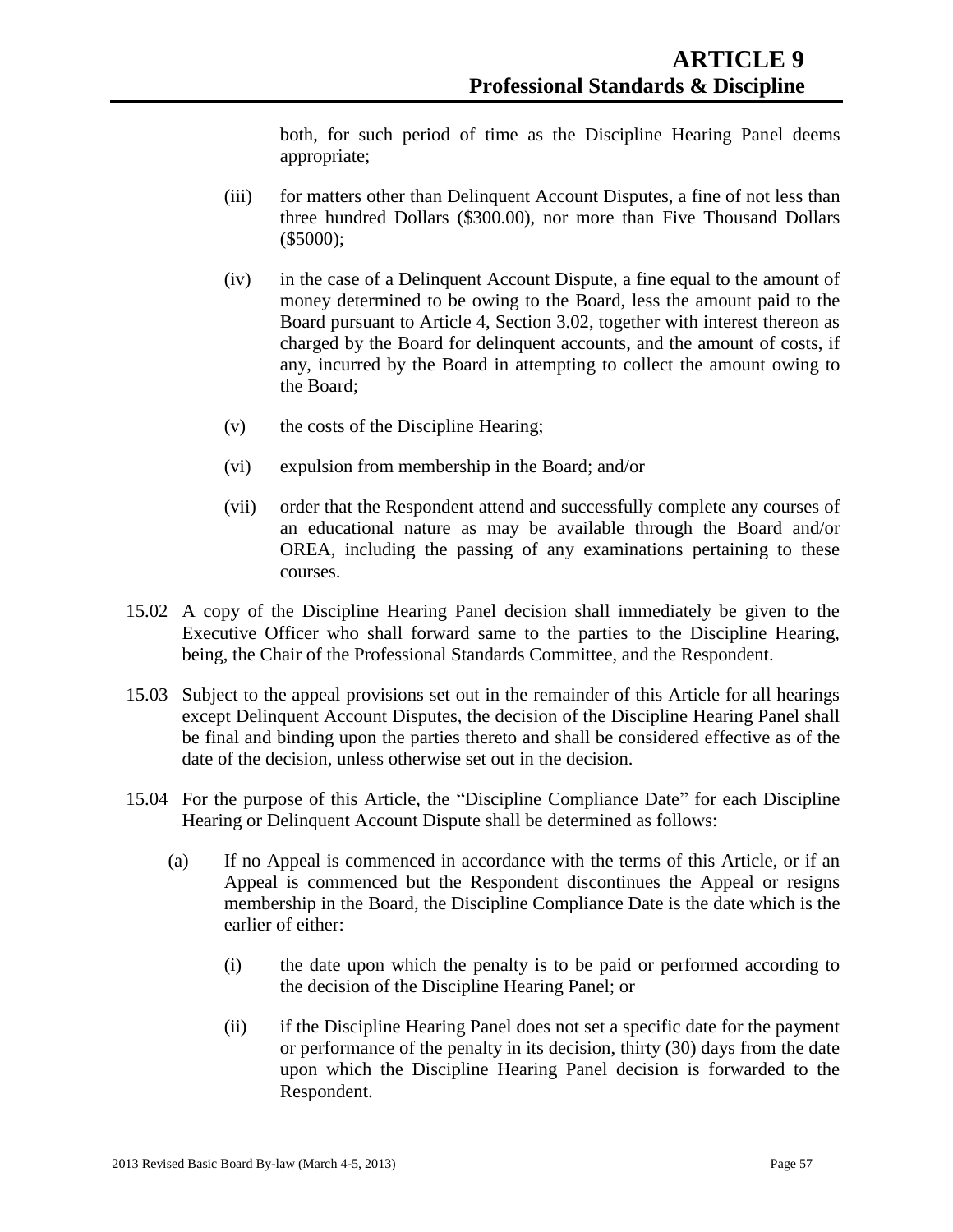- (b) If an Appeal is commenced and continued in accordance with the terms of this Article, the Discipline Compliance Date is the date which is the earlier of either:
	- (i) the date upon which the penalty is to be paid or performed according to the Appeal Decision (which may be an amendment or confirmation of the date for penalty set by the Discipline Hearing Panel or a new date set by the Appeal Panel); or
	- (ii) if the Appeal Panel does not set a specific date for the payment or performance of the penalty in its decision, thirty (30) days from the date upon which such Appeal decision is forwarded to the Respondent.
- (c) If an appeal to OREA is commenced and continued in accordance with the terms of this Article, the Discipline Compliance Date is determined in accordance with paragraph (b) above with the substitution of the words "OREA appeal panel" for the words "Appeal Panel".
- 15.05 If the Respondent (or the Member, in the case of a Delinquent Account Dispute) fails to comply with a discipline decision by the Discipline Compliance Date, as determined in accordance with section 15.04, the Board of Directors may, at any subsequent meeting of the Board of Directors, and without further proceedings, expel the Member from membership in the Board or suspend the Respondent's membership in the Board for such period as the Board of Directors may in its sole discretion determine.

## **SECTION 16 - Publishing the Decision**

- 16.01 (a) Where an Appeal is not filed as hereinafter set out, the decision of the Discipline Hearing Panel may be communicated to all Members of the Board, without revealing the name or any other information which may reveal the identity of the Respondent (except in the case of expulsion from or suspension of membership, in which case the Board may note in its communications to its Members that the Respondent has been expelled or suspended from Membership for a certain period of time).
	- (b) When the applicable appeal periods have expired without an appeal being commenced; when appeal rights have been extinguished; or when the applicable appeals have either been completed, or discontinued, the Board may advise the person who made the complaint of the general outcome of the Discipline Hearing and, if applicable, which sections of the REALTOR $^{\circ}$  Code or the By-law the Respondent was found to have breached.

## **SECTION 17 - Appeal of Discipline Hearing Decision**

- 17.01 There shall be no right to Appeal a decision of the Discipline Hearing Panel which relates to a Delinquent Account Dispute.
- 17.02 An Appeal of the decision of the Discipline Hearing Panel may be filed by the Respondent within thirty (30) days from the date upon which the Discipline Hearing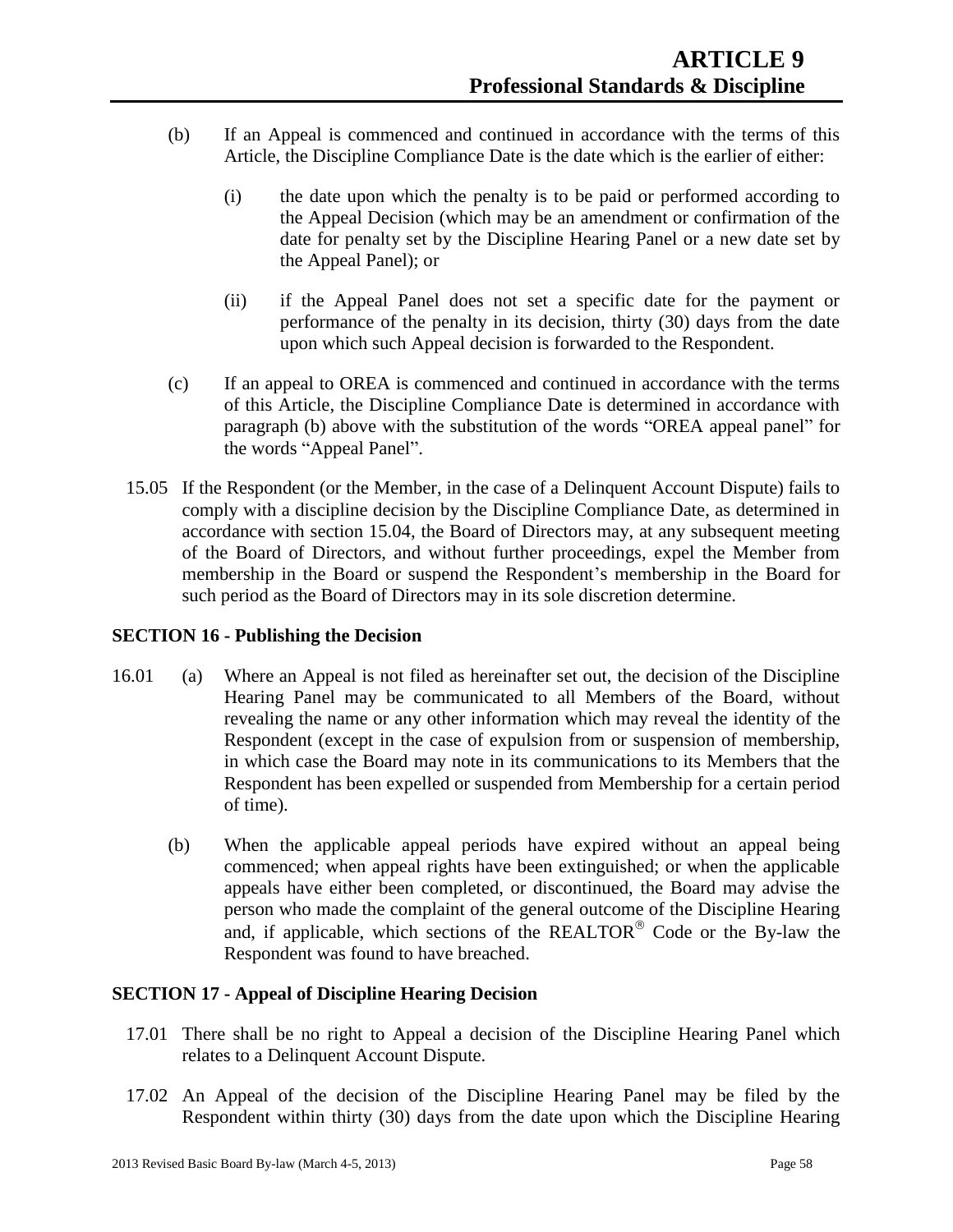Panel decision is forwarded to him. The Appeal is to be in writing addressed to the Board of Directors, and delivered to the Executive Officer.

- 17.03 The Appeal may be from a finding that the Respondent (now called the Appellant) engaged in the conduct set out in the Referral Document or from the penalty imposed, or both.
- 17.04 The Appeal shall be accompanied by a filing fee, in cash or by certified cheque, in an amount of Seven Hundred and Fifty Dollars (\$750).
- 17.05 The Appeal shall contain a brief and concise statement of the grounds for Appeal (hereinafter referred to as the Appellant's Statement).
- 17.06 The Appeal shall not be processed, dealt with or heard if the Appellant's Statement is not filed within the thirty (30) day period set out in Section 17.02 hereof, or if the filing fee is not delivered within the same thirty (30) day period.
- 17.07 Upon its receipt, the Executive Officer shall forward the Appellant's Statement to the Chair of the Professional Standards Committee. The Professional Standards Committee may file a statement in reply to the Appellant's Statement, and if it chooses to file such a statement in reply, it must do so within fifteen (15) days of receipt of the Appellant's Statement. Such reply is to be in writing addressed to the Board of Directors, and forwarded to the Executive Officer.
- 17.08 Upon receipt of the Professional Standards Committee's reply to the Appellant's Statement, the Executive Officer shall forward a copy of same to the Appellant.
- 17.09 If the Respondent (now called the Appellant), for any reason, resigns his membership in the Board either during the period of time during which he may file an Appeal in accordance with section 17.02 or at any time during the Appeal process described in this Article, the Respondent /Appellant shall be deemed to have waived all his rights of Appeal provided for in this Article. All of the Respondent's/Appellant's rights of Appeal provided for in this Article shall automatically be extinguished upon the Respondent's/Appellant's resignation of membership in the Board and the decision of the Discipline Hearing Panel shall be final and binding with no further rights of Appeal. Upon the extinguishing of the Appeal rights, any filing fee paid by the resigning Respondent/Appellant, relating only to the Appeal, shall be refunded to such resigning Respondent/Appellant. The extinguished Appeal rights and Appeal process cannot be reopened upon the Respondent/Appellant re-joining the Board.

## **SECTION 18 - Composition of Appeal Panel**

18.01 The Appeal Panel shall consist of three (3) Members who must be either Brokers or Salespersons and who are either on the Board of Directors or who are past presidents of the Board (including a Chair, who shall be the President, or one of the Appeal Panellists appointed by the President) all of whom are not members of either the Professional Standards or Discipline Committees.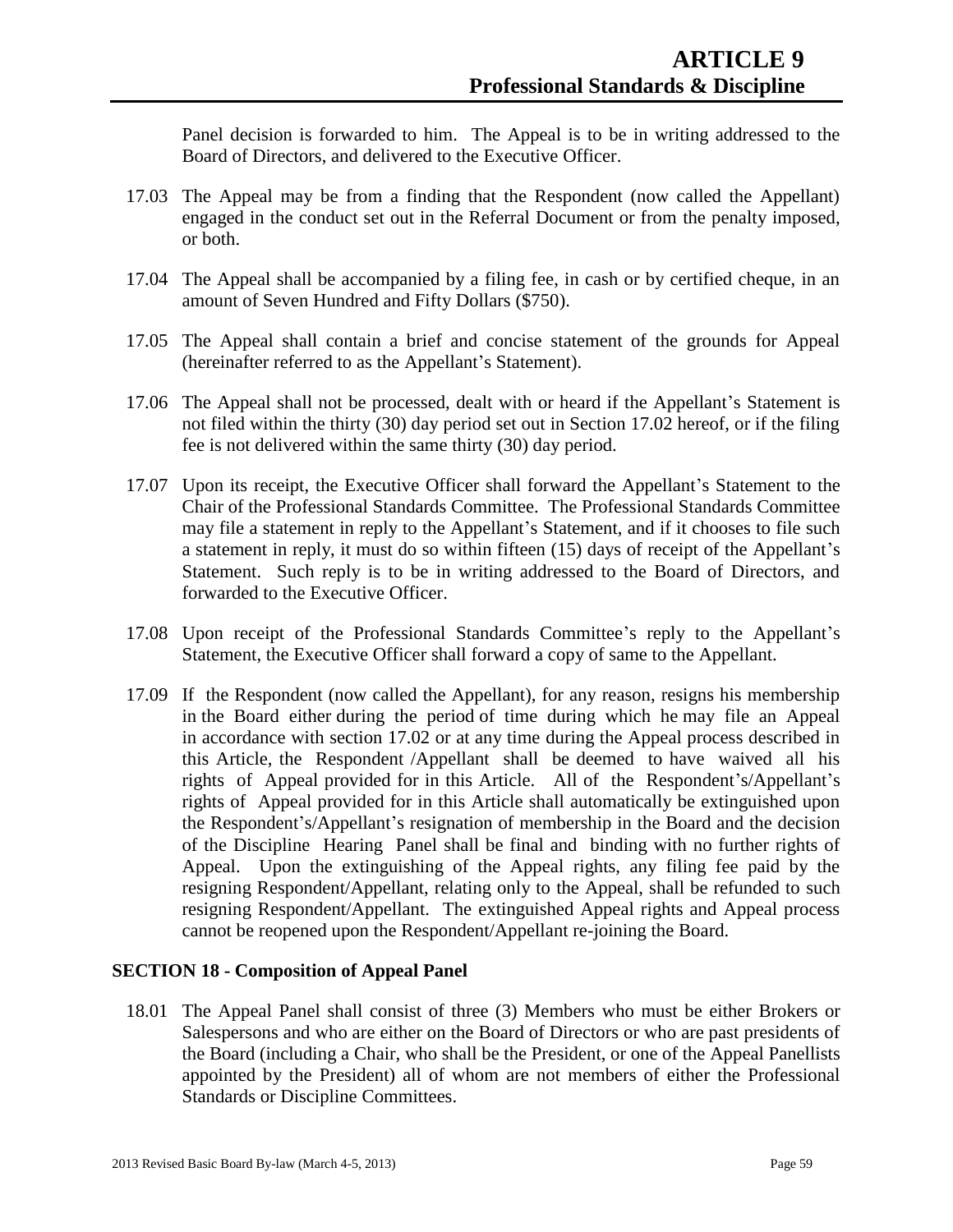## **SECTION 19 - Nature of Appeal Hearing**

- 19.01 Neither the Appellant nor the Professional Standards Committee shall be allowed to call any new evidence since the Appeal is to be decided solely on the evidence as contained in the Record of the Discipline Hearing as described in Section 20 of this Article.
- 19.02 An Appeal shall only be with respect to the question of whether or not the Discipline Hearing Panel had the jurisdiction to make its decision or whether or not there was a denial of natural justice.

### **SECTION 20 - Record of the Discipline Hearing**

- 20.01 For purposes of this Article, the Record of the Discipline Hearing shall include the following:
	- (a) the written Referral Document;
	- (b) the written Reply, if any;
	- (c) all notices sent to the parties by the Professional Standards and Discipline Committees;
	- (d) any transcript or other summary of the evidence of the proceedings of the Discipline Hearing Panel, including any tape recordings of those proceedings;
	- (e) all exhibits entered into evidence at the Discipline Hearing; and
	- (f) the decision of the Discipline Hearing Panel.

## **SECTION 21 - Appeal Hearing**

- 21.01 After the Professional Standards Committee's reply to the Appellant's Statement has been received by the Executive Officer and forwarded to the Appellant, or if no such reply is received by the Executive Officer, after the time period for the filing of the Professional Standards Committee's reply has elapsed, notice, in writing, of the date, time and place set for the Appeal Hearing shall be forwarded to the Appellant and the Chair of the Professional Standards Committee, by the Executive Officer, at least twenty (20) days prior to the date of the Appeal Hearing.
- 21.02 Where the Appellant fails to appear at the Appeal Hearing, the Appeal shall be dismissed and there shall be no further rights to appeal pursuant to this Article. However, failure of a representative of the Professional Standards Committee to appear at the Appeal Hearing does not mean that the Appeal will automatically be allowed, the onus being on the Appellant to prove his grounds for Appeal.
- 21.03 At the Appeal Hearing, the Appellant may be represented by a lawyer or a Member of the Board who is a Broker or Salesperson. The Professional Standards Committee may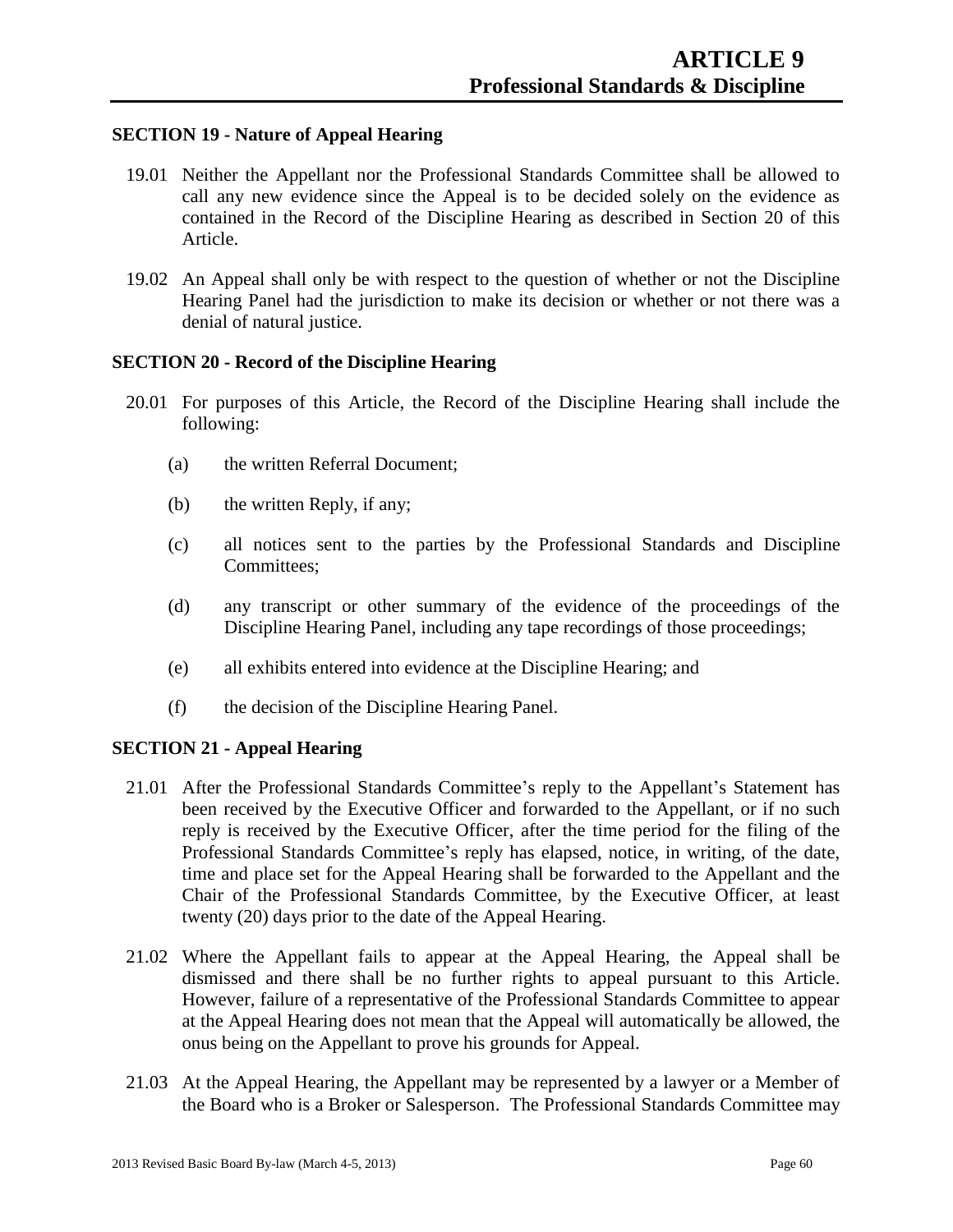be represented by the Researcher, another Member of the Board who is a Broker or Salesperson, or by a lawyer. The Appellant, may not, however be represented by a Member who is a member of the Professional Standards Committee or the Discipline Committee. Further provided that if either party is to be represented by a lawyer it shall notify, in writing, the other party and the Appeal Panel Chair, such notice to be received by the other party and the Appeal Panel Chair at least five (5) days before the date set for the Appeal Hearing. The Appeal Panel may retain legal counsel to sit at the Appeal Hearing and advise the Appeal Panel on any and all matters of law or procedure, but he shall not take part in any deliberation or decision of the Appeal Panel.

## **SECTION 22 - Disposition of Appeal**

22.01 The Appeal Panel, by its decision may:

- (a) dismiss the Appeal;
- (b) grant the Appeal;
- (c) amend the decision of the Discipline Hearing Panel as the Appeal Panel deems appropriate;
- (d) remit the matter back to the Discipline Committee for a new Discipline Hearing in whole or in part, and at their discretion by a differently constituted Discipline Hearing Panel.
- (e) impose any of the penalties as set out in Sub-section 15.01 of this Article; and/or
- (f) direct the disposition of the Appeal filing fee.
- 22.02 The decision of the majority of the members of the Appeal Panel shall be deemed to be the decision of the Appeal Panel, but if there is no majority, the decision of the Chair shall govern.
- 22.03 The decision of the Appeal Panel shall:
	- (a) be in writing, and shall contain reasons for the decision;
	- (b) be signed by the members of the Appeal Panel or the Chair of that Panel; and
	- (c) set out the disposition of the Appeal.

# **SECTION 23 - Notification of Decision**

- 23.01 A copy of the decision of the Appeal Panel shall be forwarded to the Appellant and to the Chair of the Professional Standards Committee, by the Executive Officer, immediately upon the Executive Officer receiving it.
- 23.02 Subject to a further appeal being filed in accordance with Section 25 of this Article, and disposed of as provided for in that Section, the decision of the Appeal Panel shall be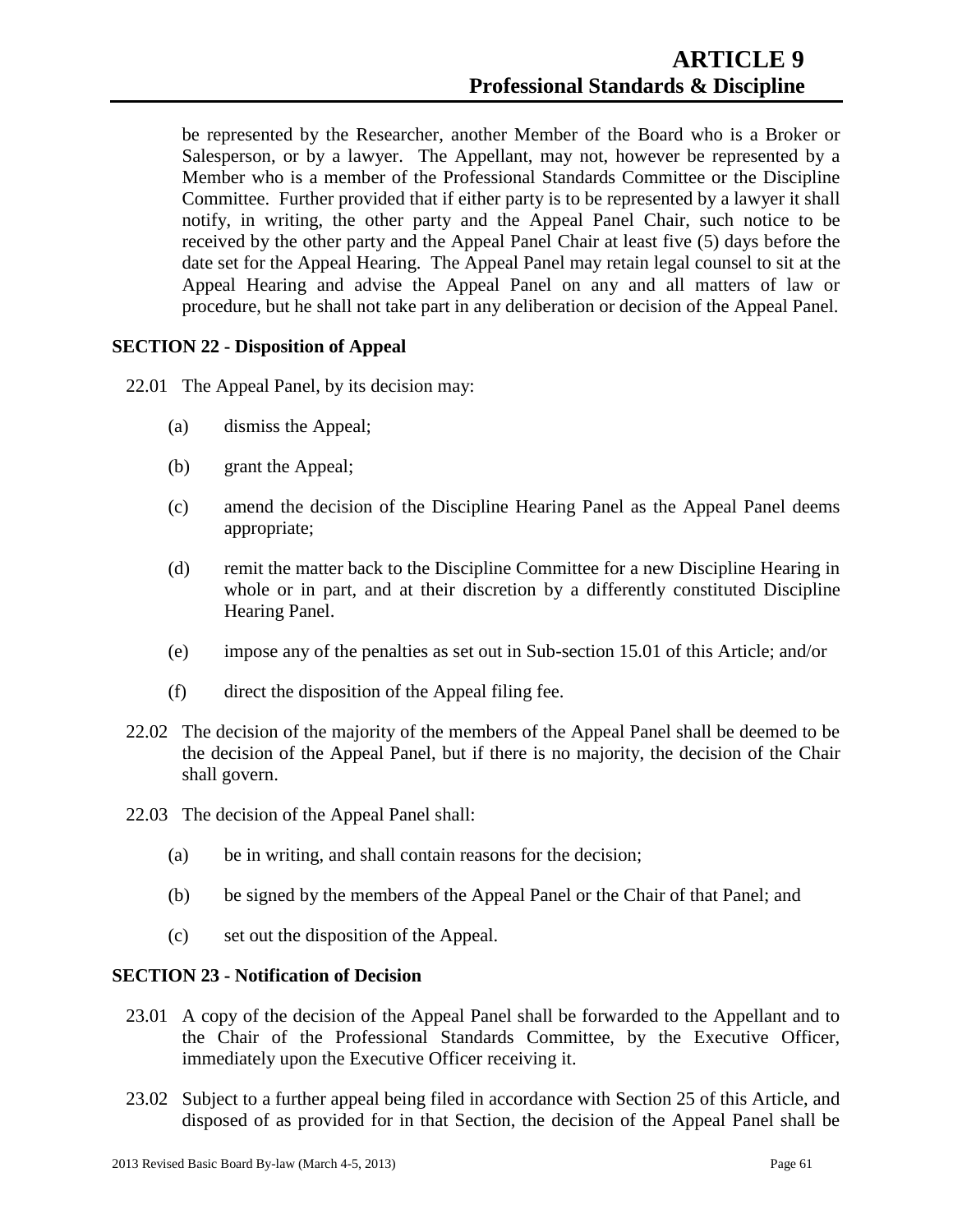final and binding, and may be communicated to the Members of the Board, without revealing the name or any other information which would identify the Appellant (except in the case of expulsion from or suspension of membership, in which case the Board may note in its communications to its Members that the Appellant has been expelled or suspended from Membership for a certain period of time).

## **SECTION 24 - Intentionally Deleted**

## 24.01 **INTENTIONALLY DELETED.**

## **SECTION 25 - Appeal to OREA**

- 25.01 (a) Any dispute, except Delinquent Account Disputes, between a Member and the Board which relates to the enforceability of any decision of a Discipline Hearing Panel under Article 9 of this By-law (provided that such decision has been appealed as allowed herein and further provided that the enforceability of such a decision shall be determined only on the question of whether or not the Discipline Hearing Panel had the jurisdiction to make its decision or whether there was a denial of natural justice) shall be submitted to the Chief Executive Officer of OREA in accordance with the OREA By-law. Notice of such appeal together with the filing fee as then prescribed by OREA shall be filed with the Chief Executive Officer of OREA within thirty (30) days of the date on which the decision of the Appeal Panel was received by the Member.
	- (b) If the Respondent (now called the Appellant), for any reason, resigns his membership in the Board either during the period of time during which he may file an appeal in accordance with section 25.01(a) (or in accordance with the OREA by-law) or at any time during the appeal process described in this section and/or in the by-law of OREA, the Respondent/Appellant shall be deemed to have waived all his rights of appeal provided for in this section and/or in the by-law of OREA. All of the Respondent's/Appellant's rights of appeal provided for in this section and/or in the by-law of OREA shall automatically be extinguished upon the Respondent's/Appellant's resignation of membership in the Board and the decision of the Discipline Hearing Panel (as confirmed or amended by the Appeal Panel as provided for in section 22) shall be final and binding with no further rights of appeal. Upon the extinguishing of such appeal rights, any filing fee paid by the resigning Respondent/Appellant, relating **only** to the appeal to OREA, shall be refunded to such resigning Respondent/Appellant. The extinguished appeal rights and appeal process cannot be reopened upon the Respondent/Appellant re-joining the Board.

## **SECTION 26 - Indemnity**

26.01 No Member of the Board may prefer charges or sue for damages any agent or employee of the Board or any member of the Professional Standards and Discipline Committees or the Board of Directors for any reason for what they did or failed to do in the administration of the provisions of this Article and this Section is hereby confirmed as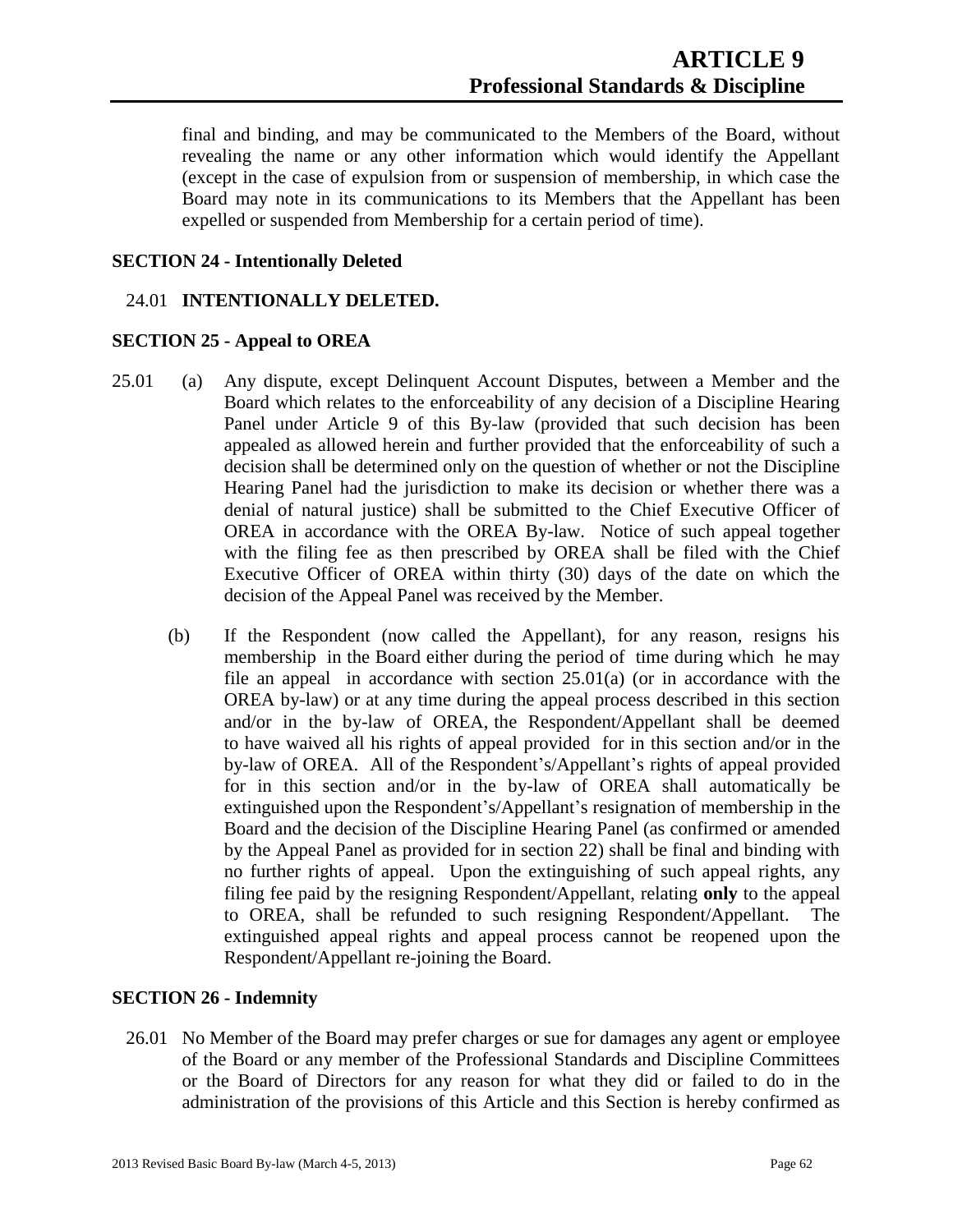an absolute defence against such charges or suit and each Member hereby waives his right to file such charges or suit.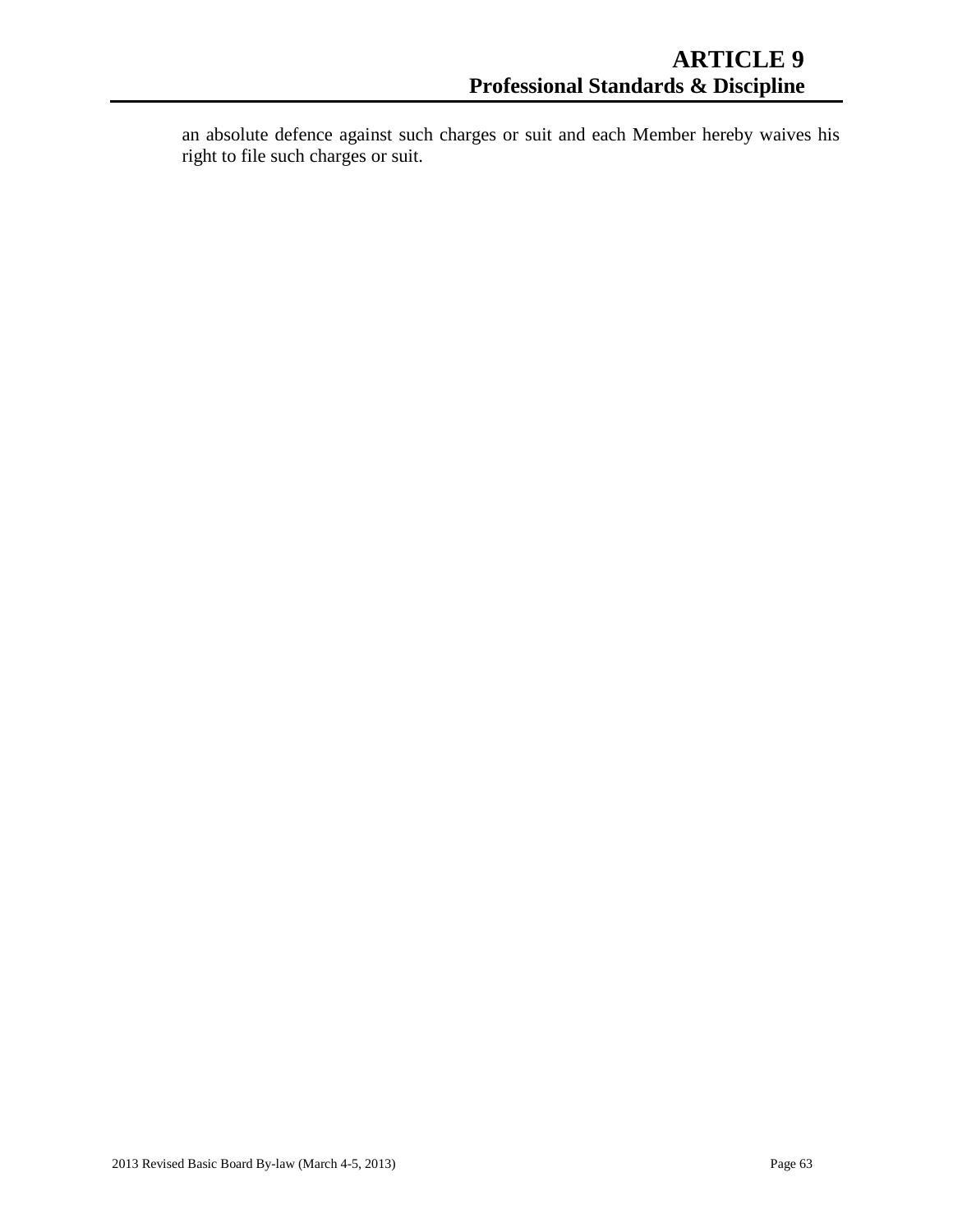## **ARTICLE 10 - USE OF SYMBOLS**

# **SECTION 1 - Use of Symbols**

- 1.01 The Directors may from time to time endorse any mark, symbol, design, device or crest for use by the Board or any of its Members.
- 1.02 Upon endorsement by the Directors any Member may use such mark, symbol, design, device or crest on stationery or advertising material subject to any rules or regulations the Directors may impose regarding the use of same.
- 1.03 The symbol or crest of CREA is hereby adopted and endorsed as the official crest of the Board, and terms of reference for its use are the same as those adopted by CREA, which by this reference are deemed to be included in this By-law.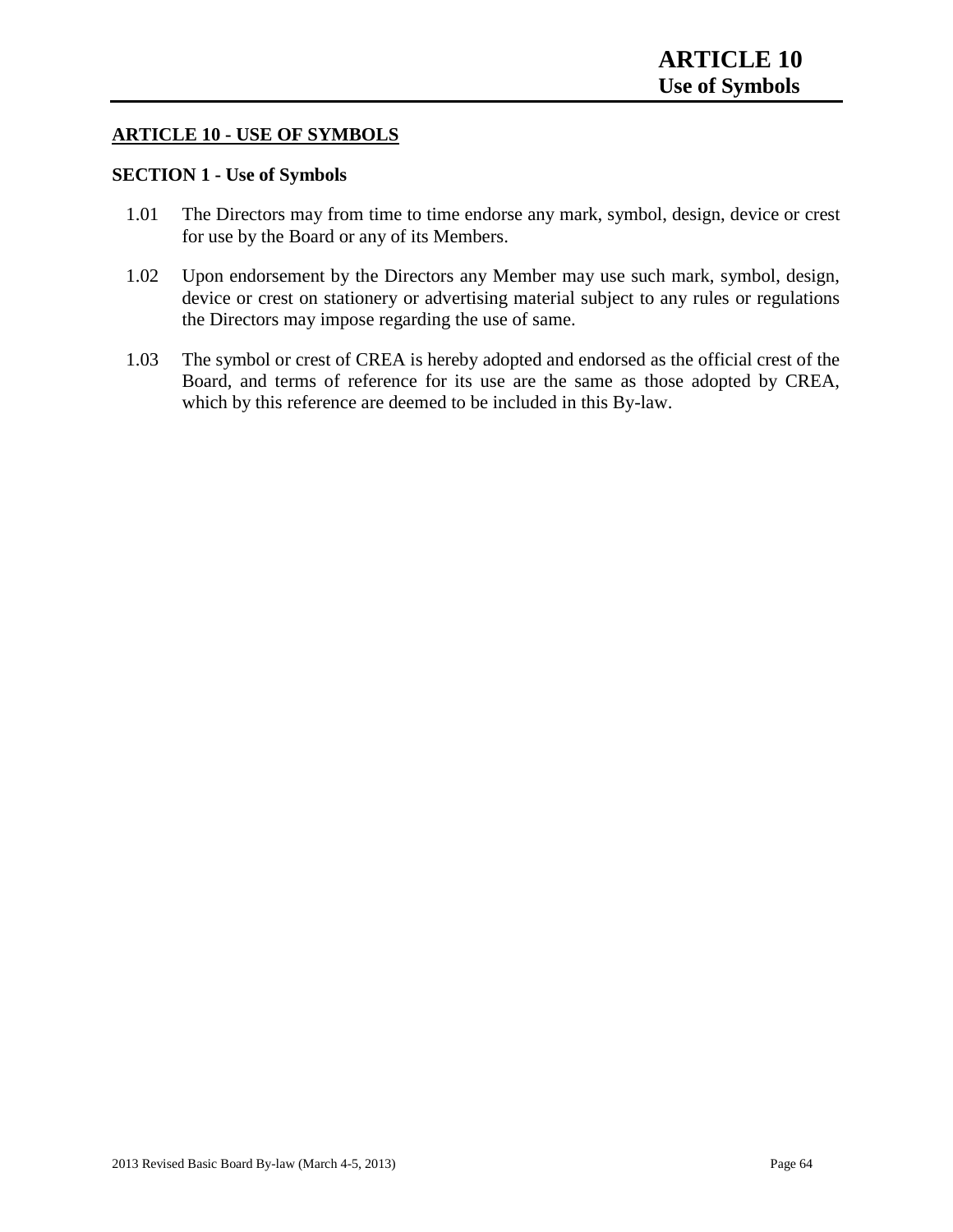## **ARTICLE 11 - PROCEDURE AT MEETINGS**

# **SECTION 1 - Order of Procedure at Meetings**

1.01 Unless specifically provided for in this By-law to the contrary, all meetings of the Members of the Board, the Board of Directors and all meetings of Committees of the Board shall be subject to the procedures, rules and regulations as set out in the latest edition of "Roberts Rules of Order" by General Henry M. Roberts.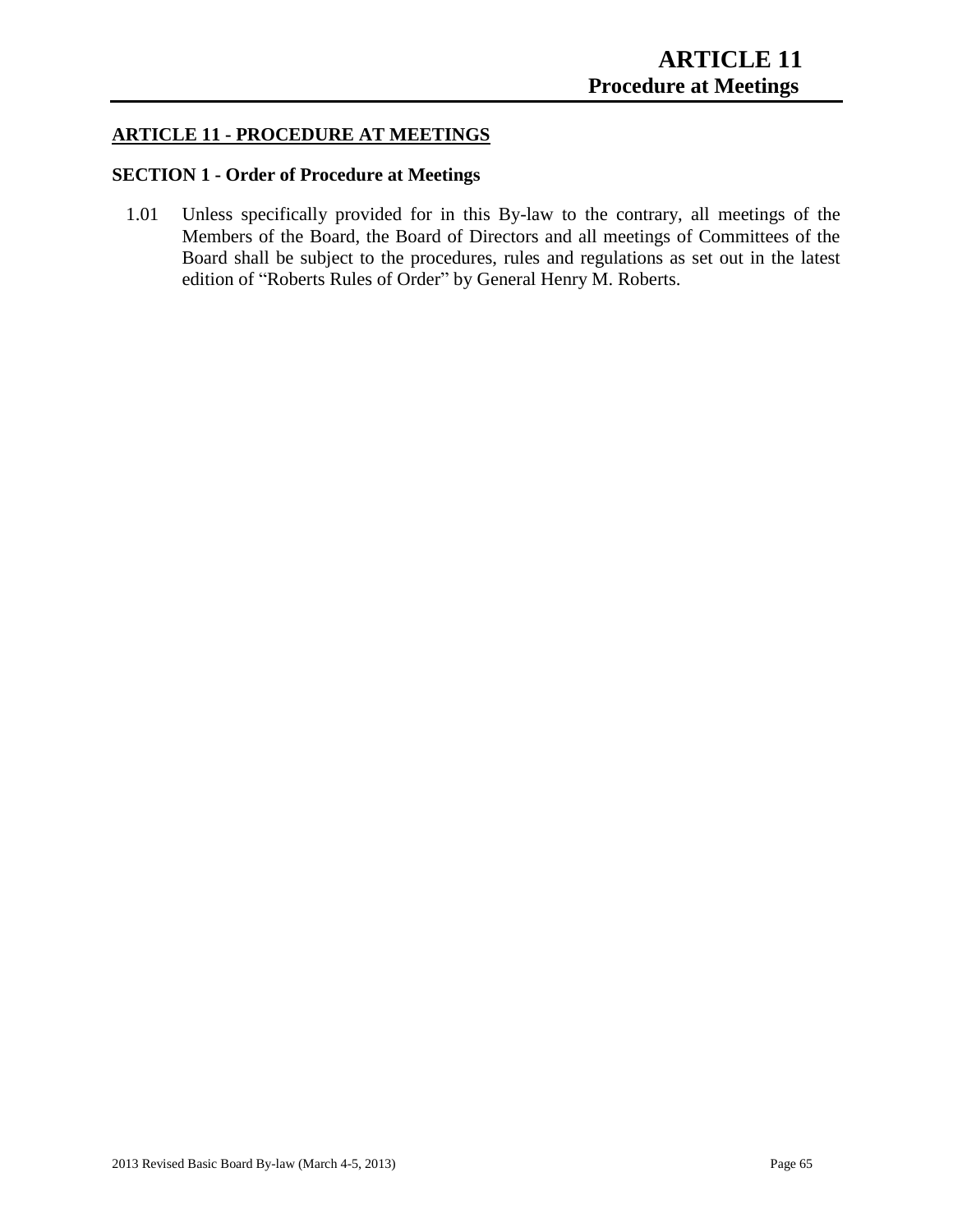## **ARTICLE 12 - OREA & CREA**

### **SECTION 1 - Membership in OREA**

1.01 The Board shall be a member of OREA and by virtue of this membership all Members of the Board are deemed to be members of OREA and shall be subject to its by-laws, rules and regulations.

### **SECTION 2 - Membership in CREA**

2.01 The Board shall be a member of CREA and by virtue of this membership all Members of the Board are deemed to be members of CREA and shall be subject to its by-laws, rules and regulations.

### **SECTION 3 - Termination of Membership**

3.01 Where the membership of any Member of the Board in either OREA or CREA is terminated by either of these Associations, the membership of that Member in this Board is deemed to be automatically terminated.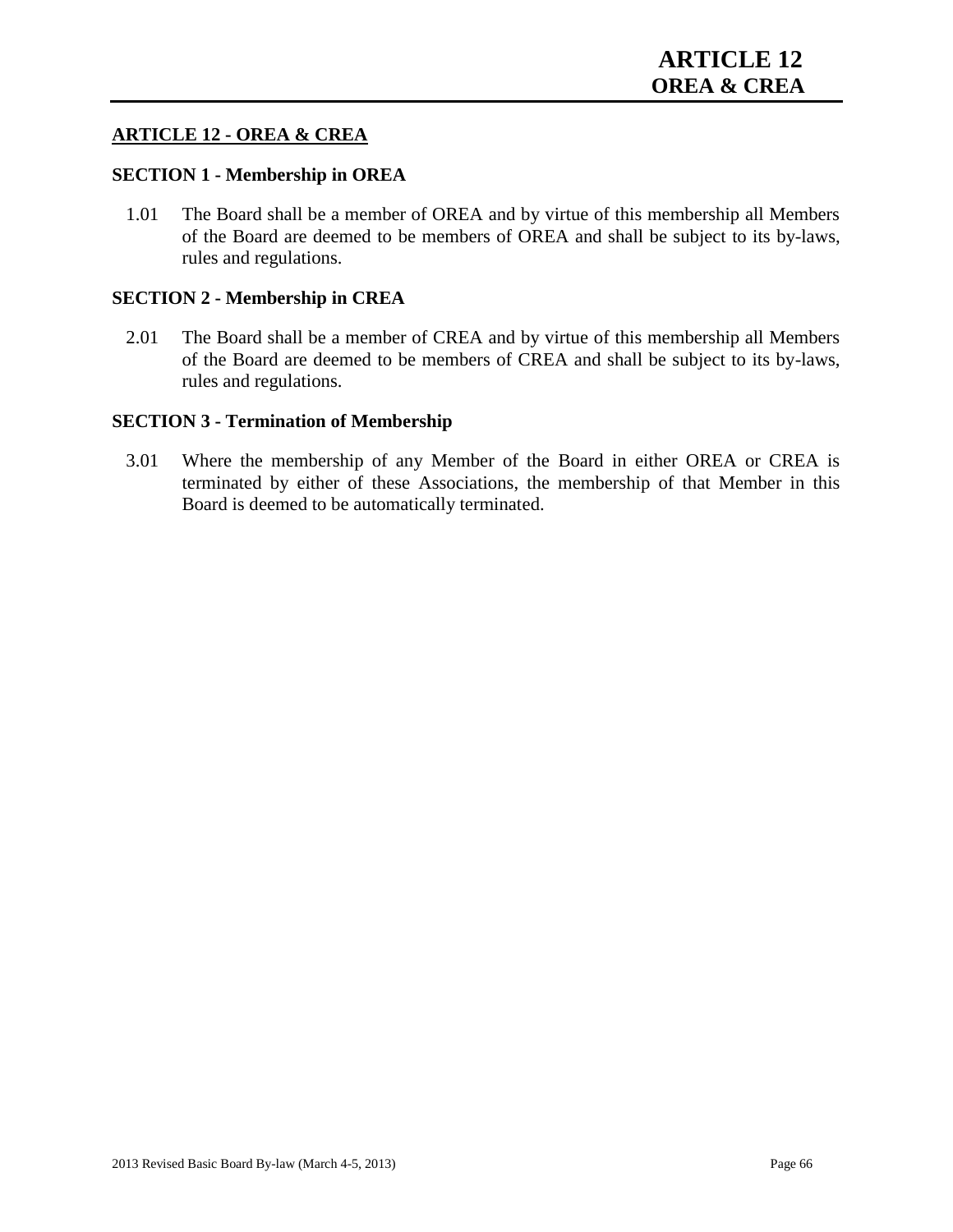# **ARTICLE 13 - BY-LAW AMENDMENTS**

### **SECTION 1 - By-law Amendments**

- 1.01 The provisions of this By-law may be enacted, amended or repealed at any properly constituted meeting of the Directors, provided that at least two-thirds (2/3) of the votes cast by the Directors present at the meeting vote in favour of such enactment, amendment or repeal and provided also that every Director shall have received at least five (5) days written notice, before the meeting, of such enactment, amendment or repeal. The Chair is not entitled to vote unless there is a tie, in which case the Chair may vote to break the tie.
- 1.02 The contents of the notice referred to in Section 1.01 hereof, may be amended at any meeting of the Directors where it is to be dealt with, provided that all Directors present at the meeting consent, in writing, to such an amendment.

### **SECTION 2 - Approval of By-law Amendments**

2.01 Any enactment, amendment or repeal of this By-law as approved by the Directors is not enforceable until confirmed by not less than two-thirds (2/3) of the votes cast by the Members present either in person or by proxy, at a duly called meeting of the Members of the Board.

Even though, by definition, "By-law" includes rules and regulations, this Section 2.01 does not apply to the creation, amendment or revocation of rules and regulations, and the provisions of Article 6, Section 17.01 shall apply to rules and regulations.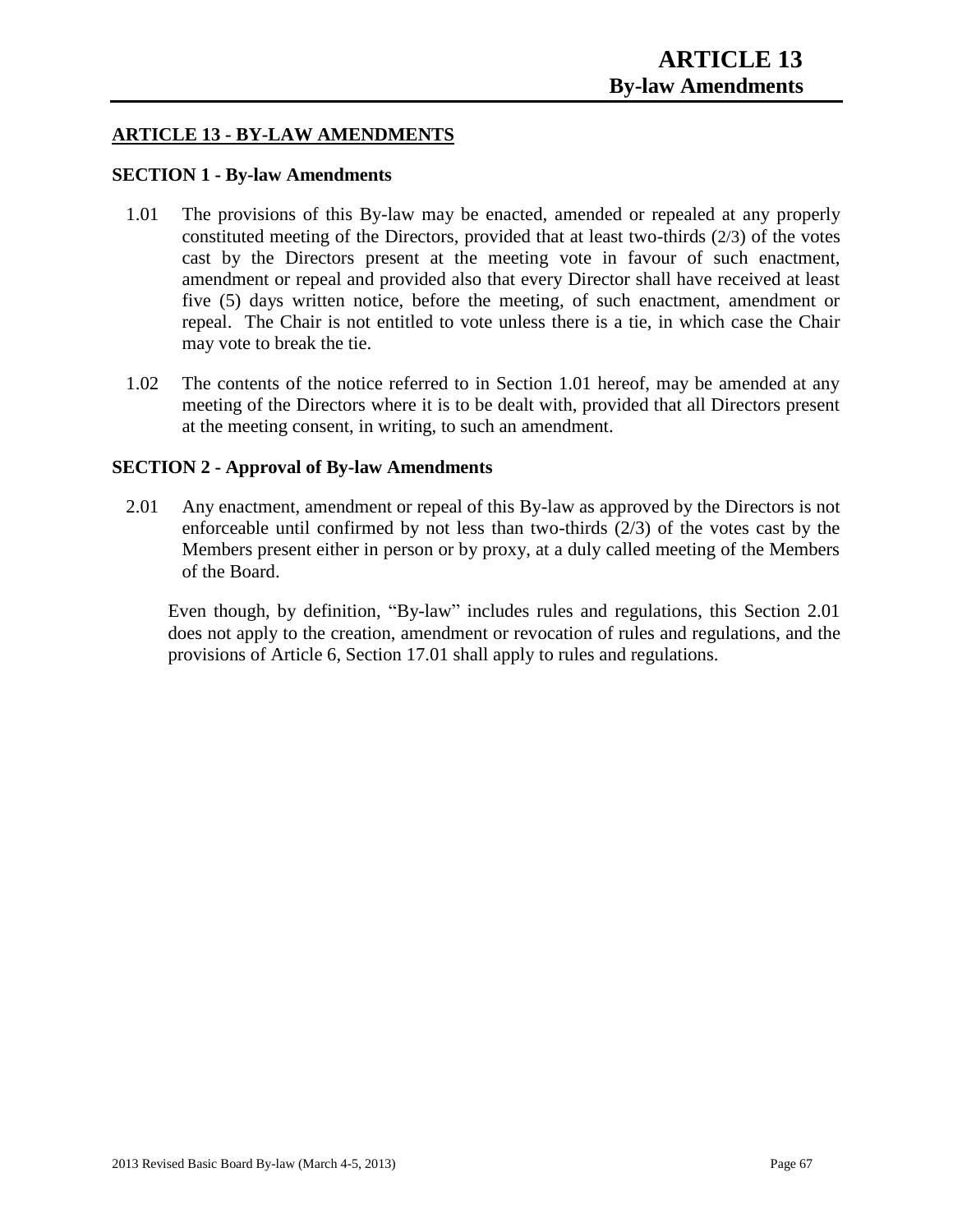## **ARTICLE 14 - NOTICES**

## **SECTION 1 - Notices**

- 1.01 Unless otherwise specified in this By-law, any letter, notice, document or any other material (hereinafter collectively referred to as "Notices") required or permitted to be given or forwarded by the Board or its officers, Directors, employees, representatives, Committees, Committee members, representatives of its Committees or Committee members, hearing or appeal panels, or representatives of its hearing or appeal panels, may be:
	- (a) mailed by regular or registered mail addressed to;
	- (b) delivered personally (or by courier) addressed to; or
	- (c) telecopied (faxed) addressed to,

such Member at its/his address as recorded with the Board; or

- (d) sent electronically (by e-mail) to the e-mail address provided by the Member for the purpose of receiving Notices from the Board to the Member.
- 1.02 (a) Notices which are telecopied (faxed) shall be deemed to have been received by the addressee on the next business day (example, if telecopied on a Friday afternoon, deemed receipt on Monday morning. If telecopied on a Wednesday morning, deemed receipt on Thursday.)
	- (b) Notices which are mailed by regular mail shall be deemed to have been received by the addressee on the fifth business day (not including the day of mailing) after mailing (example, if mailed on a Monday afternoon, deemed receipt on Monday).
	- (c) Notices which are mailed by registered mail, shall be deemed to have been received on the day they are actually received by the addressee according to the records of Canada Post.
	- (d) Notices delivered personally or by courier, shall be deemed to have been received when delivery is made to the address of the Member as recorded with the Board.
	- (e) Notices which are sent by e-mail shall be deemed to have been received by the addressee on the next business day (example, if sent by e-mail on a Friday afternoon, deemed receipt on Monday morning. If sent by e-mail on a Wednesday morning, deemed receipt on Thursday)
	- (f) For the purposes of this section, business day shall mean every day except Saturdays, Sundays and those days which are statutory holidays in the Province of Ontario.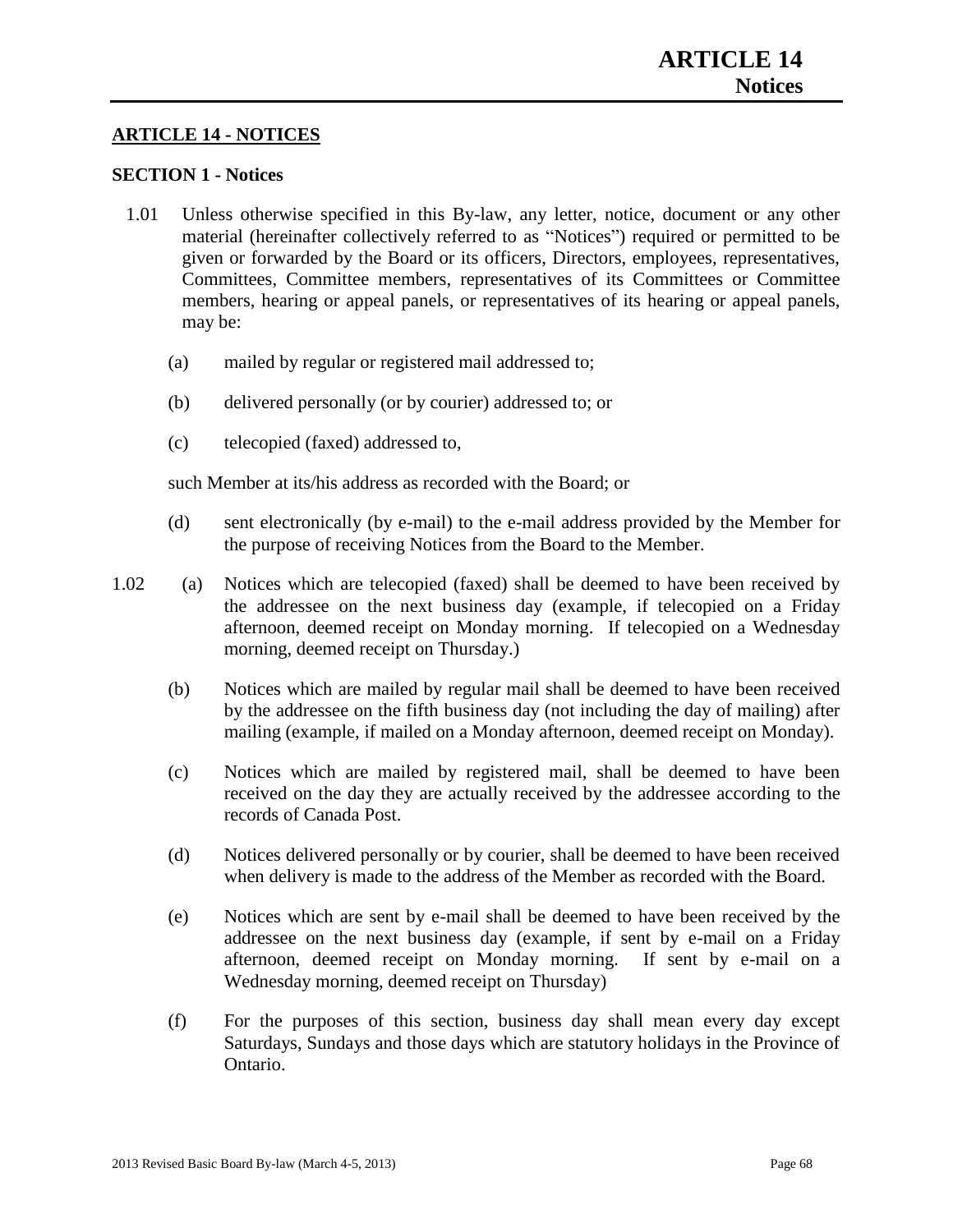1.03 If Notices are mailed, faxed, sent by e-mail or delivered to a Member and have been returned on three consecutive occasions because such Member cannot be found, the Board need not send any further Notices to such Member until it/he informs the Board in writing of its/his new address.